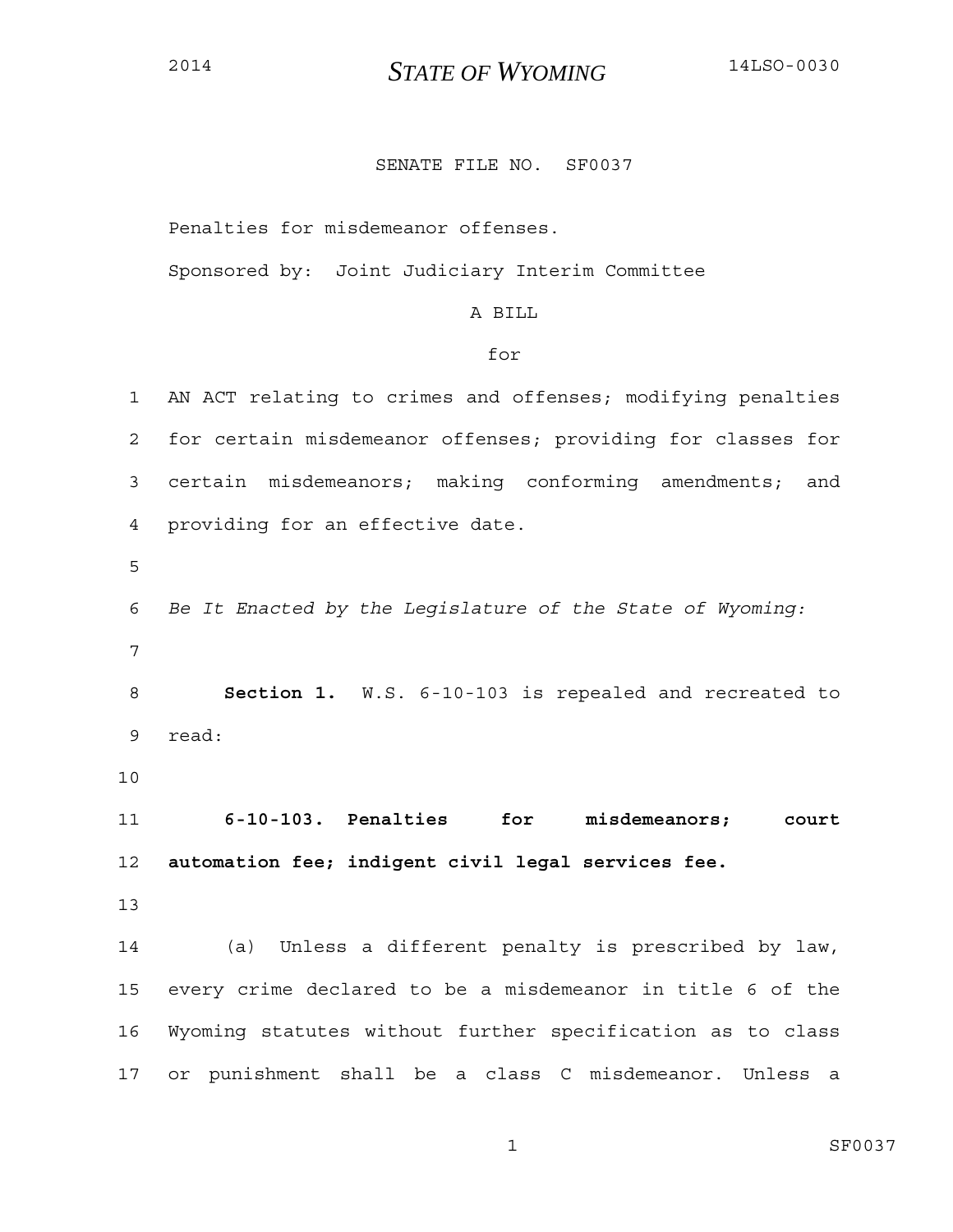1 different penalty is prescribed by law, misdemeanors for 2 which a class is specified in title 6 of the Wyoming 3 statutes are punishable as follows: 4 5 (i) "Class A" misdemeanors are punishable by 6 imprisonment for not more than one (1) year, a fine of not 7 more than five thousand dollars (\$5,000.00), or both; 8 9 (ii) "Class B" misdemeanors are punishable by 10 imprisonment for not more than six (6) months, a fine of 11 not more than two thousand five hundred dollars 12 (\$2,500.00), or both; 13 14 (iii) "Class C" misdemeanors are punishable by 15 imprisonment for not more than six (6) months, a fine of 16 not more than seven hundred fifty dollars (\$750.00), or 17 both; 18 19 (iv) "Class D" misdemeanors are punishable by a 20 fine of not more than seven hundred fifty dollars 21 (\$750.00). 22

23 (b) The court shall impose a court automation fee of 24 ten dollars (\$10.00) in every criminal case wherein the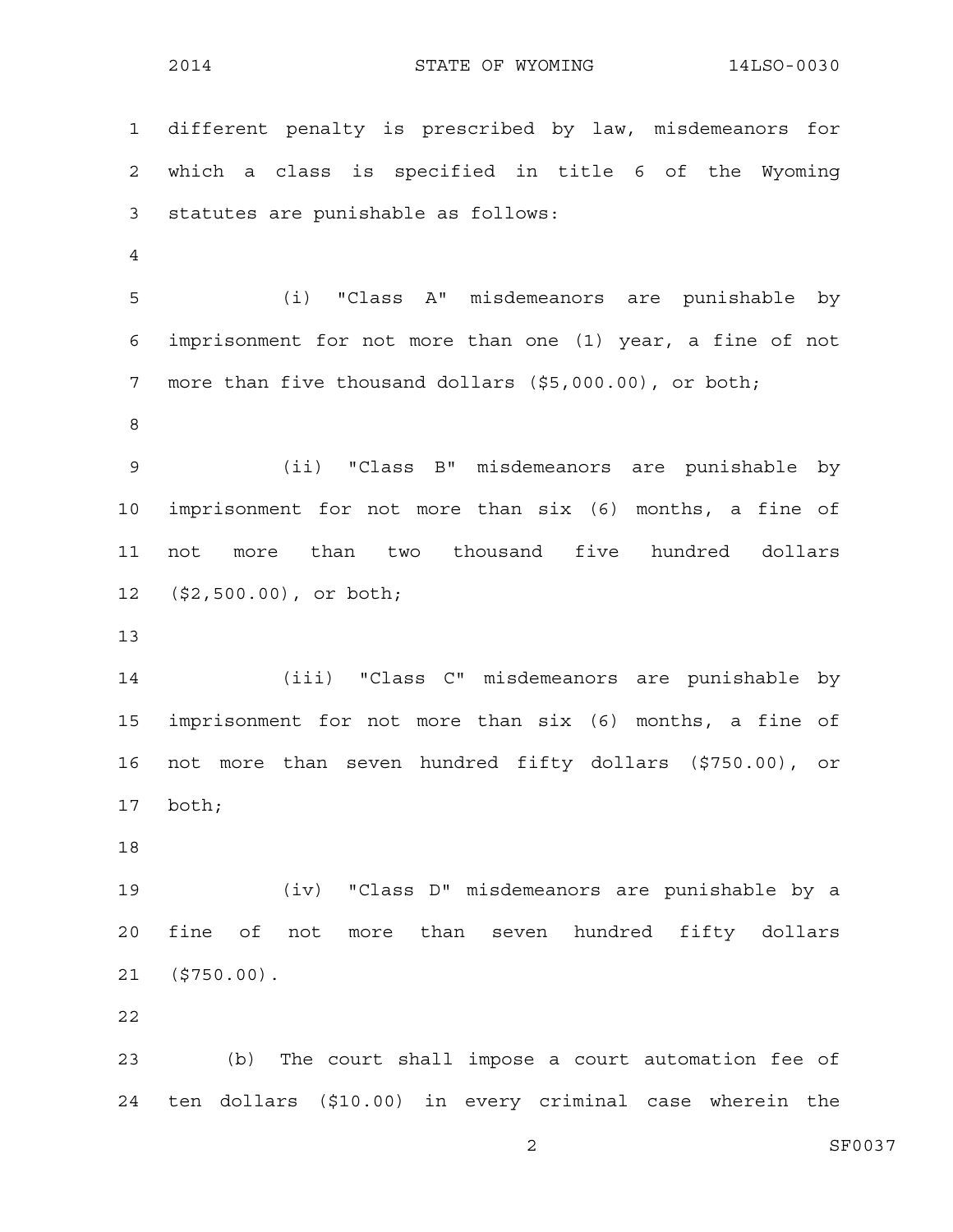1 defendant is found guilty, enters a plea of guilty or no 2 contest or is placed on probation under W.S. 7-13-301. The 3 fee shall be remitted as provided by W.S. 5-3-205. In 4 addition to the court automation fee the court shall impose 5 an indigent civil legal services fee of ten dollars 6 (\$10.00) in every criminal case wherein the defendant is 7 found guilty, enters a plea of guilty or no contest or is 8 placed on probation under W.S. 7-13-301. The indigent 9 civil legal services fee shall be remitted as provided in 10 W.S. 5-3-205(a)(ii).

11

12 **Section 2.** W.S. 6-2-106(a), 6-2-107(b), 6-2-203(b), 13 6-2-313(b), 6-2-319(c), 6-2-320(c), 6-2-403(b), 6-2-501(c), 14 (d), (e),  $(f)(i)$  and (h),  $6-2-504(c)$ ,  $6-2-506(d)$ , 15 6-2-507(b), 6-2-508(c), 6-3-104(b), 6-3-105(a)(intro), 16 6-3-106, 6-3-107, 6-3-112(a), 6-3-201(b)(i), 6-3-202(b), 17 6-3-203(e), 6-3-204(c), 6-3-302(c), 6-3-303(b), 6-3-305, 18 6-3-306, 6-3-402(c)(iii), 6-3-403(a)(iii), 6-3-404(a)(iii) 19 and (b)(iii), 6-3-406(a)(iii), 6-3-407(a)(iii), 20 6-3-408(a)(iii), (b)(ii) and (c)(ii), 6-3-409(a)(intro), 21 6-3-411(e), 6-3-412(a)(intro), 6-3-503(a)(i), 22 6-3-602(c)(intro), 6-3-605(a)(intro) and (b), 6-3-606, 23 6-3-607(b)(iii), 6-3-608(a), 6-3-610, 6-3-611, 6-3-612(b), 24 6-3-614(c)(i) and (ii), 6-3-615(a), 6-3-702(b)(i),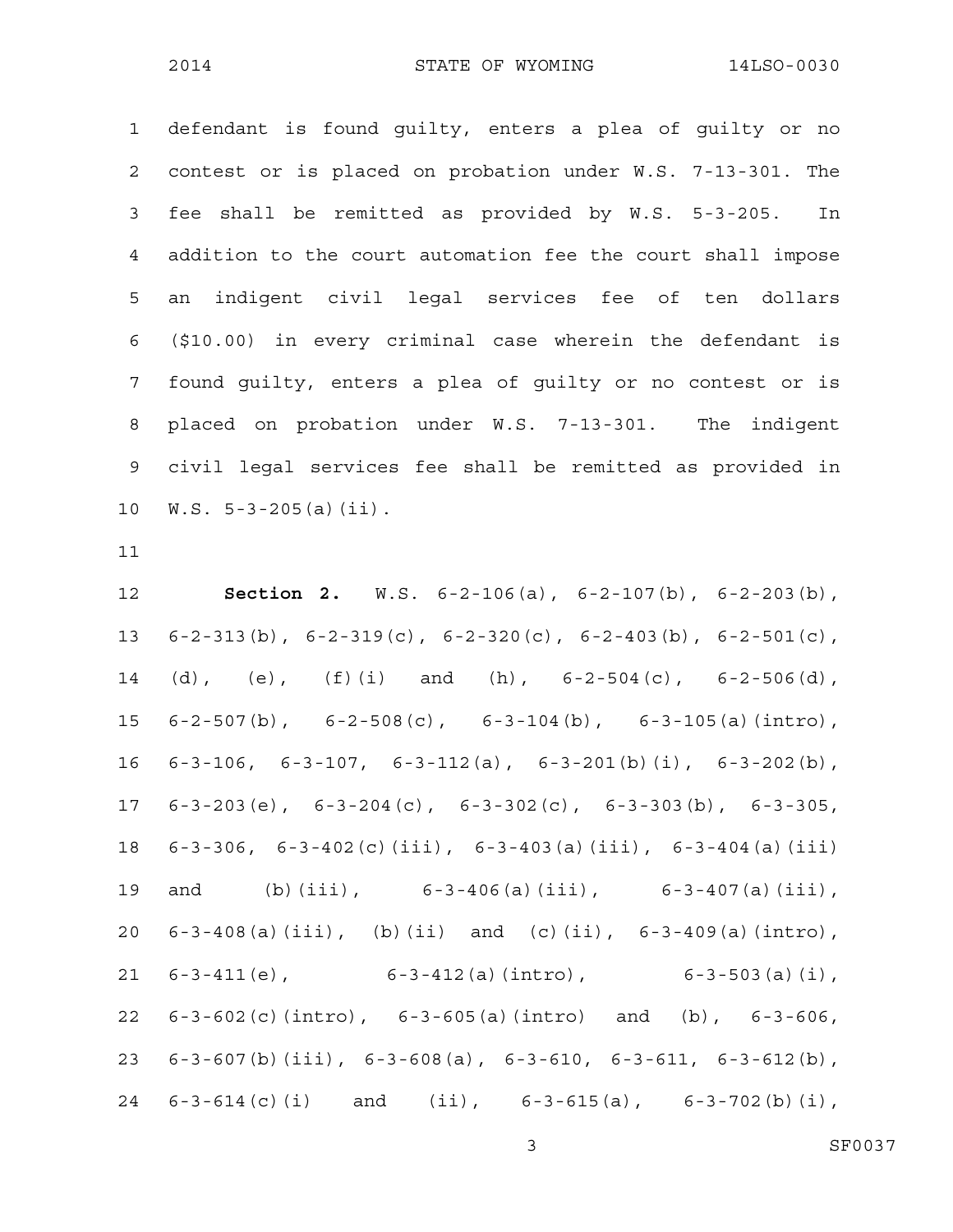|                | 1 $6-3-802$ (b) (i), $6-3-901$ (c) (i), $6-3-902$ (a), $6-4-101$ , $6-4-102$ , |
|----------------|--------------------------------------------------------------------------------|
|                | 2 $6-4-201(c)$ , $6-4-302(b) (intro)$ , $6-4-304(a) (intro)$ ,                 |
| 3 <sup>7</sup> | $6-4-403$ (c), $6-4-404$ (a), $6-4-406$ (c), $6-4-501$ (a), $6-5-105$ (d),     |
|                | 4 $6-5-106(c)$ , $6-5-107(a) (intro)$ and (b), $6-5-108(b)$ ,                  |
|                | $5 \t 6-5-110(b)$ , $6-5-114$ , $6-5-115(a) (intro)$ , $6-5-116$ ,             |
|                | 6 $6-5-118(b)$ , $6-5-202(b) (ii) (intro)$ , $6-5-203(c) (i) (intro)$ ,        |
|                | 7 $6-5-204(a)$ , $6-5-205$ , $6-5-209(b)$ , $6-5-210(a)(i)$ and $(ii)$ ,       |
| 8              | $6-5-212(a)$ and (b), $6-5-213(b)$ , $6-5-305(b)$ , $6-5-307$ ,                |
| 9              | 6-6-101, 6-6-102(b), 6-6-103(a) and (b)(intro), 6-6-104(c),                    |
| 10             | $6-6-105$ , $6-6-209$ , $6-6-305$ , $6-7-102$ (a), $6-8-104$ (a) (intro),      |
| 11             | $6-8-405$ (b), $6-9-101$ (b), $6-9-102$ (b), $6-9-103$ ,                       |
| 12             | 6-9-201(a)(intro), $6-9-202$ , $6-9-203$ (d) and $6-9-301$ (d) are             |
|                | 13 amended to read:                                                            |
|                |                                                                                |

14

15 **6-2-106. Homicide by vehicle; aggravated homicide by**  16 **vehicle; penalties.** 

17

18 (a) Except as provided in subsection (b) of this 19 section, a person is guilty of homicide by vehicle, and 20 shall be fined not more than two thousand dollars 21 (\$2,000.00) or imprisoned in the county jail for not more 22 than one (1) year, or both a class A misdemeanor, if he 23 operates or drives a vehicle in a criminally negligent 24 manner, and his conduct is the proximate cause of the death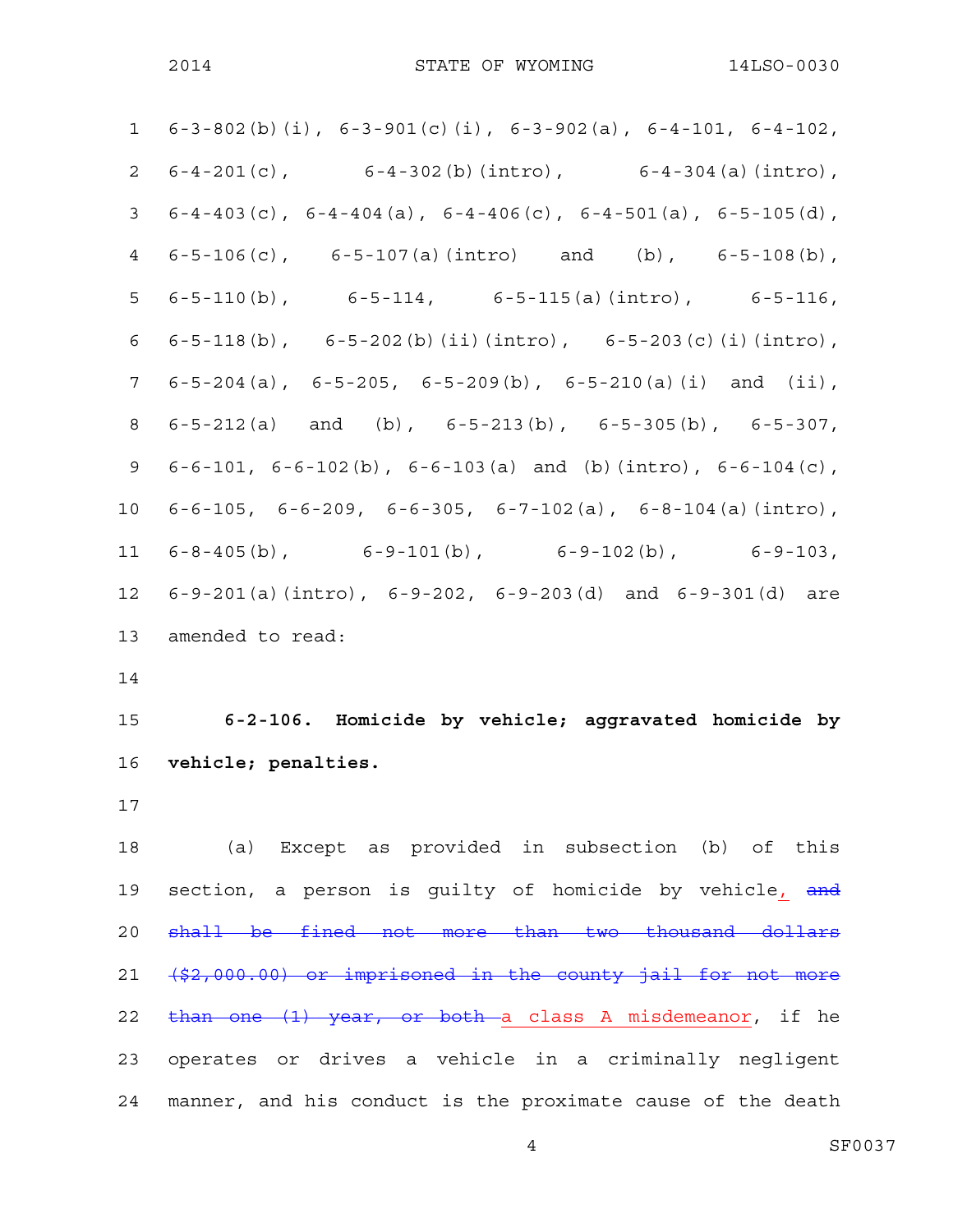1 of another person. Evidence of a violation of any state law 2 or ordinance applying to the operation or use of a vehicle 3 or to the regulation of traffic, except for evidence of a 4 violation of W.S. 10-6-103, 31-5-233 and 41-13-206, is 5 admissible in any prosecution under this subsection. 6 7 **6-2-107. Criminally negligent homicide.**  8 9 (b) Criminally negligent homicide is a class A 10 misdemeanor. punishable by imprisonment for not more than 11 one (1) year, a fine of not more than two thousand dollars 12 (\$2,000.00), or both. 13 14 **6-2-203. False imprisonment; penalties.**  15 16 (b) False imprisonment is a class A misdemeanor. 17 punishable by imprisonment for not more than one (1) year, 18 a fine of not more than one thousand dollars (\$1,000.00), 19 or both. 20 21 **6-2-313. Sexual battery.**  22 23 (b) Sexual battery is a class A misdemeanor. 24 punishable by imprisonment for not more than one (1) year,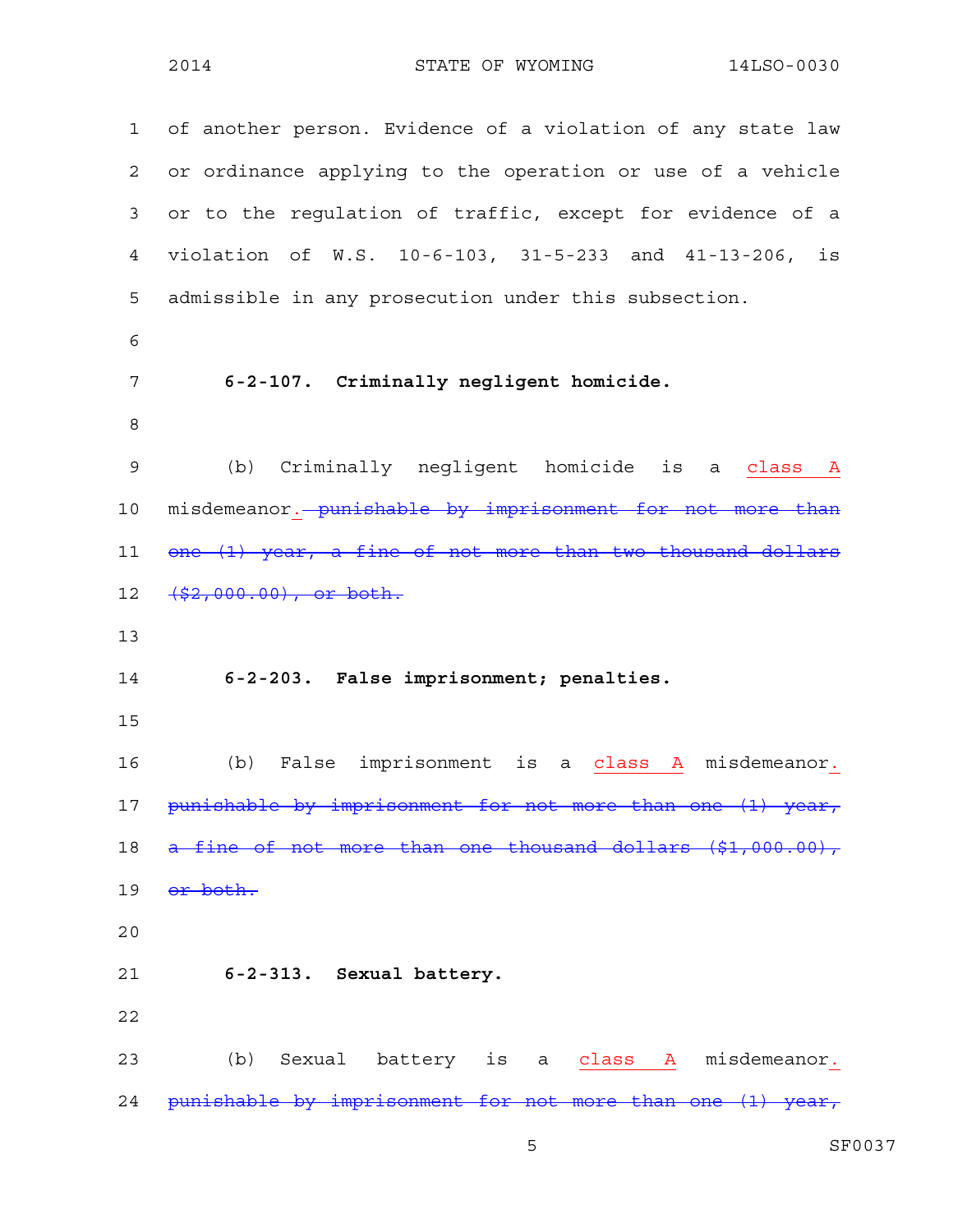1 a fine of not more than one thousand dollars (\$1,000.00), 2 or both. 3 4 **6-2-319. Names not to be released; restrictions on**  5 **disclosures or publication of information; violations;**  6 **penalties.**  7 8 (c) Any person who willfully violates subsection (a) 9 of this section is guilty of a class C misdemeanor. and 10 upon conviction shall be fined not more than seven hundred 11 fifty dollars (\$750.00) or be imprisoned in the county jail 12 not more than ninety (90) days, or both. 13 14 **6-2-320. Prohibited access to school facilities by**  15 **adult sex offenders; exceptions; penalties; definitions.**  16 17 (c) Any person who violates the provisions of 18 subsection (a) of this section is guilty of a class C 19 misdemeanor. and upon conviction, shall be punished by 20 imprisonment for not more than six (6) months, a fine of 21 not more than seven hundred fifty dollars (\$750.00), or  $22$  both. 23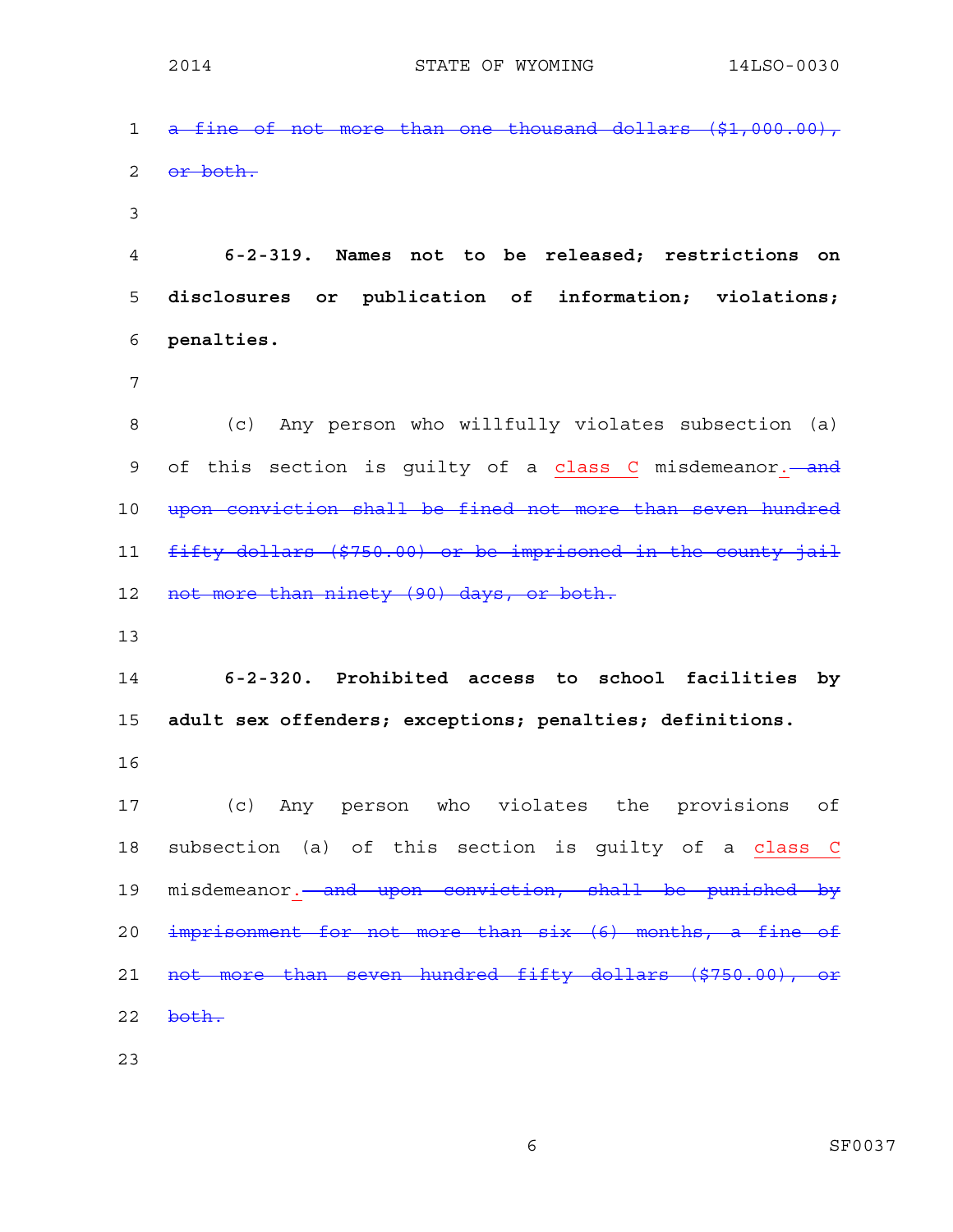2014 STATE OF WYOMING 14LSO-0030 1 **6-2-403. Intimidation in furtherance of the interests**  2 **of a criminal street gang.**  3 4 (b) Intimidation in furtherance of the interests of a 5 criminal street gang is a high class A misdemeanor. 6 punishable by imprisonment of up to one (1) year, a fine of 7 up to one thousand dollars (\$1,000.00), or both. 8 9 **6-2-501. Simple assault; battery; penalties.**  10 11 (c) Except as provided by subsection (e) of this 12 section, simple assault is a class D misdemeanor. 13 punishable by a fine of not more than seven hundred fifty 14 dollars (\$750.00). 15 16 (d) Except as provided by subsection (f) of this 17 section, battery is a class C misdemeanor. punishable by 18 imprisonment for not more than six (6) months, a fine of 19 not more than seven hundred fifty dollars (\$750.00), or 20 both. Notwithstanding any other provision of law, the term 21 of probation imposed by a judge under this subsection may

23 offense under this subsection provided the term of

22 exceed the maximum term of imprisonment established for the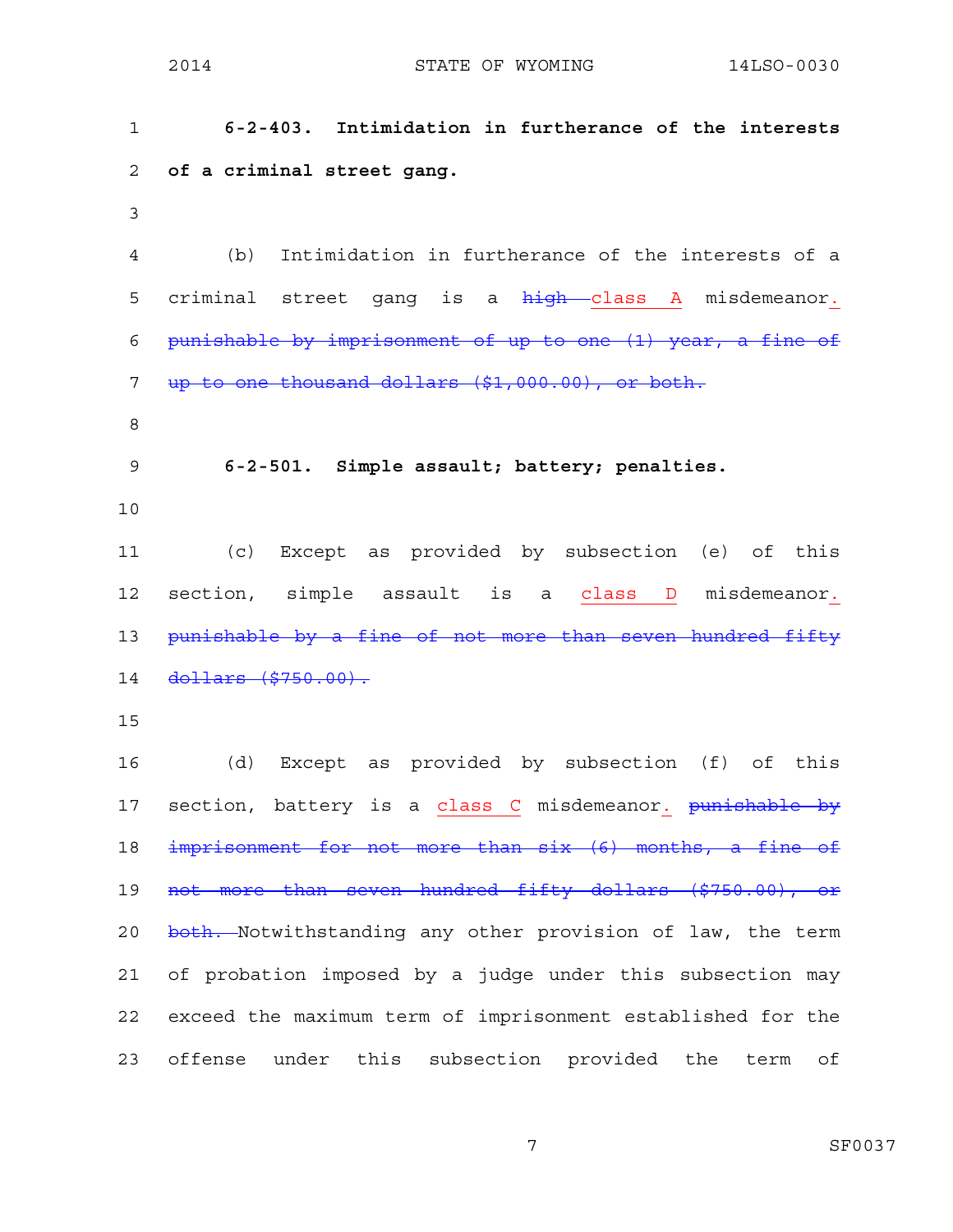1 probation, together with any extension thereof, shall in no 2 case exceed one (1) year.

3

4 (e) A household member as defined by W.S. 35-21-102 5 who is convicted upon a plea of guilty or no contest or 6 found guilty of simple assault against any other household 7 member, after having been convicted upon a plea of guilty 8 or no contest or found guilty of a violation of W.S. 9 6-2-501(a), (b), (e) or (f), 6-2-502, 6-2-503, 6-2-504 or 10 other substantially similar law of this or any other state, 11 tribe or territory against any other household member, is 12 guilty of a class C misdemeanor. punishable by imprisonment 13 for not more than six (6) months, a fine of not more than 14 seven hundred fifty dollars (\$750.00), or both.

15

16 (f) A household member as defined by W.S. 35-21-102 17 who commits a second or subsequent battery against any 18 other household member shall be punished as follows:

19

20 (i) A person convicted upon a plea of guilty or 21 no contest or found guilty of a second offense under this 22 subsection against any other household member, after having 23 been convicted upon a plea of guilty or no contest or found 24 guilty of a violation of W.S. 6-2-501(a), (b), (e) through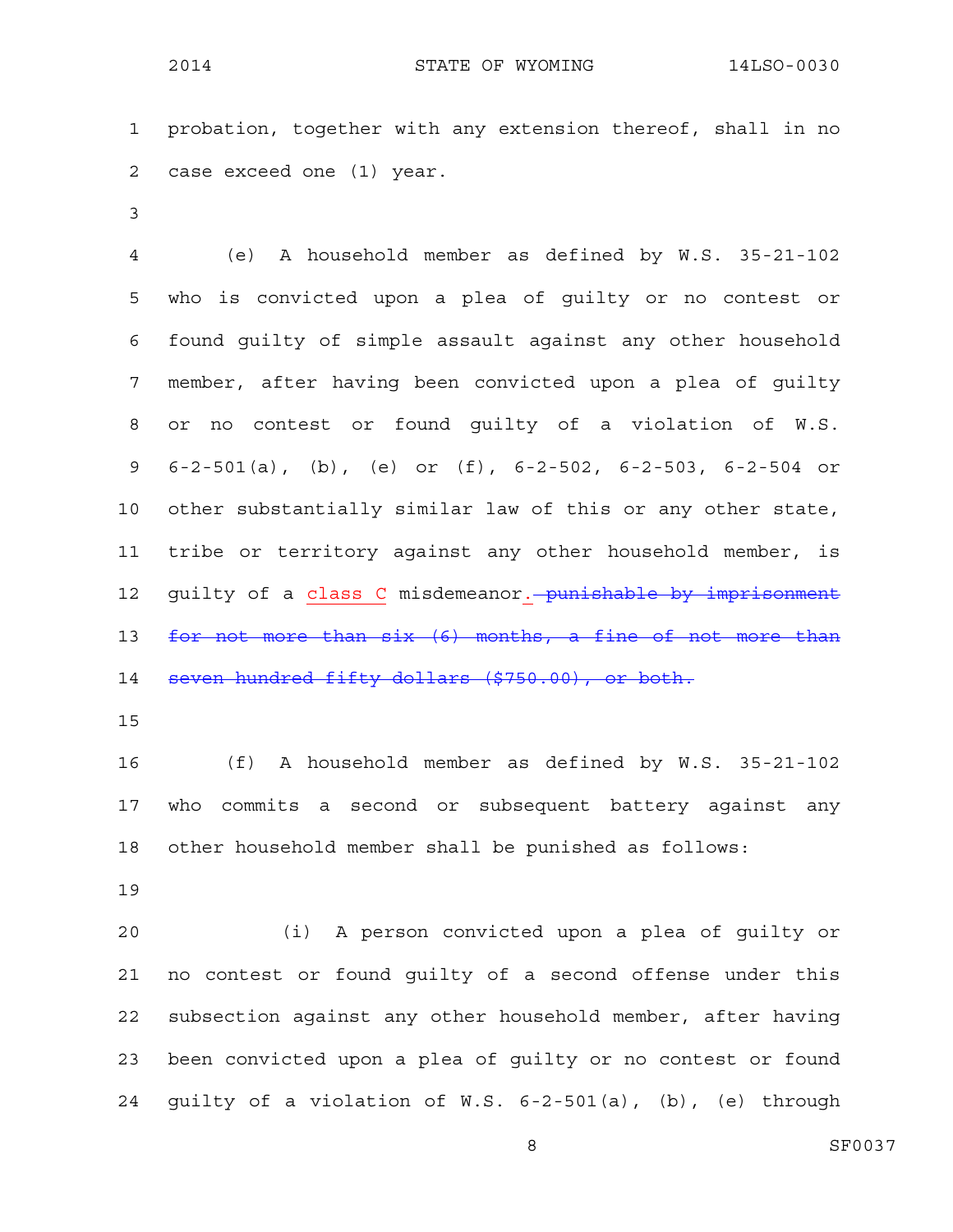1 (g), 6-2-502, 6-2-503, 6-2-504 or other substantially 2 similar law of this or any other state, tribe or territory 3 against any other household member within the previous five 4 (5) years is guilty of a class A misdemeanor. punishable by 5 imprisonment for not more than one (1) year, a fine of not 6 more than one thousand dollars (\$1,000.00), or both. 7 Notwithstanding any other provision of law, the term of 8 probation imposed by a court under this paragraph may 9 exceed the maximum term of imprisonment established for 10 this offense under this paragraph provided the term of 11 probation, together with any extension thereof, shall in no 12 case exceed two (2) years; 13

14 (h) An unlawful contact under subsection (g) of this 15 section is a class C misdemeanor.<del> punishable by</del> 16 imprisonment for not more than six (6) months, a fine of 17 not more than seven hundred fifty dollars (\$750.00) or 18 both.

19

### 20 **6-2-504. Reckless endangering; penalty.**

21

22 (c) Reckless endangering is a class A misdemeanor. 23 punishable by imprisonment for not more than one (1) year. 24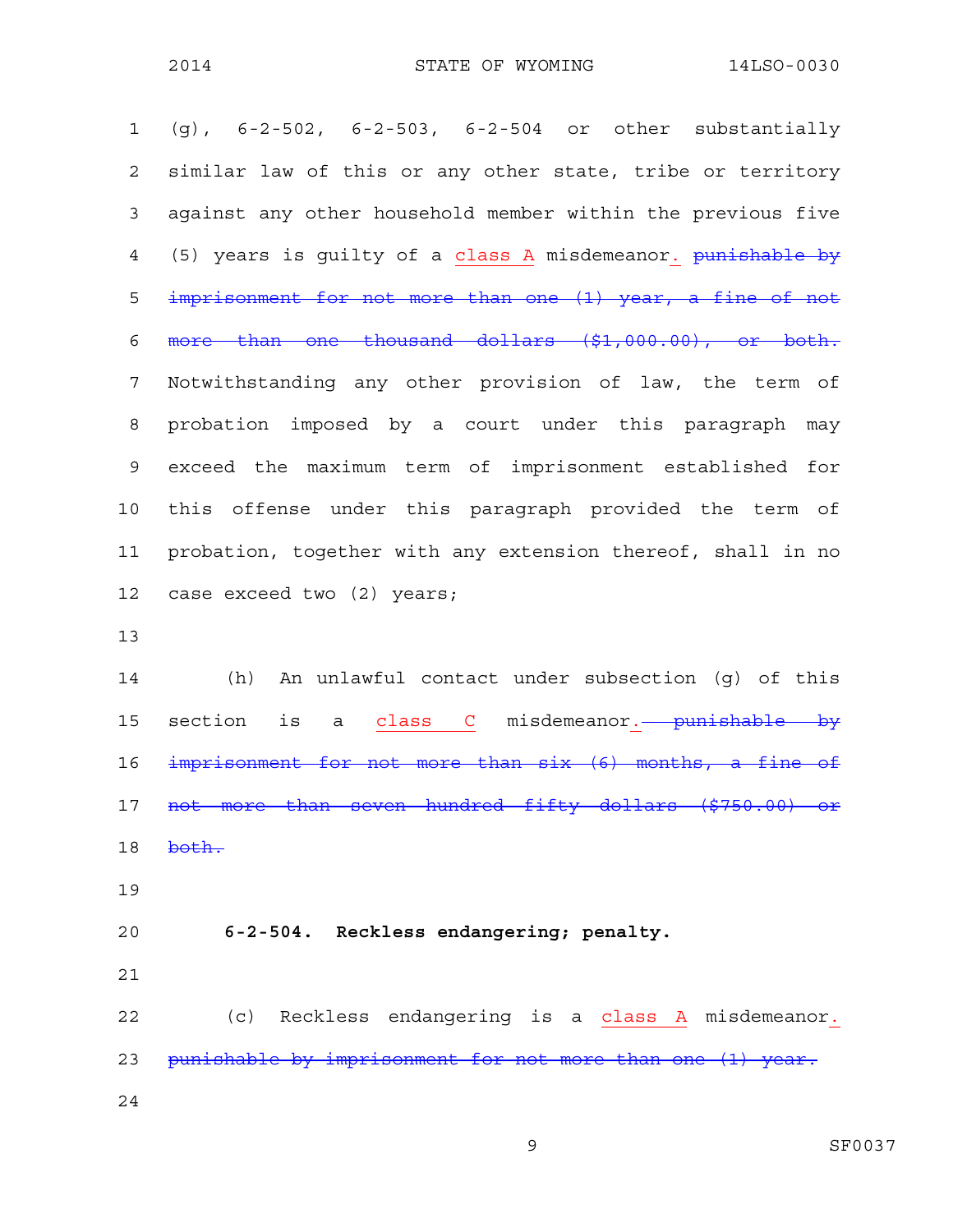1 **6-2-506. Stalking; penalty.**  2 3 (d) Except as provided under subsection (e) of this 4 section, stalking is a class C misdemeanor. punishable by 5 imprisonment for not more than six (6) months, a fine of 6 not more than seven hundred fifty dollars (\$750.00), or 7 <del>both.</del> 8 9 **6-2-507. Abuse, neglect, abandonment, intimidation or**  10 **exploitation of a vulnerable adult; penalties.**  11 12 (b) Reckless abuse, neglect, abandonment, 13 intimidation or exploitation of a vulnerable adult is a 14 class A misdemeanor, punishable by not more than one (1) 15 year in jail, a fine of one thousand dollars (\$1,000.00), 16  $or$  both, and shall subject the offender to registration  $ef$ 17 the offender's name on the central registry. 18 19 **6-2-508. Assault and battery on corrections or**  20 **detention officer; penalties; definitions.**  21 22 (c) A violation of subsection (a) of this section is 23 a class C misdemeanor. punishable by a fine of not more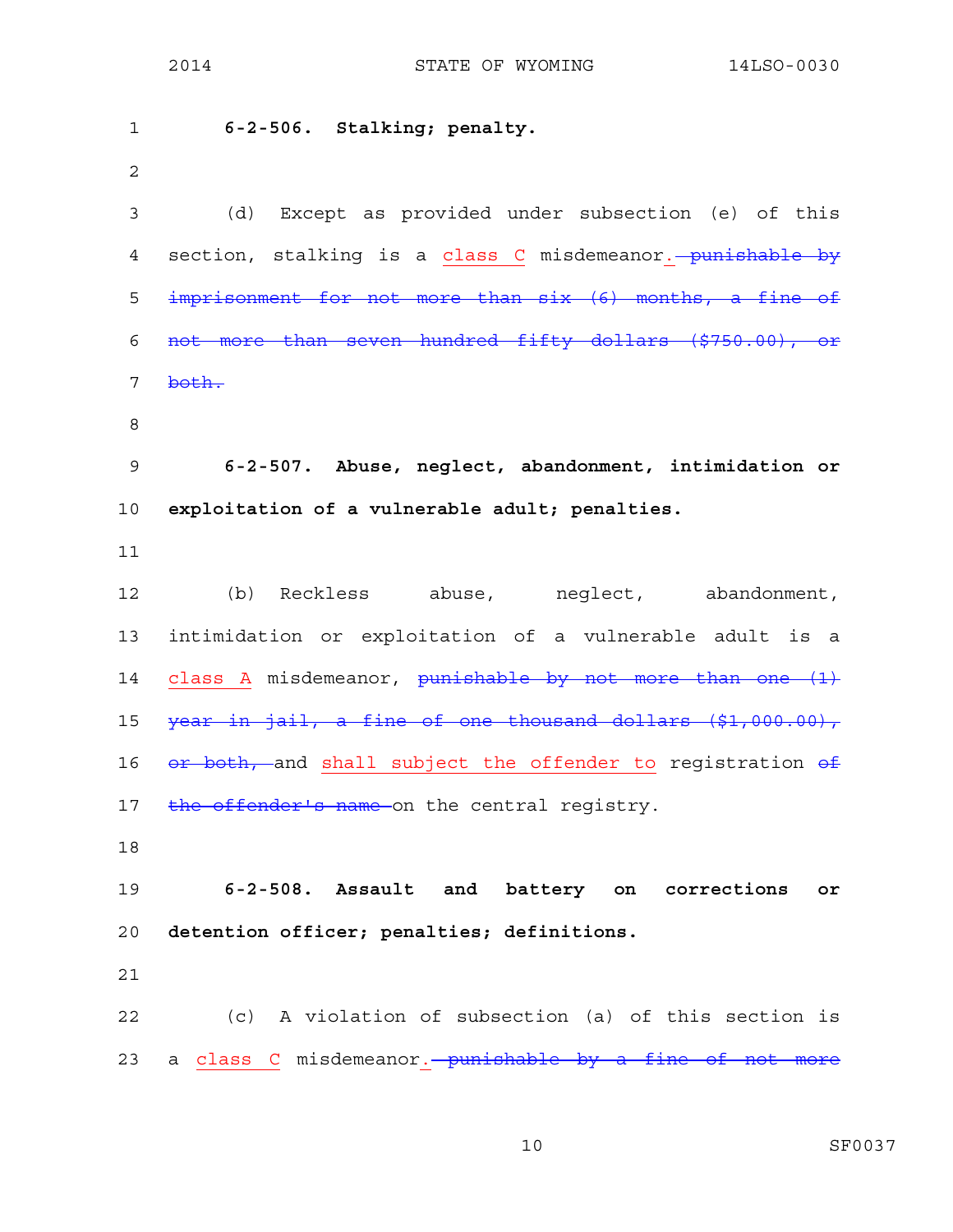1 than seven hundred fifty dollars (\$750.00), imprisonment 2 for not more than six (6) months, or both. 3 4 **6-3-104. Arson; fourth degree; penalties.**  5 6 (b) Fourth-degree arson is a class A misdemeanor. 7 punishable by imprisonment for not more than one (1) year, 8 a fine of not more than seven hundred fifty dollars 9 (\$750.00), or both. 10 11 **6-3-105. Negligently burning woods, prairie or**  12 **grounds; penalties.**  13 14 (a) A person is guilty of a class C misdemeanor 15 punishable by imprisonment for not more than six (6) 16 months, a fine of not more than seven hundred fifty dollars 17 (\$750.00), or both, if he, without permission of the owner 18 and acting with criminal negligence: 19 20 **6-3-106. Failure to extinguish or contain fire in**  21 **woods or prairie; penalty.**  22 23 A person is guilty of a class D misdemeanor punishable by a 24 fine of not more than seven hundred fifty dollars (\$750.00)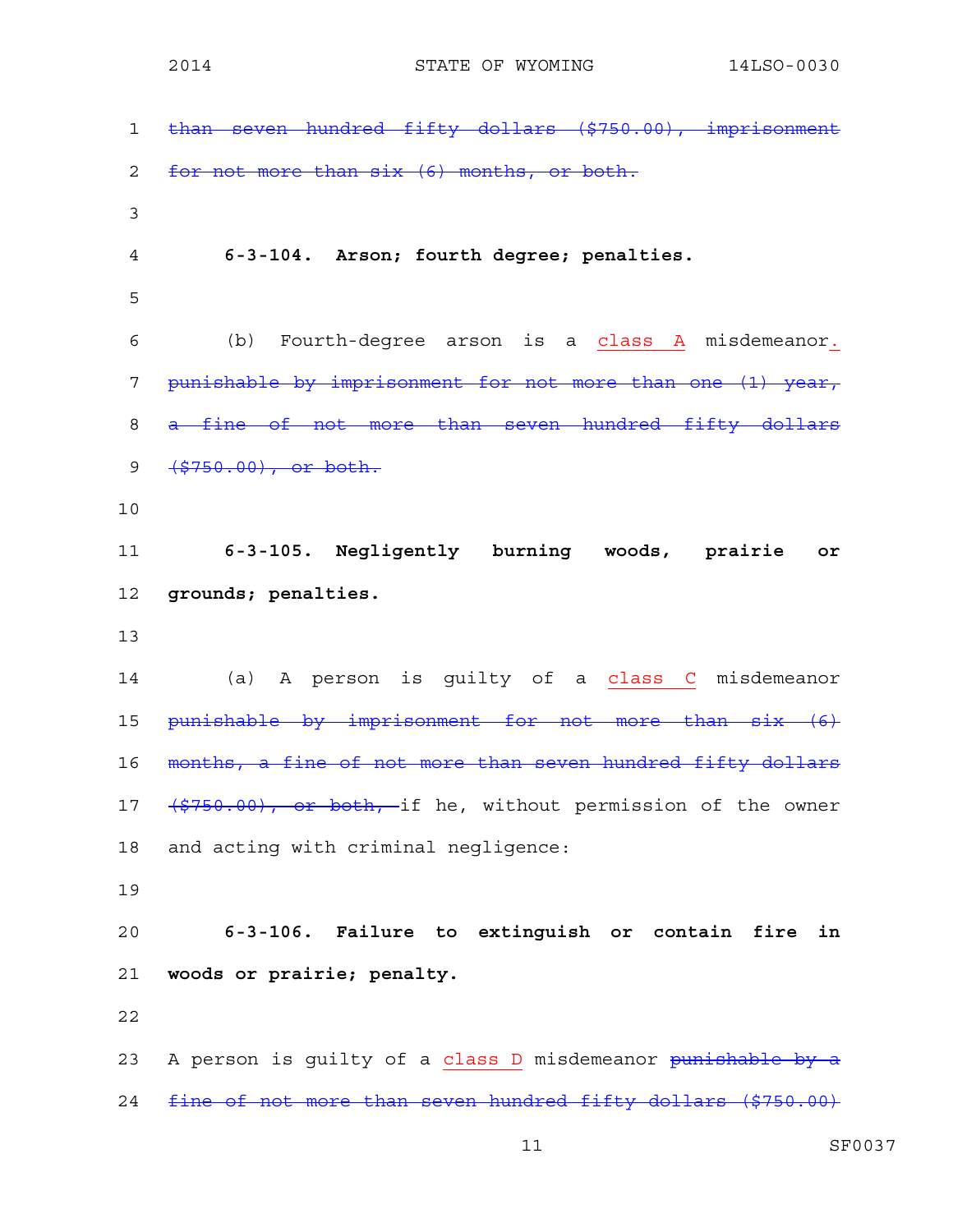1 if he lights a fire in any woods or on any prairie and 2 leaves the vicinity of the fire without extinguishing it or 3 containing it so it does not spread and is not likely to 4 spread. 5 6 **6-3-107. Throwing burning substance from vehicle;**  7 **penalties.**  8 9 A person who throws a burning substance from a vehicle is 10 guilty of a class C misdemeanor. punishable by imprisonment 11 for not more than six (6) months, a fine of not more than 12 seven hundred fifty dollars (\$750.00), or both. 13 14 **6-3-112. Preventing or obstructing extinguishment of**  15 **fire; interference with firefighter; penalties.**  16 17 (a) A person who willfully injures, destroys, removes 18 or in any manner interferes with the use of any vehicle, 19 tools, equipment, water supplies, hydrants, towers, 20 buildings, communications facilities, or other instruments 21 or facilities used in the detection, reporting, suppression 22 or extinguishing of fire is quilty of a class A 23 misdemeanor. Upon conviction, he shall be punished by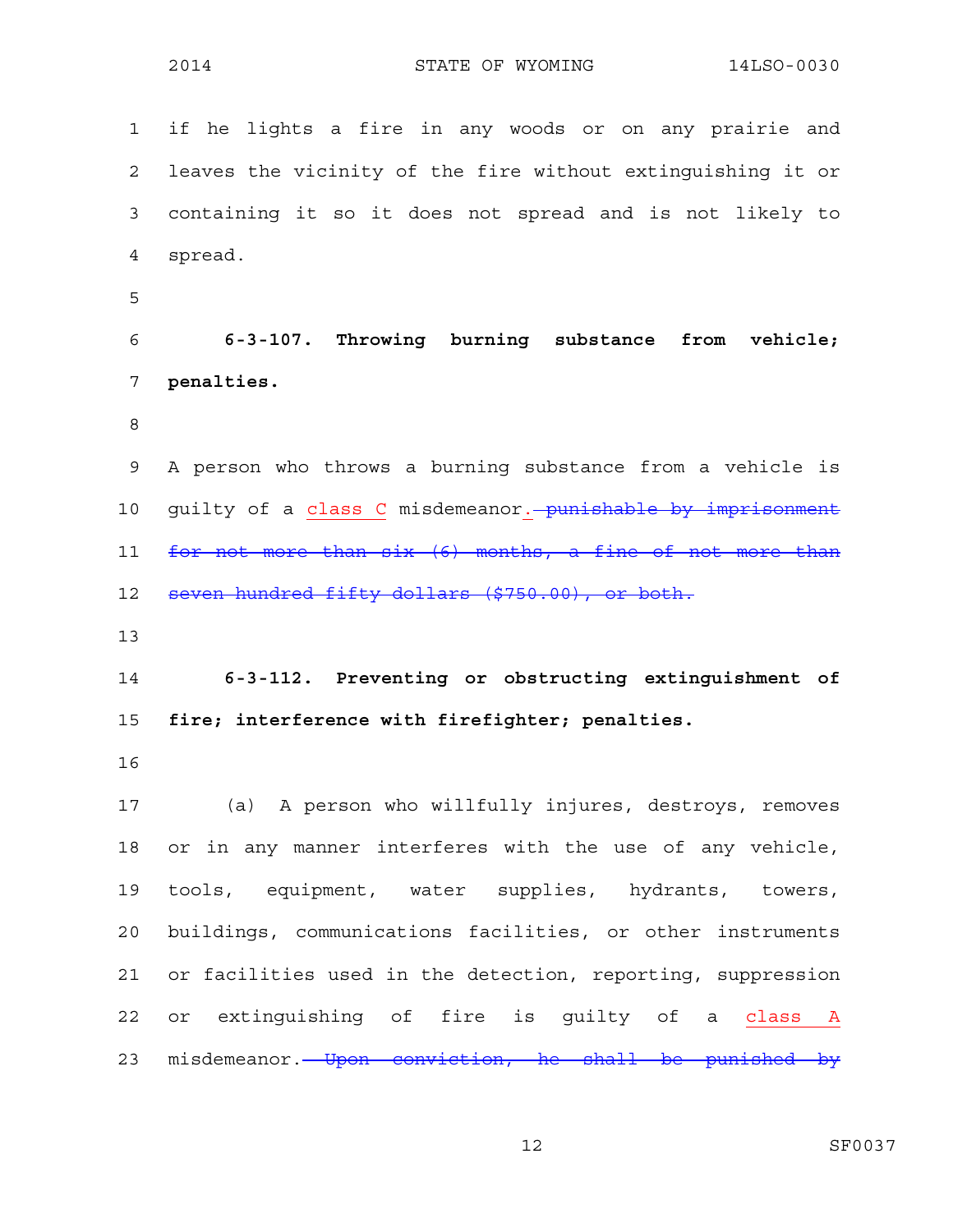1 imprisonment for not more than one (1) year, a fine of not 2 more than one thousand dollars (\$1,000.00), or both. 3 4 **6-3-201. Property destruction and defacement;**  5 **grading; penalties; aggregated costs or values.**  6 7 (b) Property destruction and defacement is: 8 9 (i) A class C misdemeanor punishable by 10 imprisonment for not more than six (6) months, a fine of 11 not more than seven hundred fifty dollars (\$750.00), or 12 both, if the cost of restoring injured property or the 13 value of the property if destroyed is less than one 14 thousand dollars (\$1,000.00); 15 16 **6-3-202. Altering landmarks; penalties.**  17 18 (b) Altering landmarks is a class C misdemeanor. 19 punishable by imprisonment for not more than six (6) 20 months, a fine of not more than seven hundred fifty dollars 21 (\$750.00), or both. 22 23 **6-3-203. Cruelty to animals; penalties; limitation on**  24 **manner of destruction.**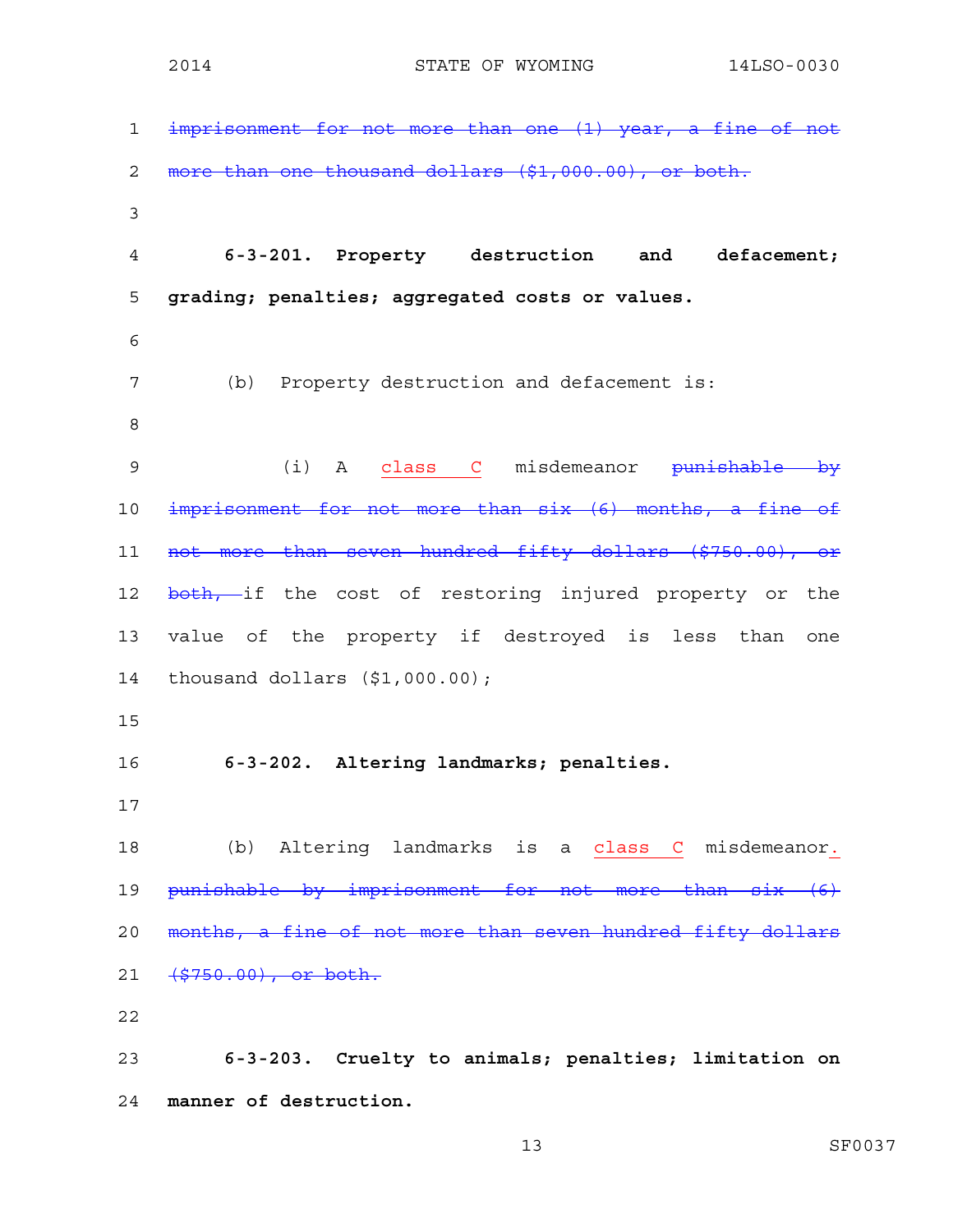| $\mathbf 1$    |                                                              |
|----------------|--------------------------------------------------------------|
| $\overline{c}$ | Unless punishable under subsection (n) of this<br>(e)        |
| 3              | section, a violation of this section<br>is a class C         |
| 4              | misdemeanor punishable by imprisonment for not more than     |
| 5              | six (6) months, a fine of not more than seven hundred fifty  |
| 6              | dollars (\$750.00), or both except that a subsequent offense |
| 7              | is a high-class A misdemeanor. - punishable by not more than |
| 8              | one (1) year imprisonment, a fine of not more than five      |
| 9              | thousand dollars (\$5,000.00), or both.                      |
| 10             |                                                              |
| 11             | 6-3-204. Littering; penalties.                               |
| 12             |                                                              |
| 13             | (c) Littering is a class C misdemeanor. punishable by        |
| 14             | imprisonment for not more than six (6) months, a fine of     |
| 15             | not more than seven hundred fifty dollars (\$750.00), or     |
| 16             | both. Littering, involving the disposal of a container with  |
| 17             | body fluids along a highway right of way, is a class B       |
| 18             | misdemeanor. punishable by imprisonment for not more than    |
| 19             | nine (9) months, a fine of not more than one thousand        |
| 20             | dollars (\$1,000.00), or both. The court may suspend all or  |
| 21             | a part of a sentence imposed under this section and require  |
| 22             | the person convicted of littering to perform up to forty     |
| 23             | (40) hours of labor in the form of cleaning litter debris    |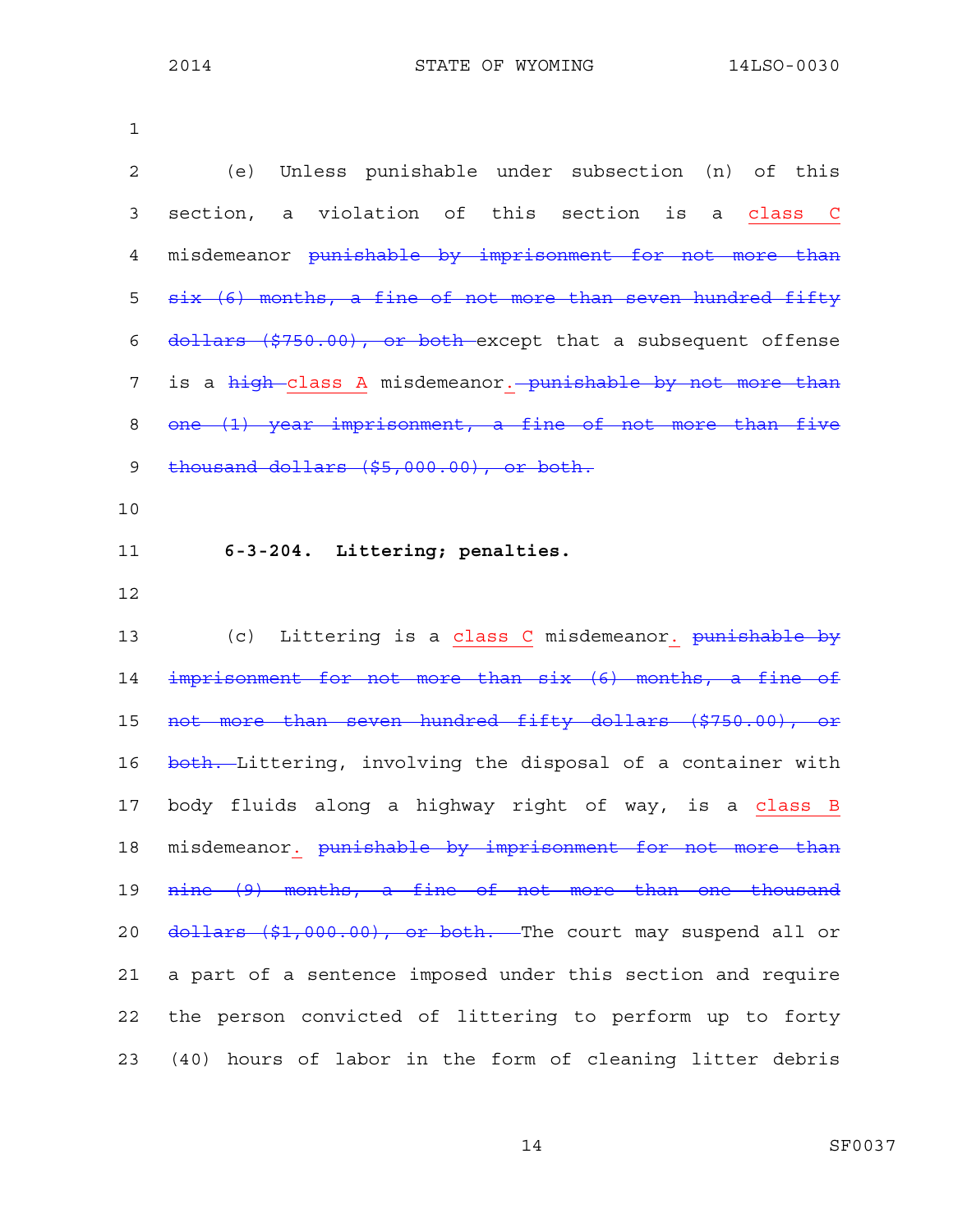1 from public roads, parks or other public areas or 2 facilities. 3 4 **6-3-302. Criminal entry; penalties; affirmative**  5 **defenses.**  6 7 (c) Criminal entry is a class C misdemeanor. 8 punishable by imprisonment for not more than six (6) 9 months, a fine of not more than seven hundred fifty dollars 10 <del>(\$750.00), or both.</del> 11 12 **6-3-303. Criminal trespass; penalties.**  13 14 (b) Criminal trespass is a class C misdemeanor. 15 punishable by imprisonment for not more than six (6) 16 months, a fine of not more than seven hundred fifty dollars 17 (\$750.00), or both. 18 19 **6-3-305. Breaking, opening or entering of coin**  20 **machine with intent to commit theft; penalties.**  21 22 A person is guilty of a class A misdemeanor punishable by 23 imprisonment for not more than one (1) year, a fine of not 24 more than one thousand dollars (\$1,000.00), or both, if he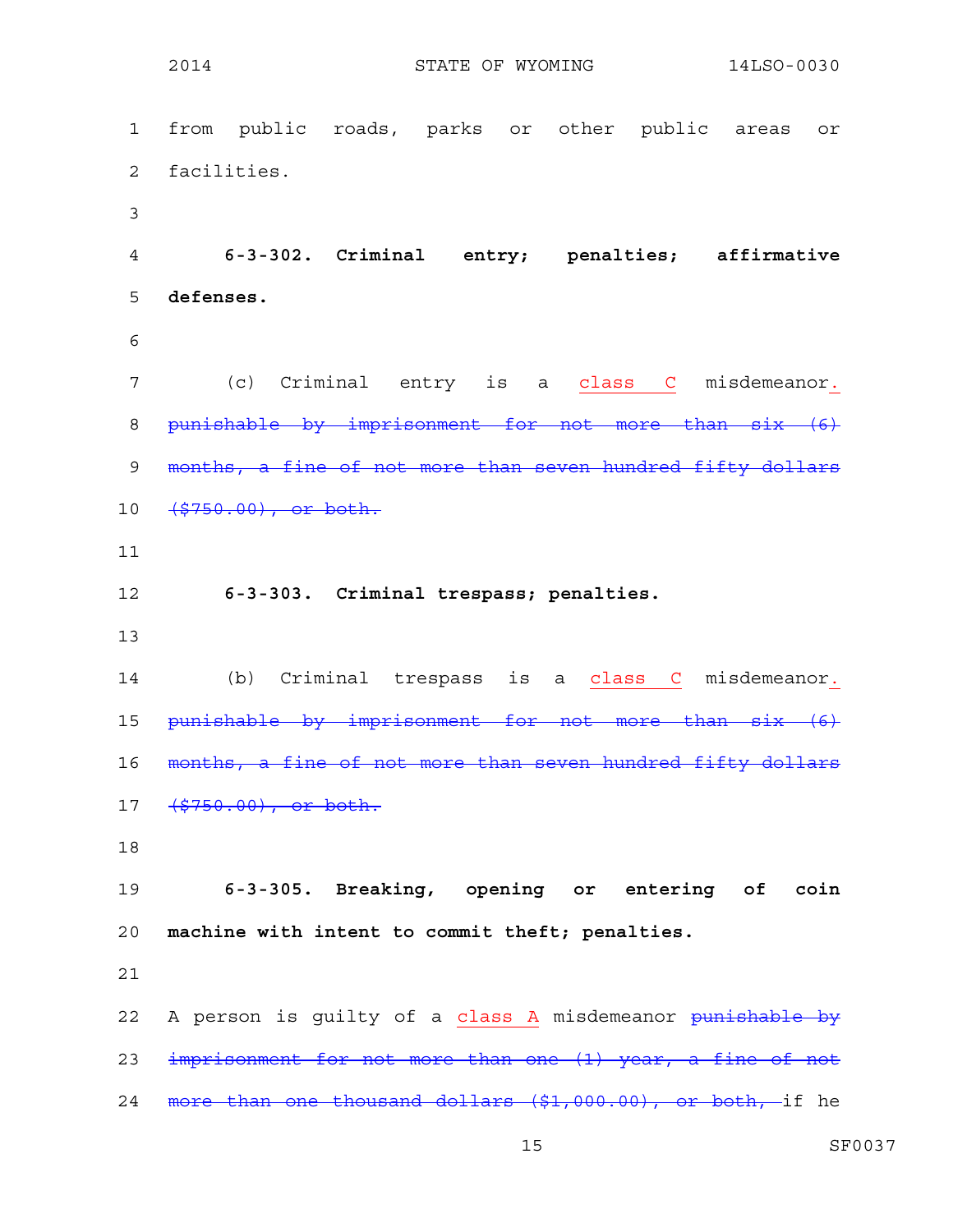1 breaks, opens or enters a coin machine with intent to 2 commit theft. 3 4 **6-3-306. Forcible entry or detainer; penalty.**  5 6 A person is quilty of a class D misdemeanor punishable by a 7 fine of not more than seven hundred fifty dollars 8 (\$750.00), if he violently takes or keeps possession of 9 land without authority of law. 10 11 **6-3-402. Theft; penalties.**  12 13 (c) Theft is: 14 15 (iii) A class C misdemeanor <del>punishable by</del> 16 imprisonment for not more than six (6) months, a fine of 17 not more than seven hundred fifty dollars (\$750.00), or 18 both, if the value of the property is less than one 19 thousand dollars (\$1,000.00). 20 21 **6-3-403. Wrongful taking or disposing of property;**  22 **venue of indictment.**  23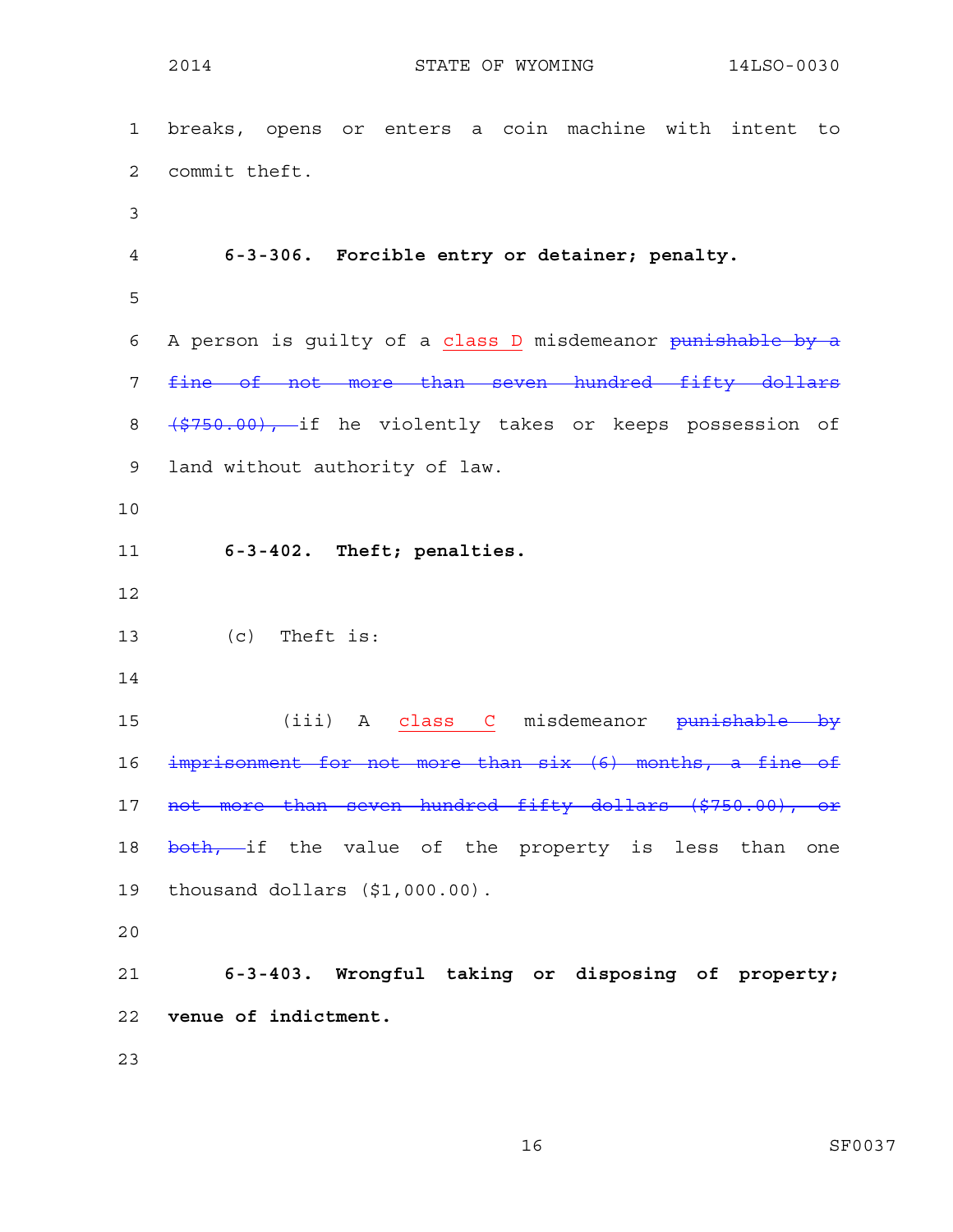1 (a) A person who buys, receives, conceals or disposes 2 of property which he knows, believes or has reasonable 3 cause to believe was obtained in violation of law is guilty 4 of: 5 6 (iii) A class C misdemeanor punishable by 7 imprisonment for not more than six (6) months, a fine of 8 not more than seven hundred fifty dollars (\$750.00), or 9 both, if the value of the property is less than one 10 thousand dollars (\$1,000.00). 11 12 **6-3-404. Shoplifting; altering or removing price tags**  13 **and markers; penalties.**  14 15 (a) A person who willfully conceals or takes 16 possession of property offered for sale by a wholesale or 17 retail store without the knowledge or consent of the owner 18 and with intent to convert the property to his own use 19 without paying the purchase price is guilty of: 20 21 (iii) A class C misdemeanor <del>punishable by</del> 22 imprisonment for not more than six (6) months, a fine of 23 not more than seven hundred fifty dollars (\$750.00), or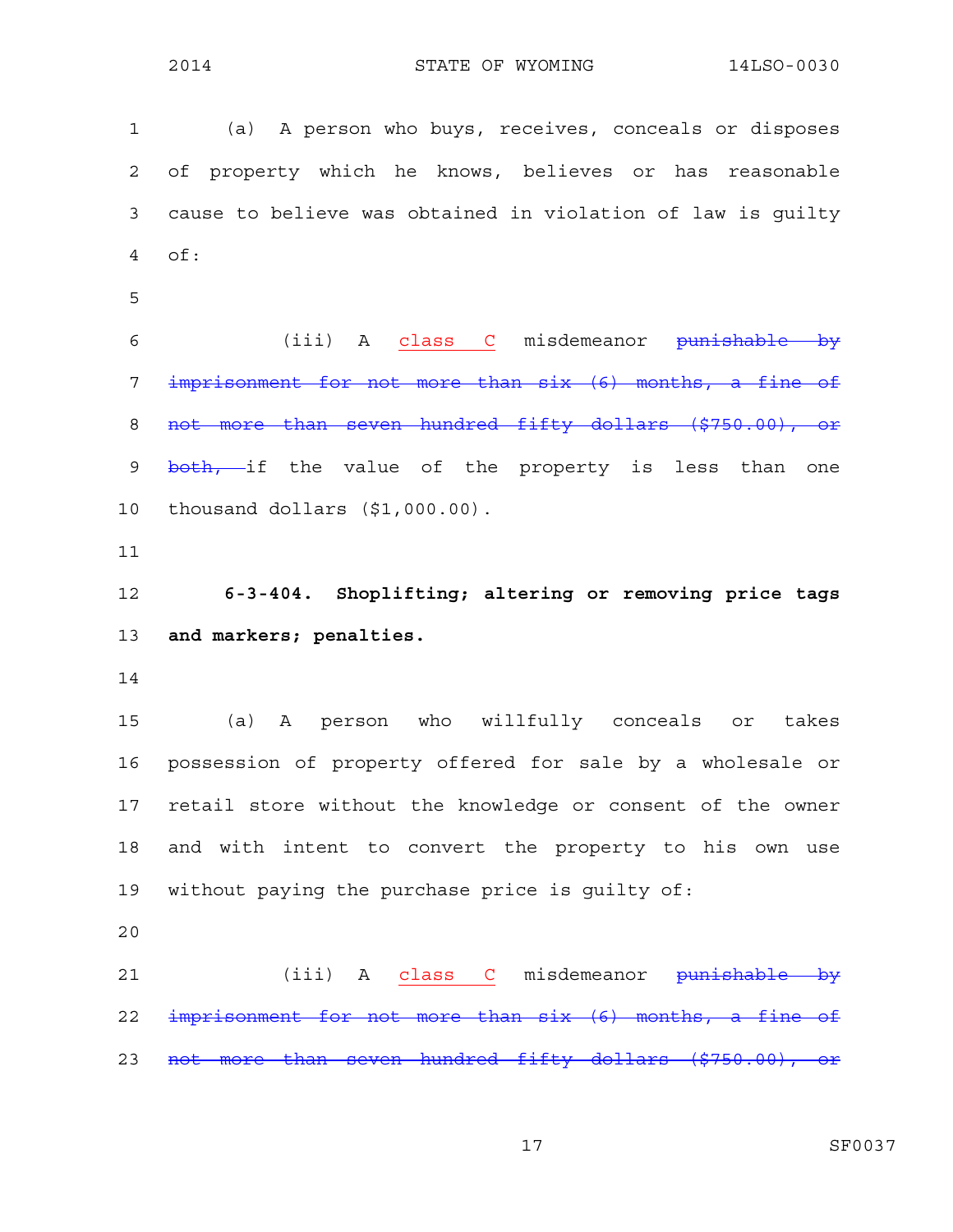1 both, if the value of the property is less than one 2 thousand dollars (\$1,000.00). 3 4 (b) A person who alters, defaces, changes or removes 5 a price tag or marker on or about property offered for sale 6 by a wholesale or retail store with intent to obtain the 7 property at less than the marked or listed price is guilty 8 of: 9 10 (iii) A class C misdemeanor <del>punishable by</del> 11 imprisonment for not more than six (6) months, a fine of 12 not more than seven hundred fifty dollars (\$750.00), or 13 both, if the difference between the marked or listed price 14 and the amount actually paid is less than one thousand 15 dollars (\$1,000.00). 16 17 **6-3-406. Defrauding an innkeeper; penalties;**  18 **definitions.**  19 20 (a) A person who, with intent to defraud, procures 21 food, drink or accommodations at a public establishment 22 without paying in accordance with his agreement with the

23 public establishment is guilty of:

24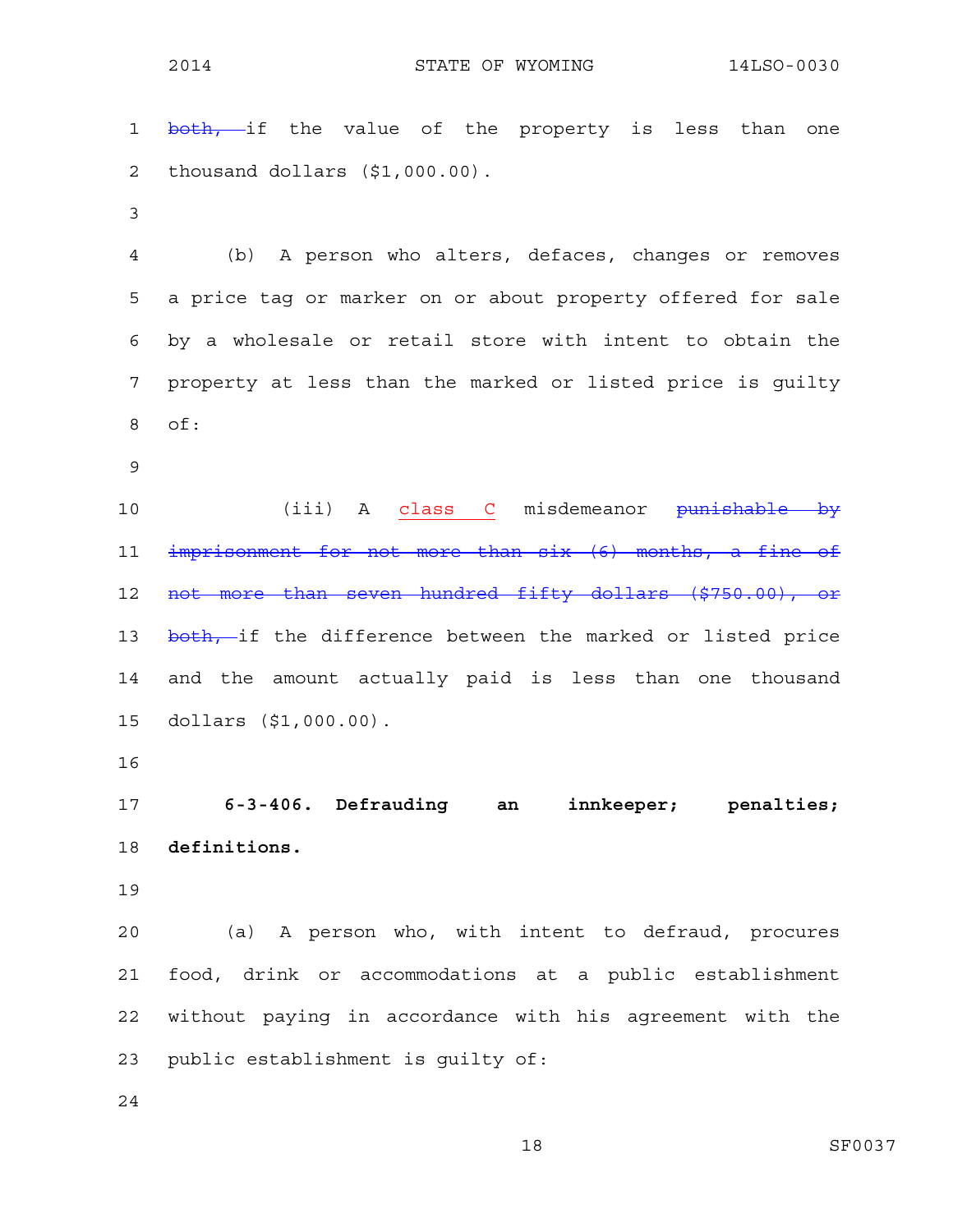1 (iii) A class C misdemeanor <del>punishable by</del> 2 imprisonment for not more than six (6) months, a fine of 3 not more than seven hundred fifty dollars (\$750.00), or 4 both, if the value of the food, drink or accommodations is 5 less than one thousand dollars (\$1,000.00). 6 7 **6-3-407. Obtaining property by false pretenses;**  8 **penalties.**  9 10 (a) A person who knowingly obtains property from 11 another person by false pretenses with intent to defraud 12 the person is guilty of: 13 14 (iii) A class C misdemeanor <del>punishable by</del> 15 imprisonment for not more than six (6) months, a fine of 16 not more than seven hundred fifty dollars (\$750.00), or 17 both, if the value of the property is less than one 18 thousand dollars (\$1,000.00). 19 20 **6-3-408. Theft of services; penalties.**  21 22 (a) A person who, with intent to defraud, obtains 23 services which he knows are available only for 24 compensation, without paying for the services is guilty of: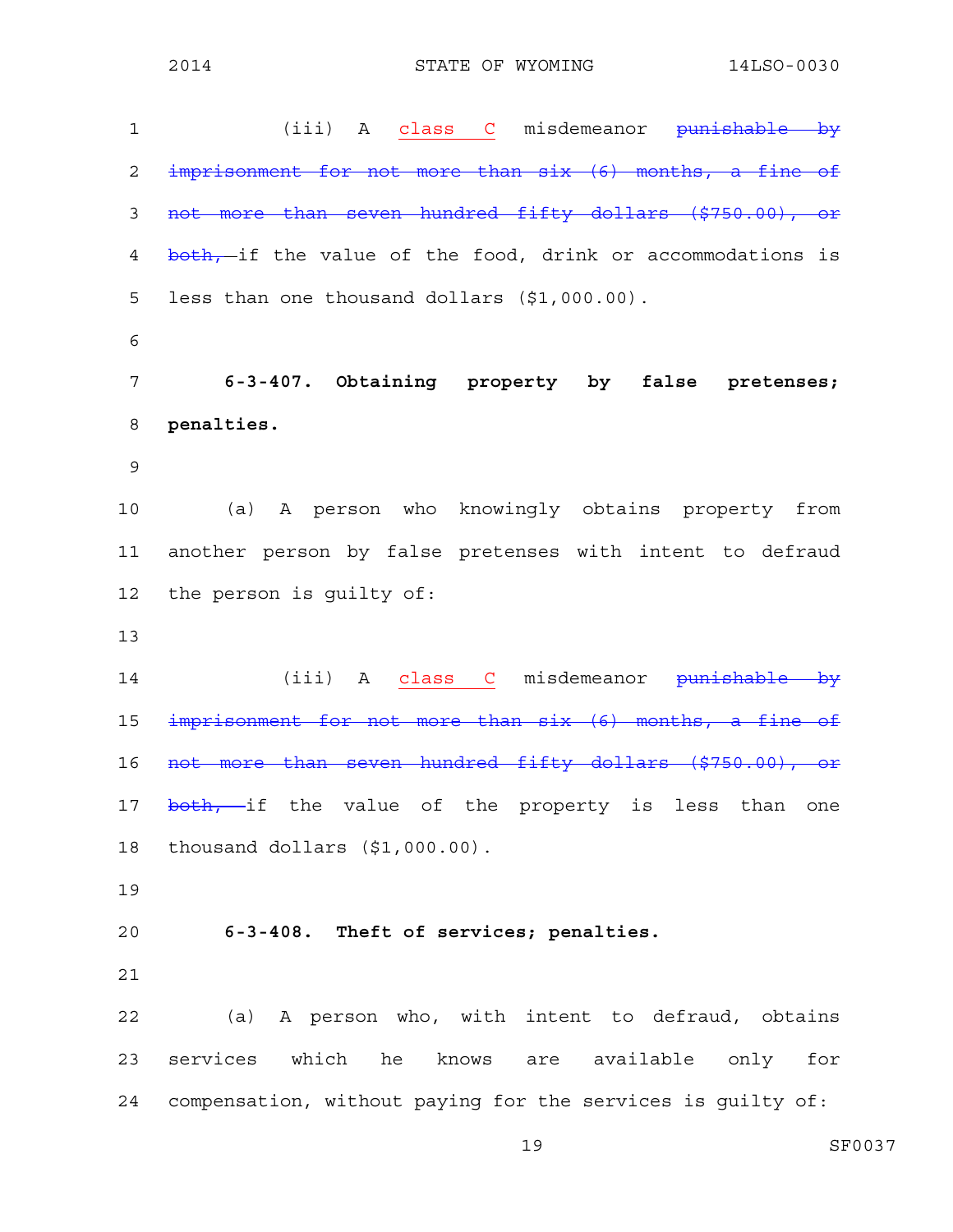| $\mathbf 1$ |                                                           |
|-------------|-----------------------------------------------------------|
| 2           | (iii) A class C misdemeanor <del>punishable by</del>      |
| 3           | imprisonment for not more than six (6) months, a fine of  |
| 4           | not more than seven hundred fifty dollars (\$750.00), or  |
| 5           | both, if the value of the services is less than one       |
| 6           | thousand dollars (\$1,000.00).                            |
| 7           |                                                           |
| 8           | (b) A person who tampers or otherwise interferes with     |
| 9           | connects to, by any means, whether mechanical,<br>or      |
| 10          | electrical, acoustical or otherwise, any cables, wires or |
| 11          | other devices used for distribution of services for the   |
| 12          | purposes of committing a violation of subsection (a) of   |
| 13          | this section is quilty of:                                |
| 14          |                                                           |
| 15          | (ii) A class C misdemeanor punishable by                  |
| 16          | imprisonment for not more than six (6) months, a fine of  |
| 17          | not more than seven hundred fifty dollars (\$750.00),     |
| 18          | both, if the value of the services is less than one       |
| 19          | thousand dollars (\$1,000.00).                            |
| 20          |                                                           |
| 21          | (c) A person who knowingly manufactures, distributes,     |
| 22          | sells, or offers for sale, rental or use any decoding or  |
| 23          | descrambling device or any plan or kit for such device,   |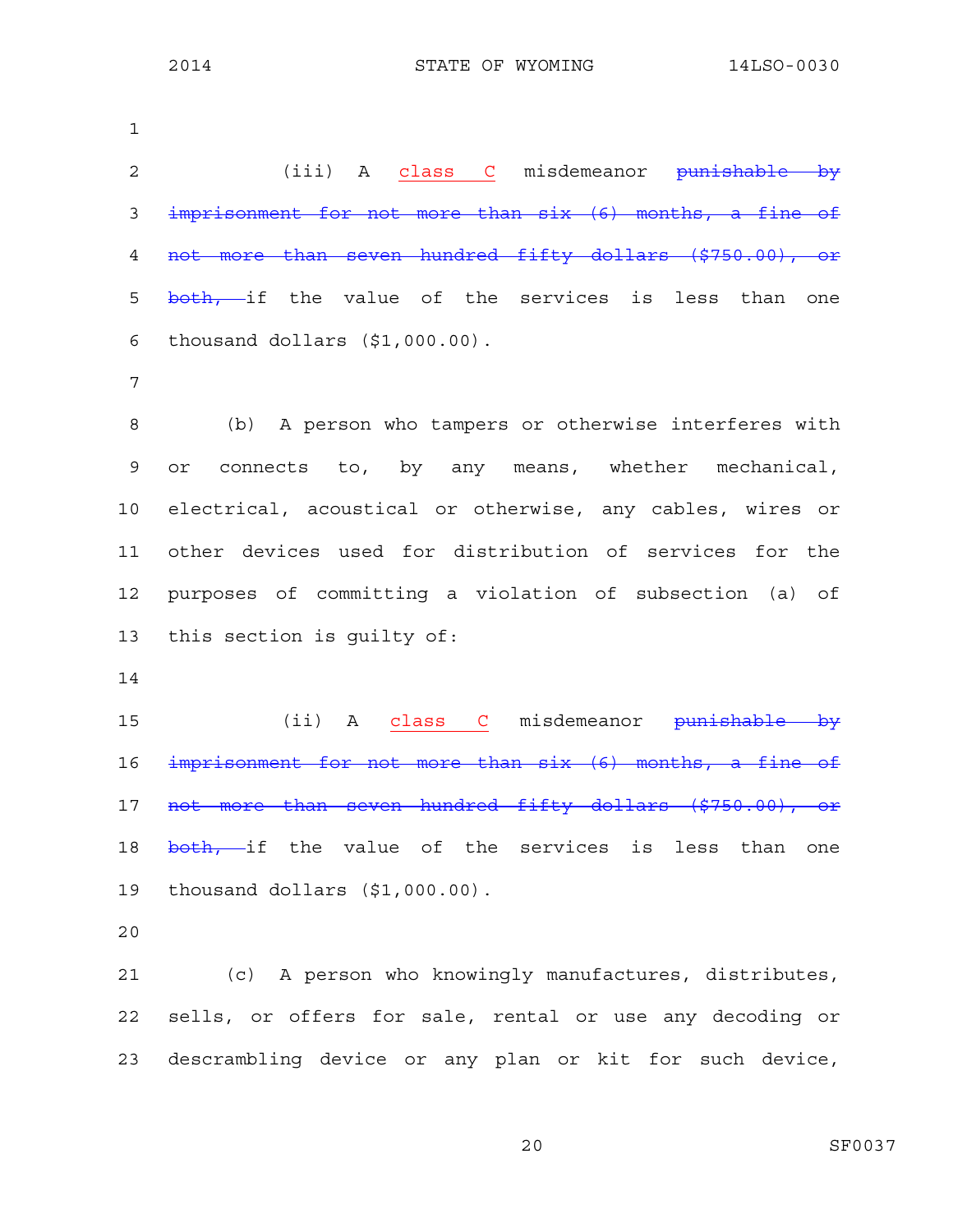1 designed with intent to facilitate an act which constitutes 2 a violation of subsection (a) of this section is guilty of: 3 4 (ii) A class C misdemeanor punishable by 5 imprisonment for not more than six (6) months, a fine of 6 not more than seven hundred fifty dollars (\$750.00), or 7 <del>both, i</del>f the value of the services is less than one 8 thousand dollars (\$1,000.00). 9 10 **6-3-409. Fraudulently obtaining telecommunications**  11 **services deemed misdemeanor.**  12 13 (a) A person is guilty of a class C misdemeanor 14 punishable by imprisonment for not more than six (6) 15 months, a fine of not more than seven hundred fifty dollars 16 (\$750.00), or both, if, with intent to defraud or to aid 17 and abet another to defraud any other person of the lawful 18 charge, in whole or in part, for any telecommunications 19 service, he obtains, attempts to obtain or aids and abets 20 another to obtain or to attempt to obtain any 21 telecommunications service:

22

23 **6-3-411. Unlawful use of theft detection shielding**  24 **devices; penalty.**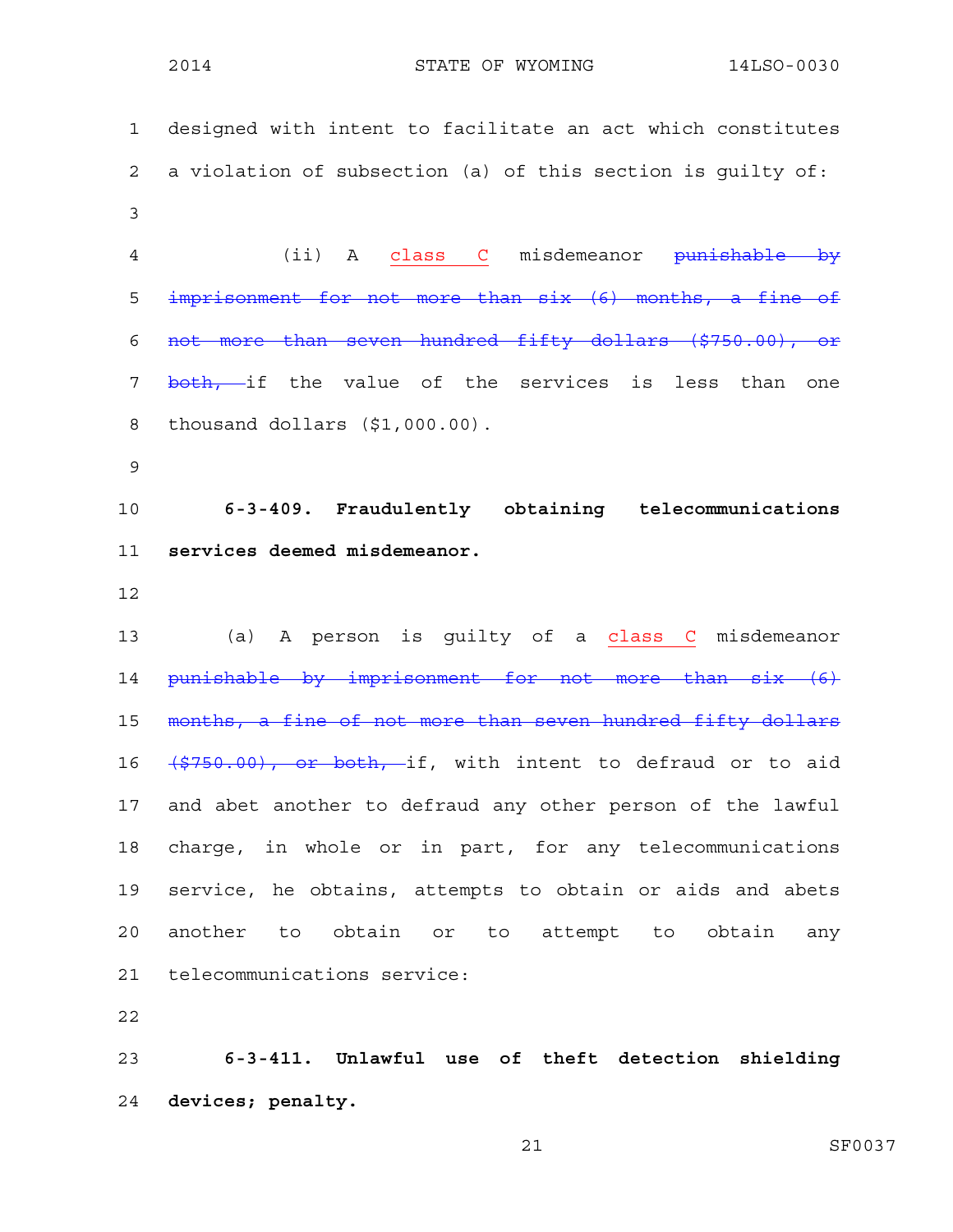| $\mathbf 1$    |                                                             |
|----------------|-------------------------------------------------------------|
| $\overline{a}$ | A person who commits any of the offenses<br>(e)             |
| 3              | specified under subsections (a) through (d) of this section |
| 4              | shall be guilty of a class C misdemeanor. - punishable by   |
| 5              | imprisonment for not more than six (6) months, a fine of    |
| 6              | not more than seven hundred fifty dollars (\$750.00), or    |
| 7              | both.                                                       |
| 8              |                                                             |
| $\mathsf 9$    | 6-3-412. Unlawful taking of motor vehicle fuel;             |
| 10             | penalties.                                                  |
| 11             |                                                             |
| 12             | (a) A person who causes a motor vehicle to leave the        |
| 13             | premises of an establishment at which motor vehicle fuel is |
| 14             | offered for retail sale without the person making full      |
| 15             | payment for motor fuel that was dispensed into the fuel     |
| 16             | tank of a motor vehicle or into another container is quilty |
| 17             | of unlawful taking of motor vehicle fuel. A conviction      |
| 18             | under this section is a class C misdemeanor. Any person     |
| 19             | convicted of a second or subsequent offense under this      |
| 20             | section shall also have his driver's license suspended      |
| 21             | pursuant to W.S. 31-7-128. The court shall forward to the   |
| 22             | department of transportation a copy of the<br>record        |
| 23             | pertaining to disposition of the arrest or citation.        |
| 24             | addition:                                                   |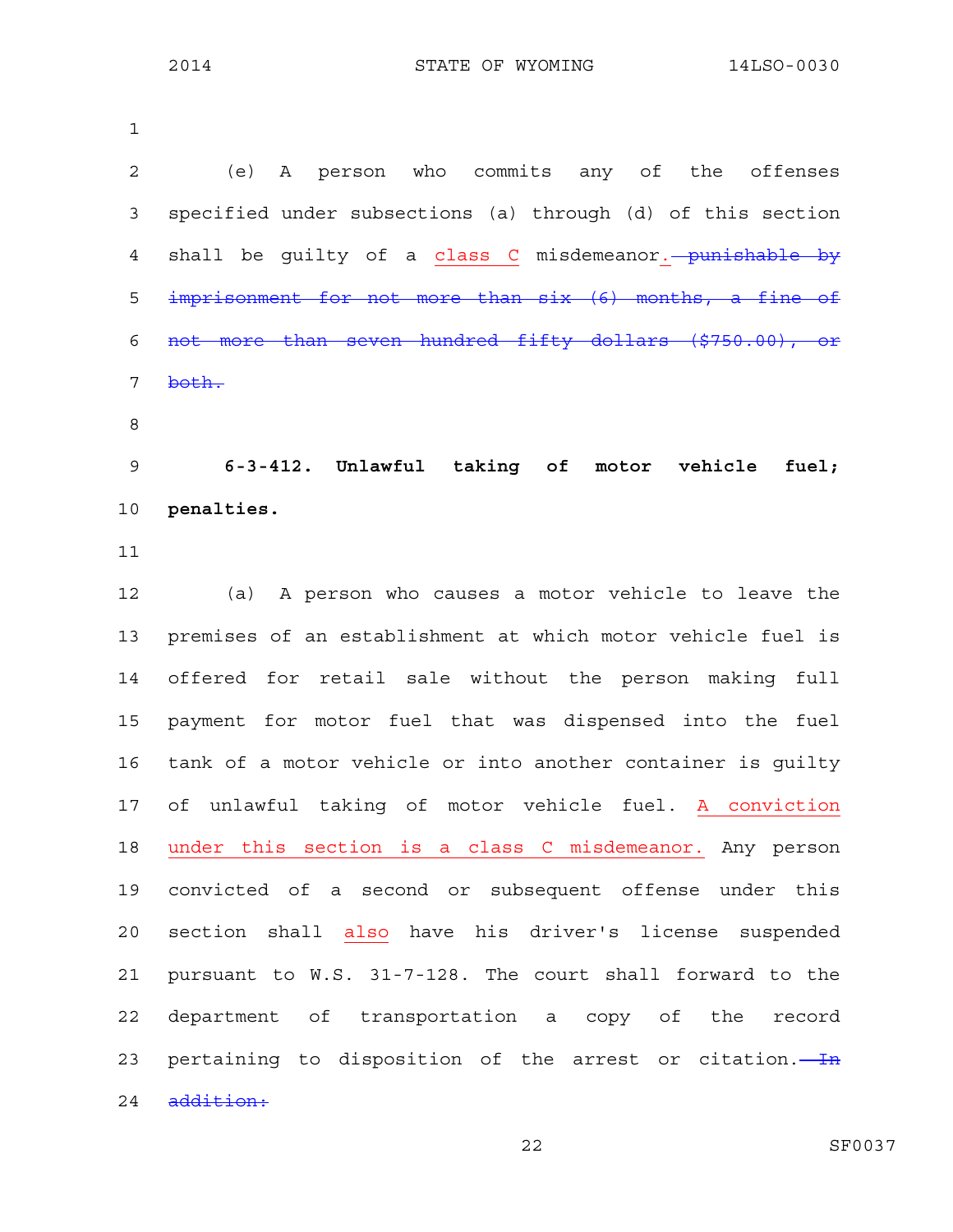1

2 **6-3-503. Crimes against computer equipment or**  3 **supplies; interruption or impairment of governmental**  4 **operations or public services; penalties.**  5 6 (a) A person commits a crime against computer 7 equipment or supplies if he knowingly and without 8 authorization, modifies equipment or supplies used or 9 intended to be used in a computer, computer system or 10 computer network. A crime against computer equipment or 11 supplies is: 12 13 (i) A class C misdemeanor <del>punishable by</del> 14 imprisonment for not more than six (6) months, a fine of 15 not more than seven hundred fifty dollars (\$750.00), or 16 both, except as provided in paragraph (ii) of this 17 subsection; 18 19 **6-3-602. Forgery; penalties.**  20 21 (c) Forgery is a class C misdemeanor punishable by 22 imprisonment for not more than six (6) months, a fine of 23 not more than seven hundred fifty dollars (\$750.00), or 24 both, if the writing is a: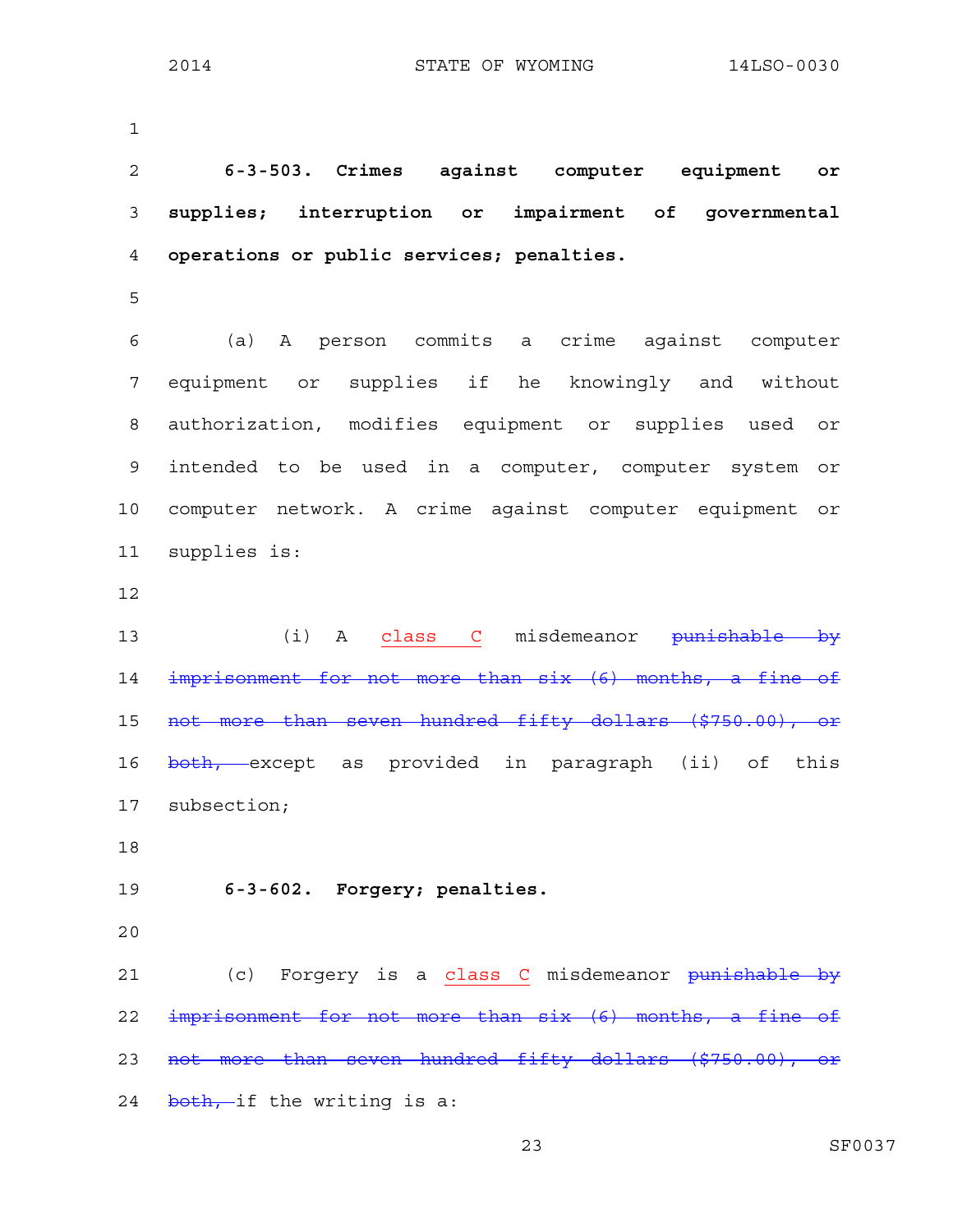1

2 **6-3-605. Operation of coin machine by slug or without**  3 **required legal tender; manufacture or distribution of**  4 **slugs; penalties; "slug" defined.**  5 6 (a) A person is guilty of a class C misdemeanor 7 punishable by imprisonment for not more than six (6) 8 months, a fine of not more than seven hundred fifty dollars 9 (\$750.00), or both, if knowingly and without authorization, 10 he: 11 12 (b) A person is guilty of a class C misdemeanor 13 punishable by imprisonment for not more than six (6) 14 months, a fine of not more than seven hundred fifty dollars 15 (\$750.00), or both, if he manufactures or distributes slugs 16 knowing or reasonably believing they will be used for 17 fraudulent or unlawful purposes. 18 19 **6-3-606. Impersonation of a peace officer; penalties.**  20 21 A person is guilty of impersonation of a peace officer if 22 he falsely represents himself to be a peace officer with 23 intent to compel action or inaction by any person against 24 his will. Impersonation of a peace officer is a class A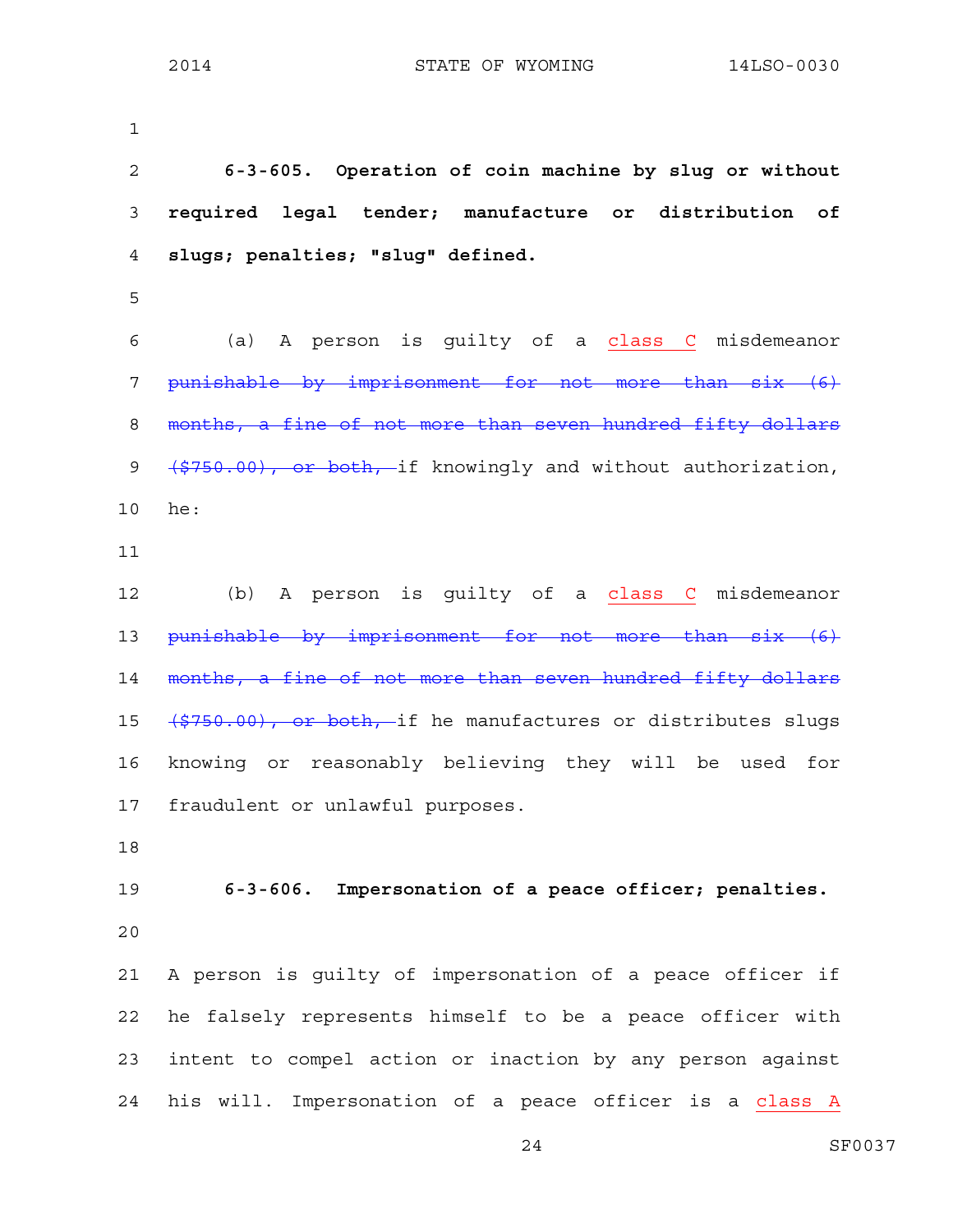| 1              | misdemeanor. - punishable by imprisonment for not more than |
|----------------|-------------------------------------------------------------|
| $\overline{c}$ | one (1) year, a fine of not more than one thousand dollars  |
| 3              | $( $1,000.00)$ , or both.                                   |
| 4              |                                                             |
| 5              | 6-3-607. Defrauding creditors; penalties.                   |
| 6              |                                                             |
| 7              | (b) Defrauding creditors is:                                |
| 8              |                                                             |
| 9              | (iii) A class C misdemeanor punishable by                   |
| 10             | imprisonment for not more than six (6) months, a fine of    |
| 11             | not more than seven hundred fifty dollars (\$750.00), or    |
| 12             | both, if the mortgagee's or secured party's interest is of  |
| 13             | a value of less than one thousand dollars (\$1,000.00).     |
| 14             |                                                             |
| 15             | 6-3-608. Fraudulent use of<br>materials; fraudulent         |
| 16             | obtaining of money by contractor; penalties.                |
| 17             |                                                             |
| 18             | (a) A contractor or subcontractor who purchases             |
| 19             | materials on credit and represents that they will be used   |
| 20             |                                                             |
|                | in a designated building or improvement and who knowingly   |
| 21             | and with intent to defraud the seller uses the materials or |
| 22             | allows them to be used in a building or improvement other   |
| 23             | than the one designated is guilty of a class C misdemeanor. |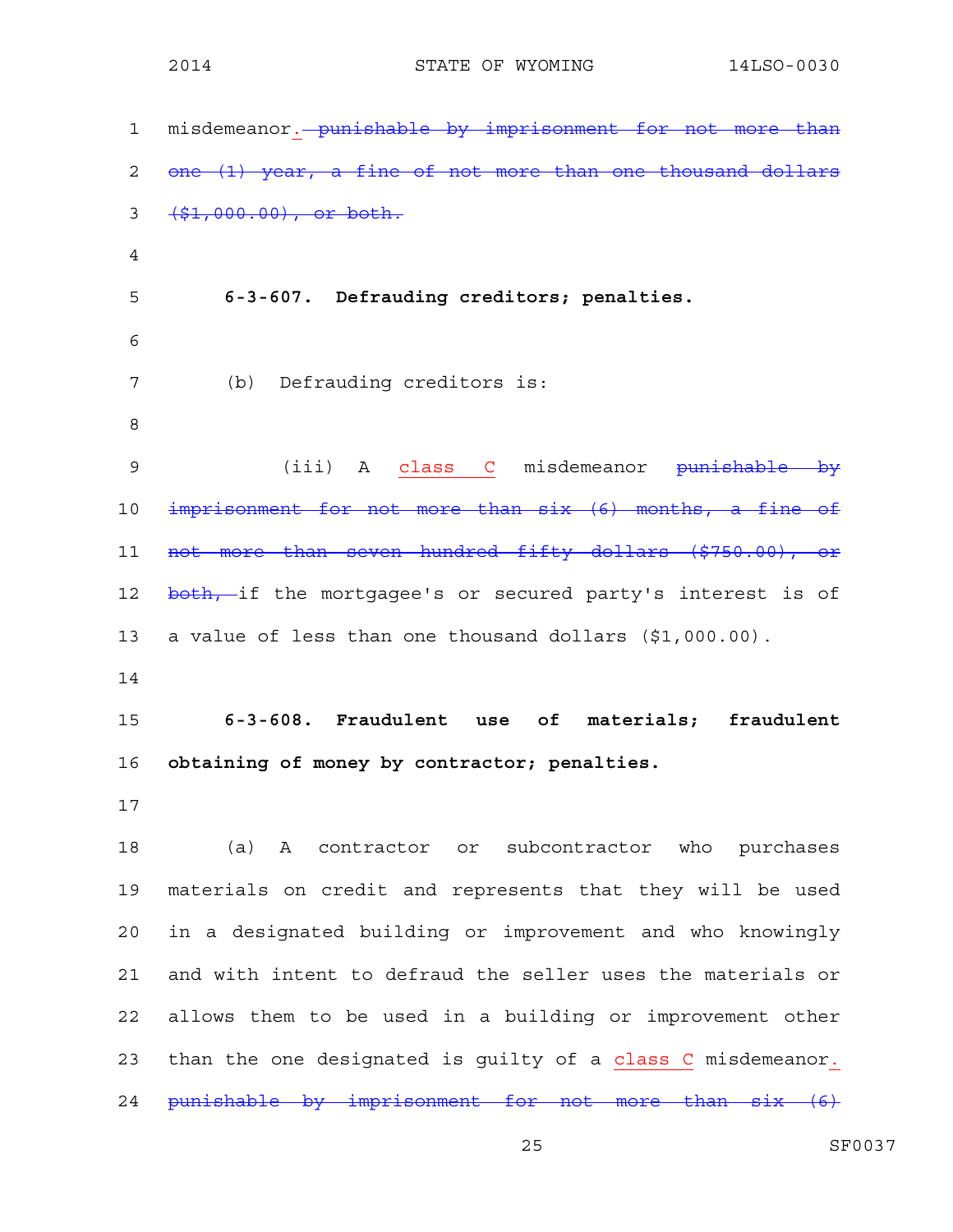1 months, a fine of not more than seven hundred fifty dollars 2 <del>(\$750.00), or both.</del> 3 4 **6-3-610. Mislabeling merchandise; penalty.**  5 6 A person commits a class D misdemeanor punishable by a fine 7 of not more than seven hundred fifty dollars (\$750.00) if, 8 with intent to promote the purchase or sale of a commodity, 9 he knowingly brands, labels, stamps or marks the commodity 10 in a false, misleading or deceptive manner. 11 12 **6-3-611. False, misleading or deceptive advertising;**  13 **penalty.**  14 15 A person who disseminates to the public an advertisement 16 which he knows is false, misleading or deceptive, with 17 intent to promote the purchase or sale of property or the 18 acceptance of employment, is quilty of a class D 19 misdemeanor. punishable by a fine of not more than seven 20 hundred fifty dollars (\$750.00). 21 22 **6-3-612. False written statements to obtain property**  23 **or credit; penalties.**  24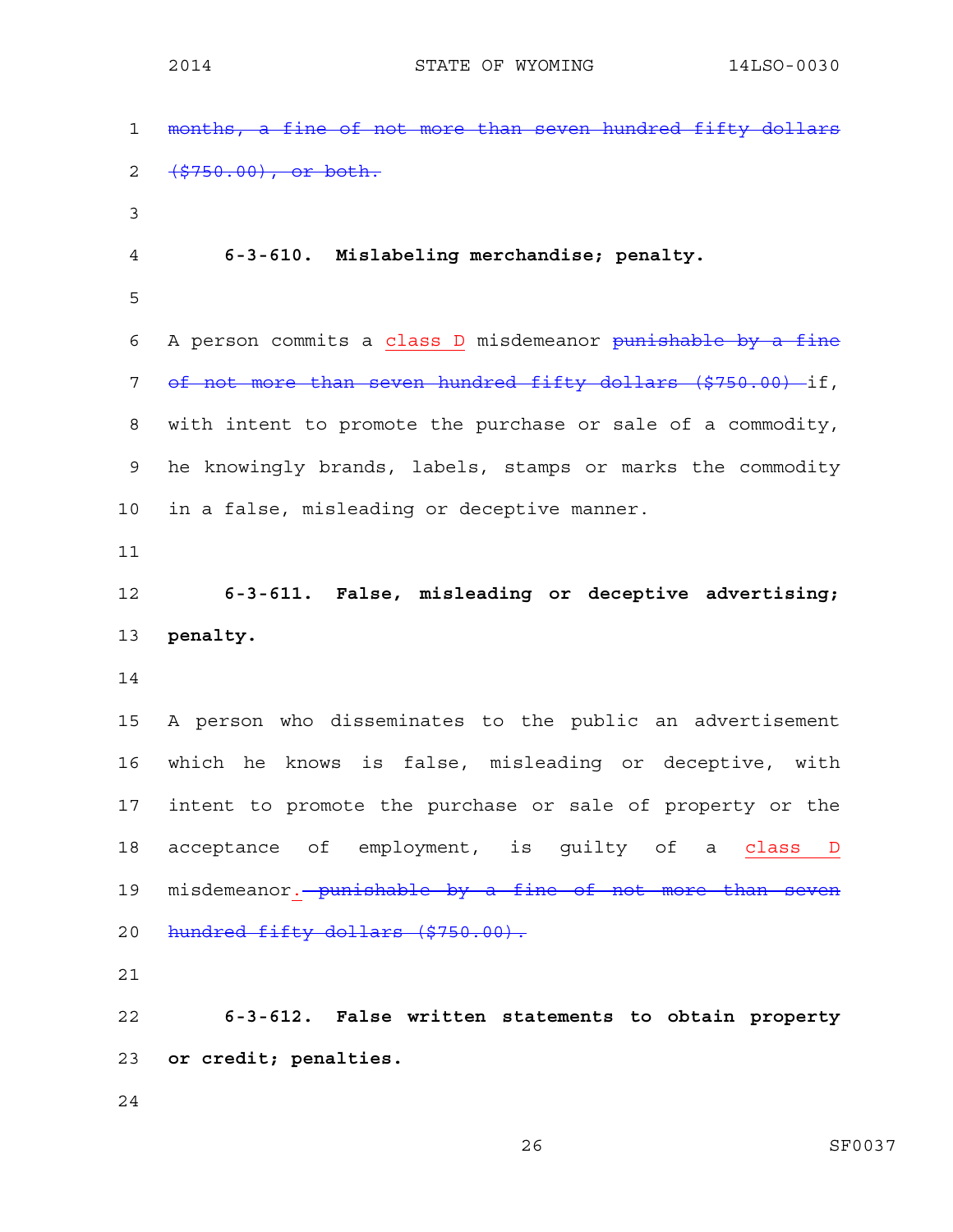| 1  | A person is quilty of a class A misdemeanor<br>(b)           |
|----|--------------------------------------------------------------|
| 2  | punishable by imprisonment for not more than one (1) year,   |
| 3  | a fine of not more than one thousand dollars (\$1,000.00) or |
| 4  | the amount of the credit sought or obtained, whichever is    |
| 5  | greater, or by both fine and imprisonment, if he knowingly   |
| 6  | makes or uses a false written statement to a pawnbroker      |
| 7  | with respect to the ownership of property with intent that   |
| 8  | the statement be relied upon to procure from the pawnbroker  |
| 9  | the payment of cash, the making of a loan, the extension of  |
| 10 | credit or the discount of an account receivable for the      |
| 11 | benefit of himself or another person.                        |
|    |                                                              |
| 12 |                                                              |
| 13 | 6-3-614. Defrauding drug and alcohol screening tests;        |
| 14 | penalties.                                                   |
| 15 |                                                              |
| 16 | A person who violates any provision of subsection<br>(c)     |
| 17 | (a) of this section is guilty of:                            |
| 18 |                                                              |
| 19 | (i) A class C misdemeanor for a first offense;               |
| 20 | and, upon conviction, shall be subject to imprisonment for   |
| 21 | not more than six (6) months, a fine of not more than seven  |
| 22 | hundred fifty dollars (\$750.00), or both;                   |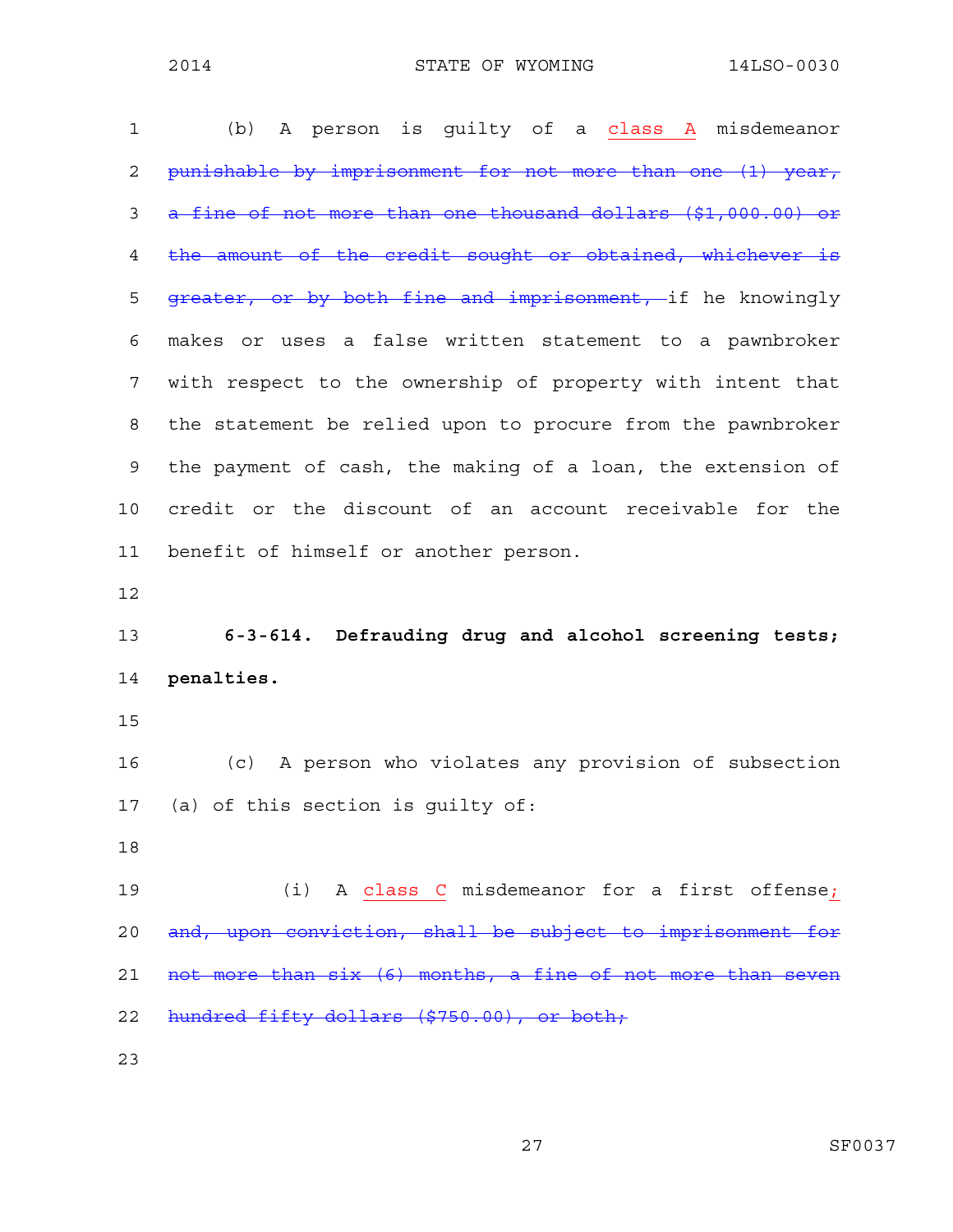1 (ii) A class C misdemeanor for a second or 2 subsequent offense and, upon conviction, shall be subject 3 to imprisonment for not less than seven (7) days. nor more 4 than six (6) months, a fine of not more than seven hundred 5 fifty dollars (\$750.00), or both. 6 7 **6-3-615. Use of false identity, citizenship or**  8 **resident alien documents, penalty.**  9 10 (a) Any person who intentionally uses false documents 11 to conceal his true identity, citizenship or resident alien 12 status to obtain access to public resources or services is 13 guilty of a class C misdemeanor. punishable by imprisonment 14 for not more than six (6) months, a fine of not more than 15 one thousand dollars (\$1,000.00), or both. 16 17 **6-3-702. Fraud by check; penalties.**  18 19 (b) Fraud by check is: 20 21 (i) A class C misdemeanor <del>punishable by</del> 22 imprisonment for not more than six (6) months, a fine of 23 not more than seven hundred fifty dollars (\$750.00), or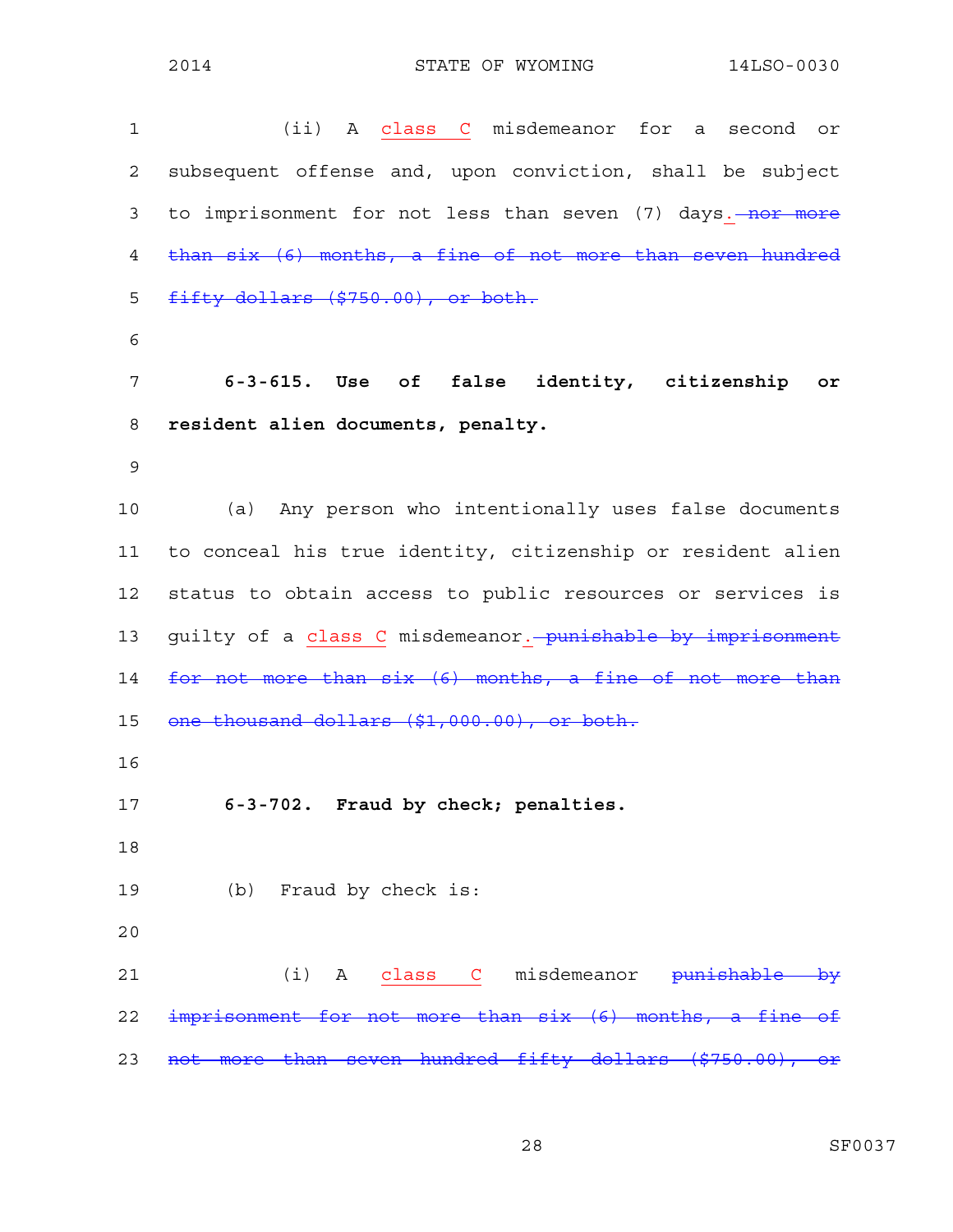1 both, if the fraudulent check was for a sum of less than 2 one thousand dollars (\$1,000.00); or 3 4 **6-3-802. Unlawful use of credit card; penalties.**  5 6 (b) Unlawful use of a credit card is: 7 8 (i) A class C misdemeanor <del>punishable by</del> 9 imprisonment for not more than six (6) months, a fine of 10 not more than seven hundred fifty dollars (\$750.00), or 11 both, if the value of the property or services purchased or 12 obtained is less than one thousand dollars (\$1,000.00); or 13 14 **6-3-901. Unauthorized use of personal identifying**  15 **information; penalties; restitution.**  16 17 (c) Theft of identity is: 18 19 (i) A class C misdemeanor <del>punishable by</del> 20 imprisonment for not more than six (6) months, a fine of 21 not more than seven hundred fifty dollars (\$750.00), or 22 both, if no economic benefit was gained or was attempted to 23 be gained, or if an economic benefit of less than one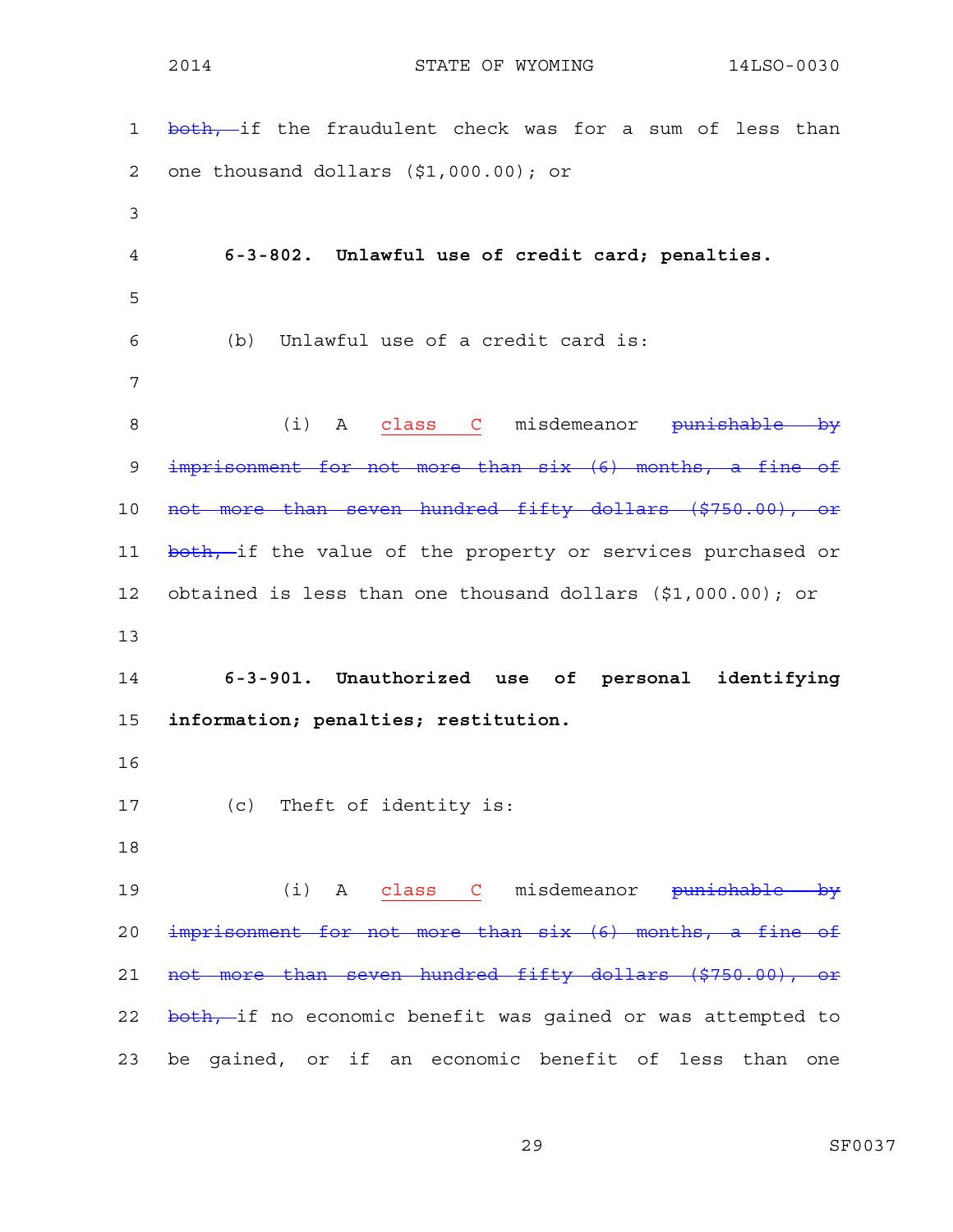1 thousand dollars (\$1,000.00) was gained or was attempted to 2 be gained by the defendant; or 3 4 **6-3-902. Unlawful impersonation through electronic**  5 **means; penalties; definitions; civil remedies.**  6 7 (a) Any person who knowingly and without consent 8 intentionally impersonates another actual person through, 9 or on, an internet website or by other electronic means, 10 including, but not limited to spoofing and causes or 11 attempts to cause harm, is guilty of a class A misdemeanor. 12 punishable by a fine of not more than one thousand dollars 13 (\$1,000.00), imprisonment for not more than one (1) year, 14 or both. 15 16 **6-4-101. Prostitution; penalties.**  17 18 Except as provided in W.S. 6-2-701 through 6-2-710, a 19 person who knowingly or intentionally performs or permits, 20 or offers or agrees to perform or permit an act of sexual 21 intrusion, as defined by W.S. 6-2-301(a)(vii), for money or 22 other property commits prostitution which is a class C 23 misdemeanor. punishable by imprisonment for not more than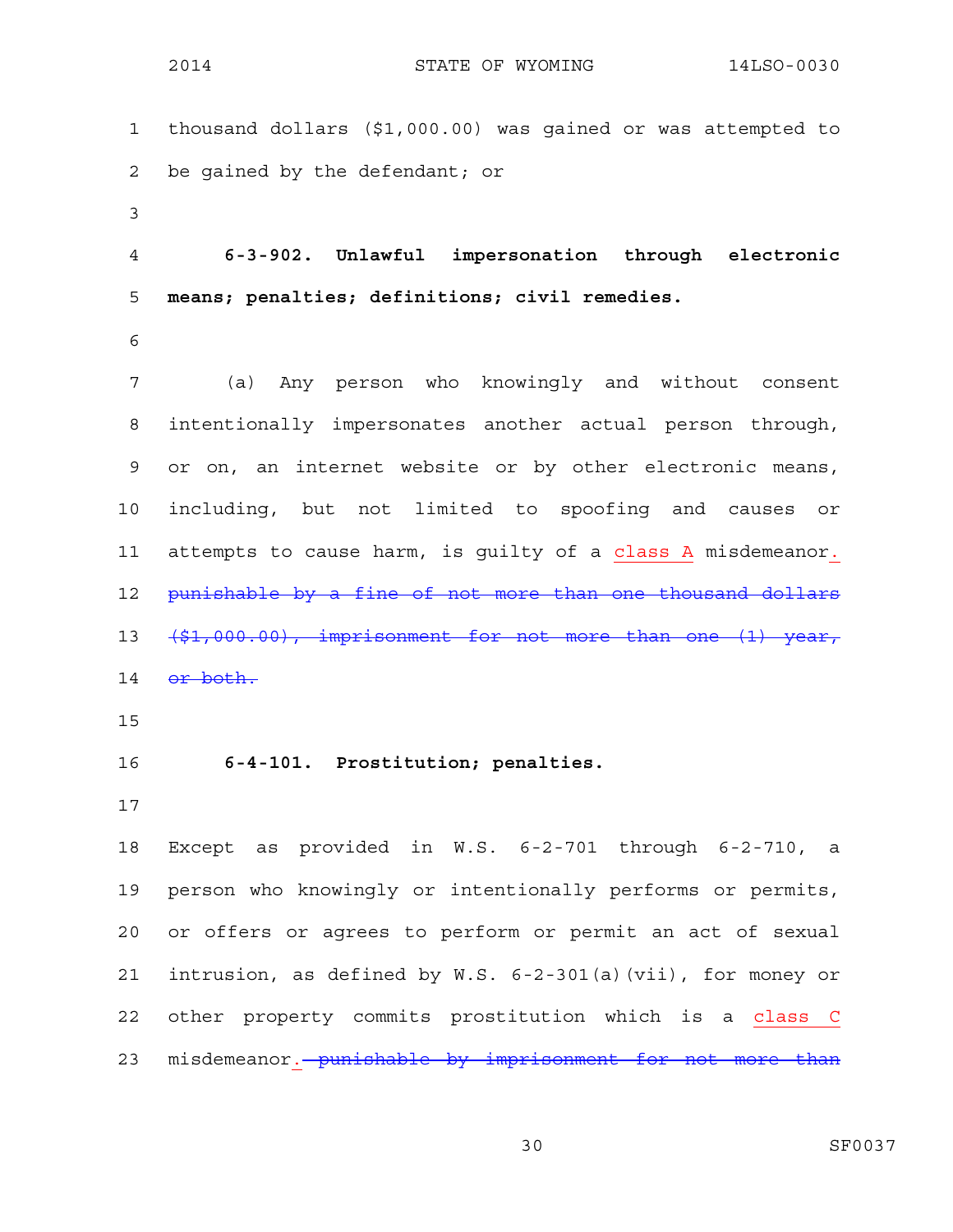1 six (6) months, a fine of not more than seven hundred fifty 2 dollars (\$750.00), or both. 3 4 **6-4-102. Soliciting an act of prostitution;**  5 **penalties.**  6 7 Except as provided in W.S. 6-2-701 through 6-2-710, a 8 person is guilty of soliciting an act of prostitution if, 9 with the intent that an act of sexual intrusion as defined 10 by W.S. 6-2-301(a)(vii) be committed, that person knowingly 11 or intentionally pays, or offers or agrees to pay money or 12 other property to another person under circumstances 13 strongly corroborative of the intention that an act of 14 prostitution be committed. Soliciting an act of 15 prostitution is a class C misdemeanor. punishable by 16 imprisonment for not more than six (6) months, a fine of 17 not more than seven hundred fifty dollars (\$750.00), or 18 both. 19 20 **6-4-201. Public indecency; exception; penalties.**  21 22 (c) Public indecency is a class C misdemeanor. 23 punishable by imprisonment for not more than six (6)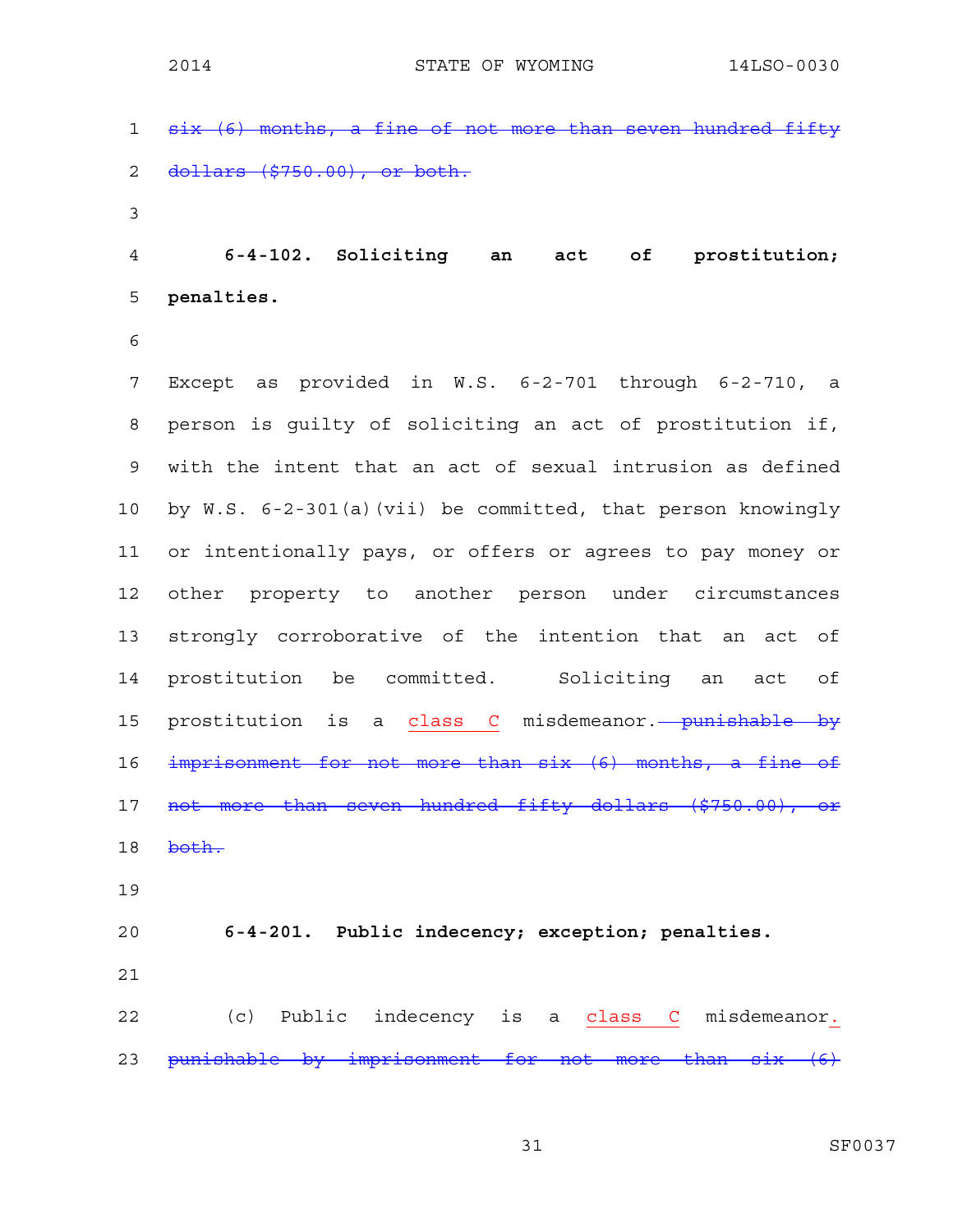| $\mathbf{1}$   | months, a fine of not more than seven hundred fifty dollars |
|----------------|-------------------------------------------------------------|
| $\overline{2}$ | $( $750.00)$ , or both.                                     |
| 3              |                                                             |
| $\overline{4}$ | 6-4-302. Promoting obscenity; penalties.                    |
| 5              |                                                             |
| 6              | (b) Promoting obscenity is a class A misdemeanor.           |
| 7              | punishable upon conviction as follows:                      |
| 8              |                                                             |
| 9              | 6-4-304. Voyeurism; penalties.                              |
| 10             |                                                             |
| 11             | (a) A person is guilty of a class C misdemeanor             |
| 12             | punishable by imprisonment for not more than six (6)        |
| 13             | months, a fine of not more than seven hundred fifty dollars |
| 14             | (\$750.00), or both, if he, without the consent of the      |
| 15             | person being viewed, commits the crime of voyeurism by      |
| 16             | looking in a clandestine, surreptitious, prying or          |
| 17             | secretive nature into an enclosed area where the person     |
| 18             | being viewed has a reasonable expectation of privacy,       |
| 19             | including, but not limited to:                              |
| 20             |                                                             |
| 21             | 6-4-403. Abandoning or endangering children;                |
| 22             | penalties; "child"; disclosure or publication<br>оf         |
| 23             | identifying information; "minor victim".                    |
| 24             |                                                             |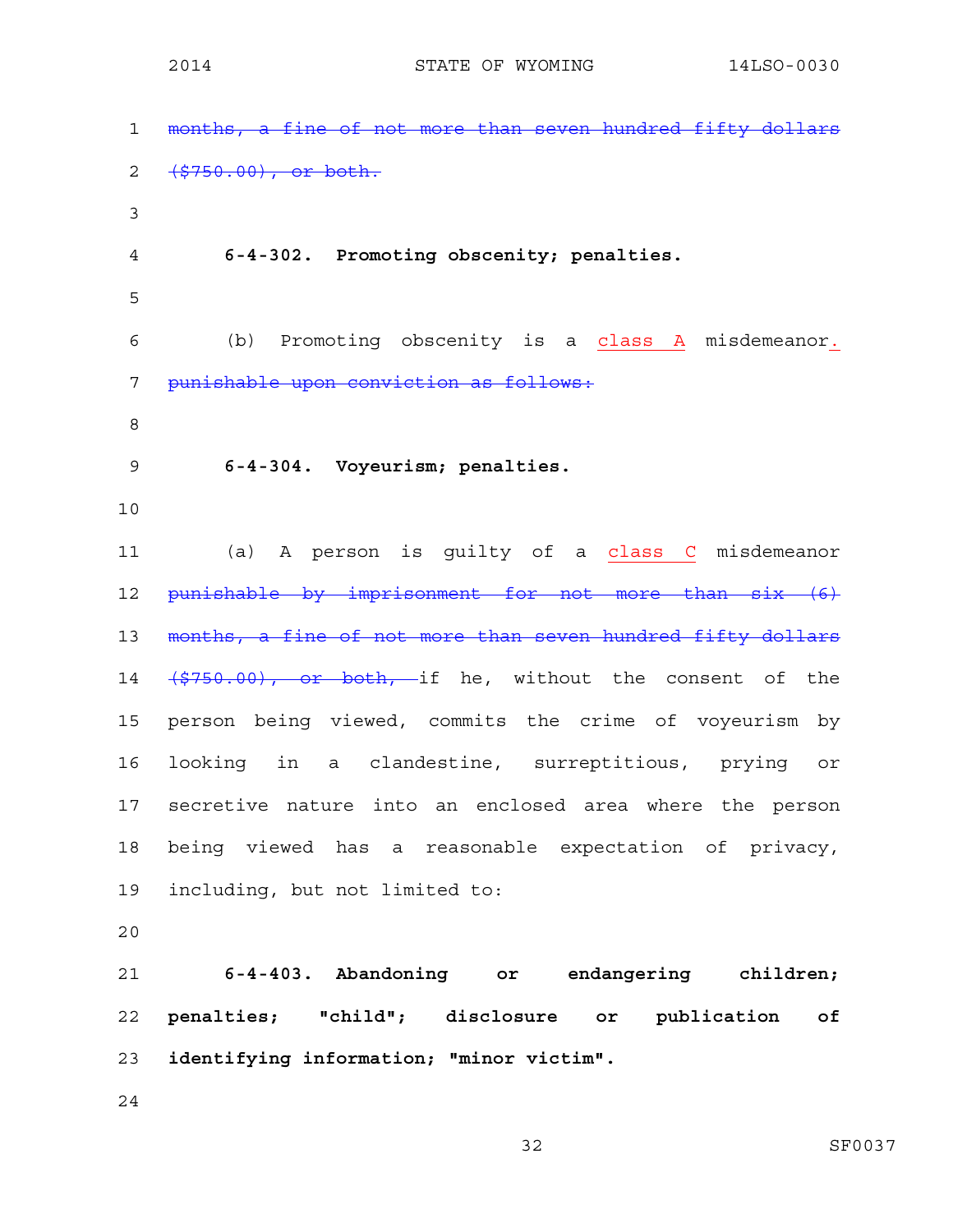| (c) A person violating this section is guilty of a                   |
|----------------------------------------------------------------------|
| class A misdemeanor. punishable by imprisonment for not              |
| more than one (1) year, a fine of not more than one                  |
| thousand dollars (\$1,000.00), or both. A person convicted           |
| of a second violation of this section is guilty of a felony          |
| punishable by imprisonment for not more than five (5)                |
| years, a fine of not more than five thousand dollars                 |
| $(55,000.00)$ , or both.                                             |
|                                                                      |
| 6-4-404. Violation of order of protection; penalty.                  |
|                                                                      |
| (a) Any person who willfully violates a protection                   |
| order or valid foreign protection order as defined in W.S.           |
| 35-21-109(a), is guilty of a class C misdemeanor.                    |
| punishable by imprisonment for not more than six (6)                 |
| months, a fine of not more than seven hundred fifty dollars          |
| 17 (\$750.00), or both.                                              |
|                                                                      |
| 6-4-406. Permitting house parties where minors are                   |
| present; exceptions; penalties.                                      |
|                                                                      |
| (c) Any person violating any provision of this                       |
| 23 section is guilty of a class C misdemeanor. <del> and, upon</del> |
| 24 conviction, shall be punished by imprisonment for not more        |
|                                                                      |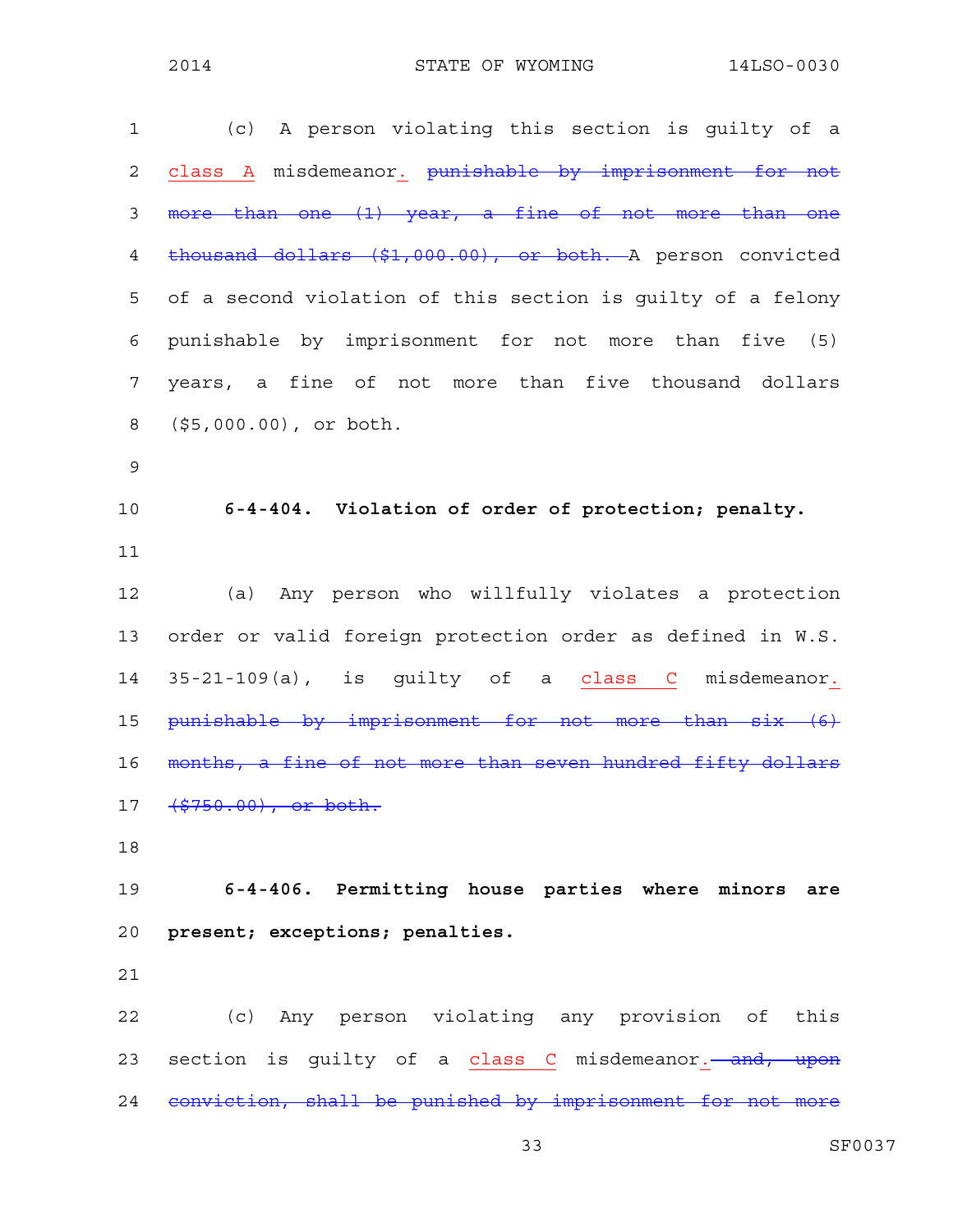1 than six (6) months, a fine of not more than seven hundred 2 fifty dollars (\$750.00), or both. 3 4 **6-4-501. Opening graves and removing bodies; penalty;**  5 **exception.**  6 7 (a) A person who opens a grave or tomb and removes a 8 body or remains of a deceased person for any purpose 9 without the knowledge and consent of near relations of the 10 deceased commits a class D misdemeanor. punishable by a 11 fine of not more than seven hundred fifty dollars  $12 \quad \frac{12}{5750.00}$ . 13 14 **6-5-105. Designation of supplier; penalties;**  15 **affirmative defense.**  16 17 (d) Designating a supplier is a class C misdemeanor. 18 punishable by imprisonment for not more than six (6) 19 months, a fine of not more than seven hundred fifty dollars 20 <del>(\$750.00), or both.</del> 21 22 **6-5-106. Conflict of interest; penalties; disclosure**  23 **of interest and withdrawal from participation.**  24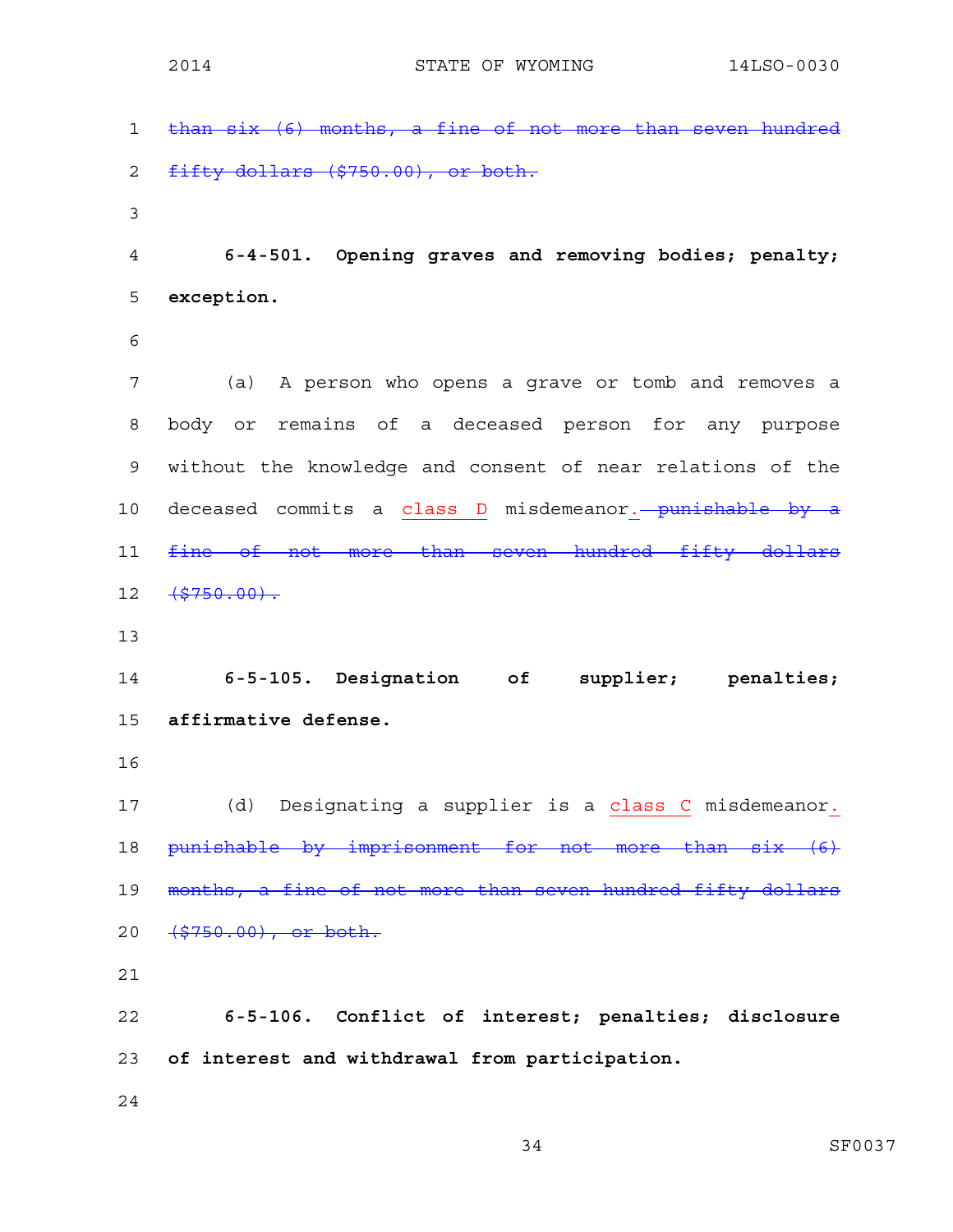1 (c) Violation of subsection (a) of this section is a 2 class B misdemeanor. punishable by a fine of not more than 3 five thousand dollars (\$5,000.00). 4 5 **6-5-107. Official misconduct; penalties.**  6 7 (a) A public servant or public officer commits a 8 class B misdemeanor punishable by a fine of not more than 9 five thousand dollars (\$5,000.00), if, with intent to 10 obtain a pecuniary benefit or maliciously to cause harm to 11 another, he knowingly: 12 13 (b) A public officer commits a class D misdemeanor 14 punishable by a fine of not more than seven hundred fifty 15 dollars (\$750.00) if he intentionally fails to perform a 16 duty in the manner and within the time prescribed by law. 17 18 **6-5-108. Issuing false certificate; penalties.**  19 20 (b) A public servant commits a class A misdemeanor 21 punishable by imprisonment for not more than one (1) year, 22 a fine of not more than one thousand dollars (\$1,000.00), 23 <del>or both, i</del>f he makes and issues an official certificate or 24 other official written instrument which he is authorized to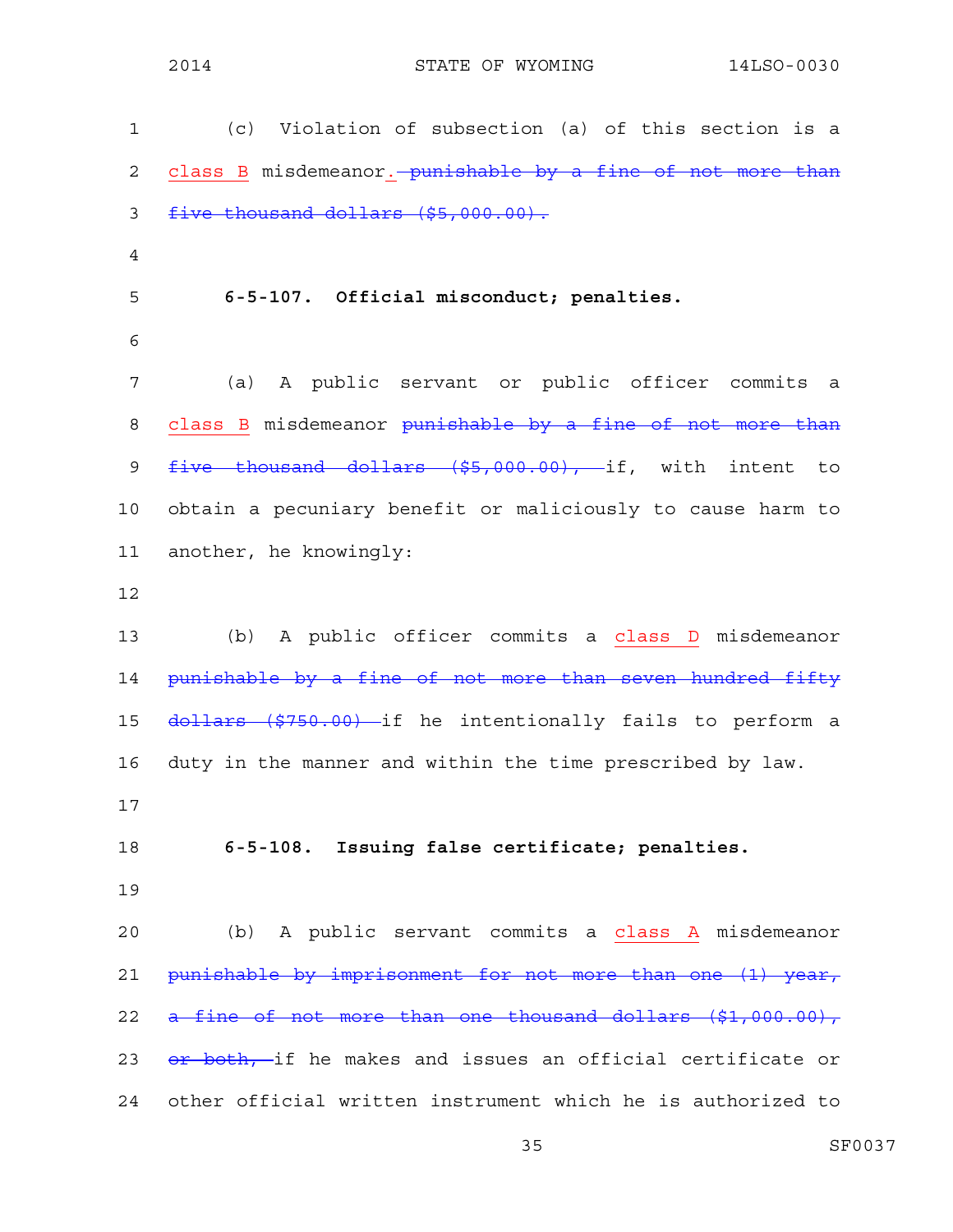1 make and issue containing a statement which he knows to be 2 false. 3 4 **6-5-110. Wrongful appropriation of public property;**  5 **penalties.**  6 7 (b) Wrongful appropriation is a class A misdemeanor. 8 punishable by imprisonment for not more than one (1) year, 9 a fine of not more than one thousand dollars (\$1,000.00), 10 <del>or both.</del> 11 12 **6-5-114. Notarial officers; issuance of certificate**  13 **without proper acknowledgment; penalties.**  14 15 A notarial officer commits a class C misdemeanor punishable 16 by imprisonment for not more than six (6) months, a fine of 17 not more than seven hundred fifty dollars (\$750.00), or 18 both, if he signs and affixes his seal to a certificate of 19 acknowledgment when the party executing the instrument has 20 not first acknowledged the execution of the instrument in 21 the presence of, as defined in W.S. 34-26-101(b)(xxi), the 22 notarial officer, if by law the instrument is required to 23 be recorded or filed and cannot be filed without a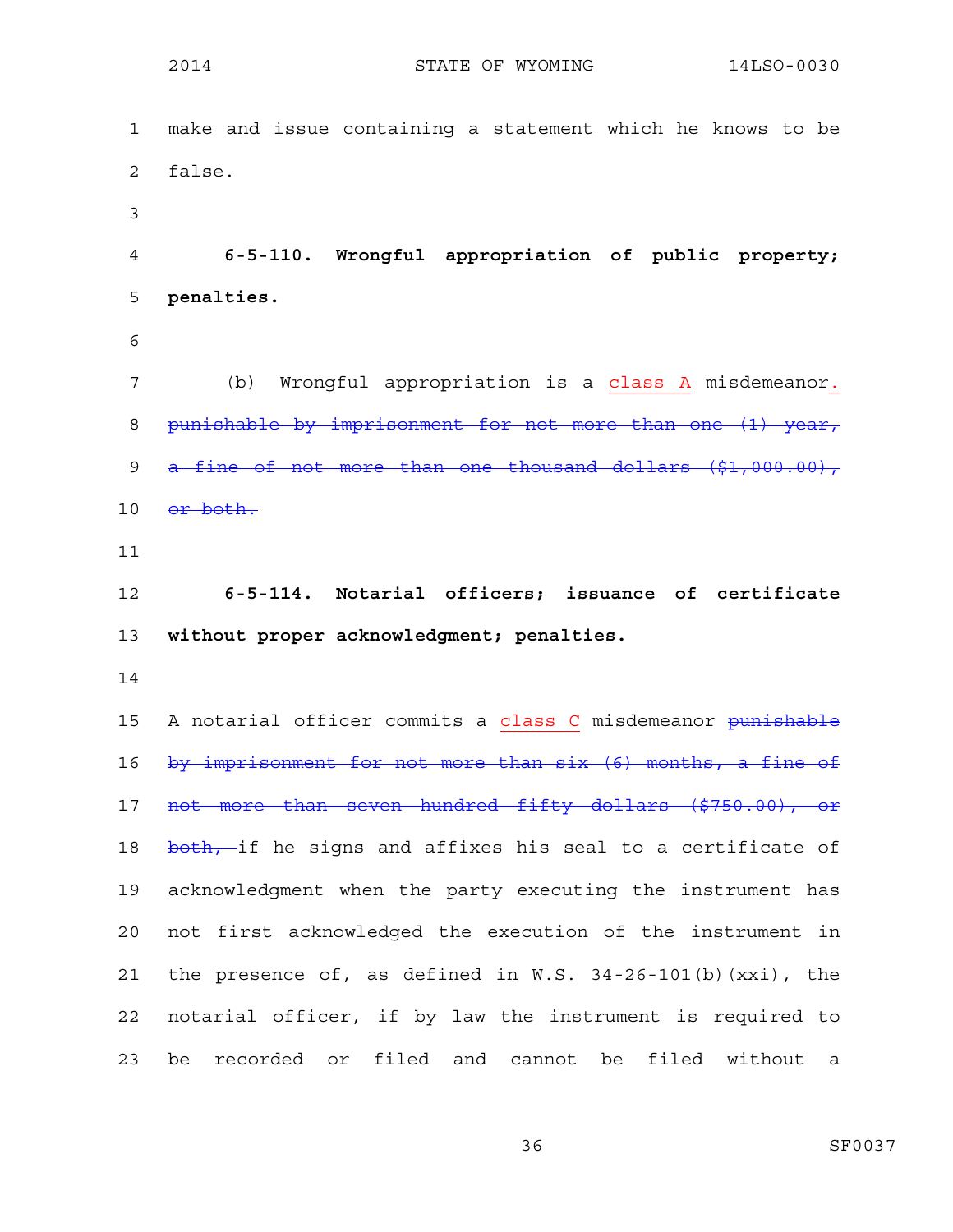1 certificate of acknowledgment signed and sealed by a 2 notarial officer. 3 4 **6-5-115. Neglect or refusal of ministerial officer to**  5 **perform duty in criminal case; unnecessary delay in serving**  6 **warrant; penalties.**  7 8 (a) A person commits a class C misdemeanor punishable 9 by imprisonment for not more than six (6) months, a fine of 10 not more than five hundred dollars (\$500.00), or both, if 11 he is: 12 13 **6-5-116. Public officer acting before qualifying;**  14 **penalty.**  15 16 An elected or appointed public officer or his deputy 17 commits a class D misdemeanor punishable by a fine of not 18 more than one thousand dollars (\$1,000.00) if he performs 19 any duty of his office without taking and subscribing the 20 oath prescribed by law or before giving and filing the bond 21 required by law. 22 23 **6-5-118. Conflict of interest; public investments;**  24 **disclosure required; penalty; definitions.**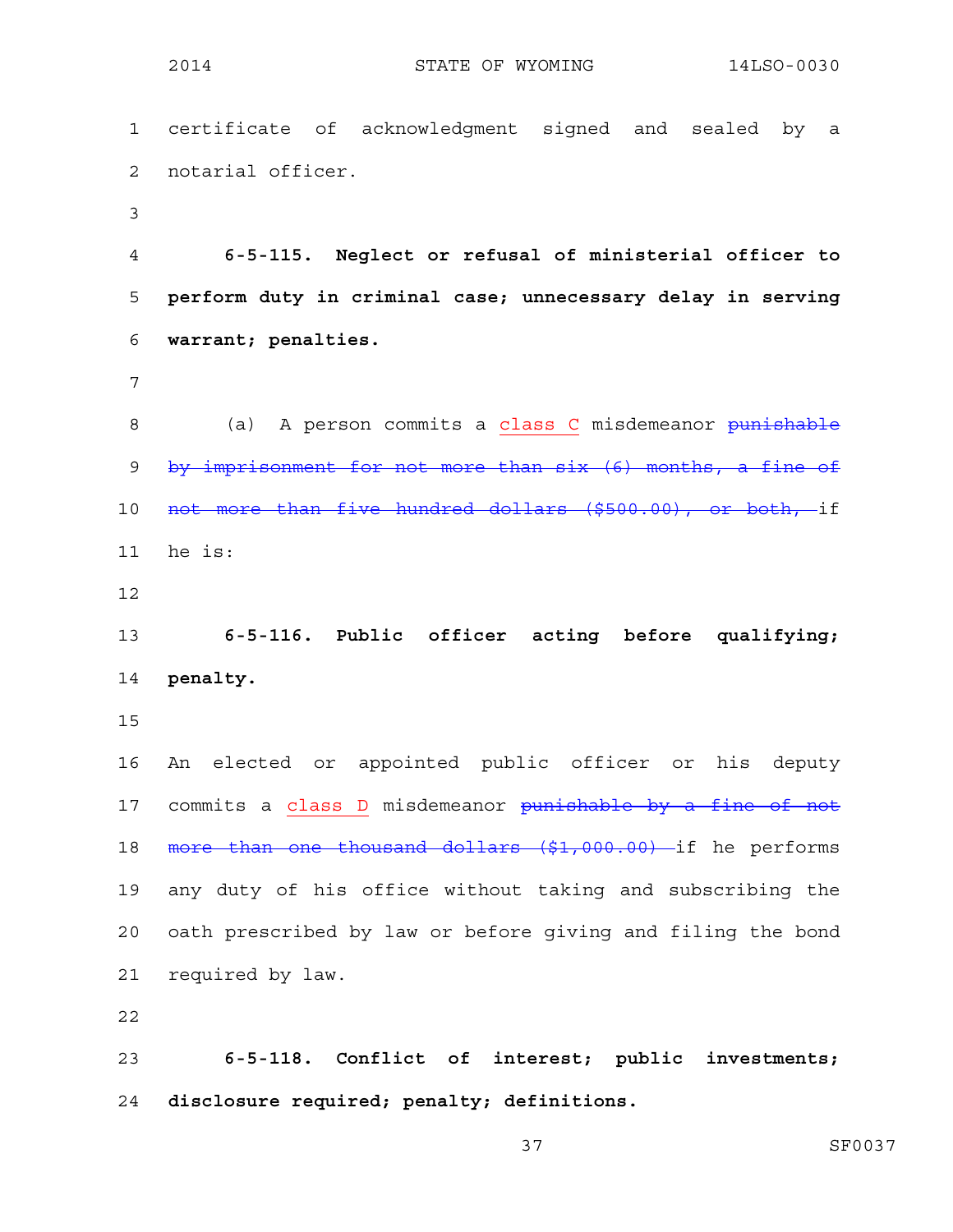| 1              |                                                            |
|----------------|------------------------------------------------------------|
| $\overline{2}$ | (b) A violation of subsection (a) of this section is       |
| 3              | a class C misdemeanor. punishable by imprisonment for not  |
| 4              | more than six (6) months, a fine of not more than seven    |
| 5              | hundred fifty dollars (\$750.00), or both.                 |
| 6              |                                                            |
| 7              | 6-5-202. Accessory after the fact; penalties.              |
| 8              |                                                            |
| 9              | (b) An accessory after the fact commits:                   |
| 10             |                                                            |
| 11             | (ii) A class C misdemeanor <del>punishable by</del>        |
| 12             | imprisonment for not more than six (6) months, a fine of   |
| 13             | not more than seven hundred fifty dollars (\$750.00), or   |
| 14             | $both, if$ :                                               |
| 15             |                                                            |
| 16             | 6-5-203. Compounding; penalties.                           |
| 17             |                                                            |
| 18             | (c) Compounding is:                                        |
| 19             |                                                            |
| 20             | (i) A class A misdemeanor:-- punishable by                 |
| 21             | imprisonment for not more than one (1) year, a fine of not |
| 22             | more than two thousand dollars (\$2,000.00), or both:      |
| 23             |                                                            |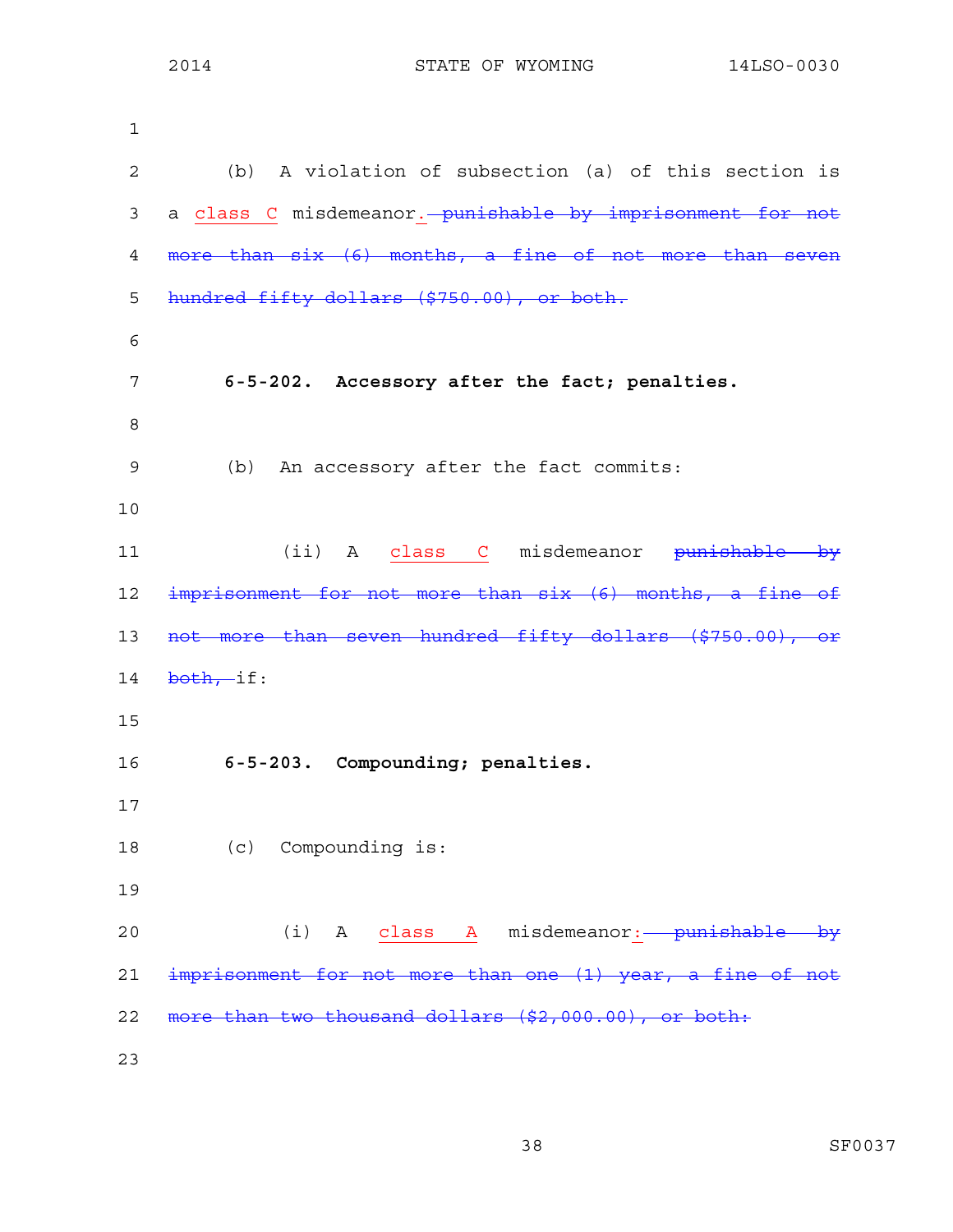1 **6-5-204. Interference with peace officer; disarming**  2 **peace officer; penalties.**  3 4 (a) A person commits a class A misdemeanor punishable 5 by imprisonment for not more than one (1) year, a fine of 6 not more than one thousand dollars (\$1,000.00), or both, if 7 he knowingly obstructs, impedes or interferes with or 8 resists arrest by a peace officer while engaged in the 9 lawful performance of his official duties. 10 11 **6-5-205. Running manned roadblock; penalties.**  12 13 A person commits a class C misdemeanor punishable by 14 imprisonment for not more than six (6) months, a fine of 15 not more than seven hundred fifty dollars (\$750.00), or 16 both, if he proceeds or travels through a roadblock which 17 is supervised by a uniformed peace officer without stopping 18 and obeying the instructions of the peace officer. 19 20 **6-5-209. Taking deadly weapons into jails, penal**  21 **institutions, mental hospitals or courtrooms; penalties.**  22 23 (b) Except as authorized by a presiding judge, a 24 person commits a class A misdemeanor <del>punishable by</del>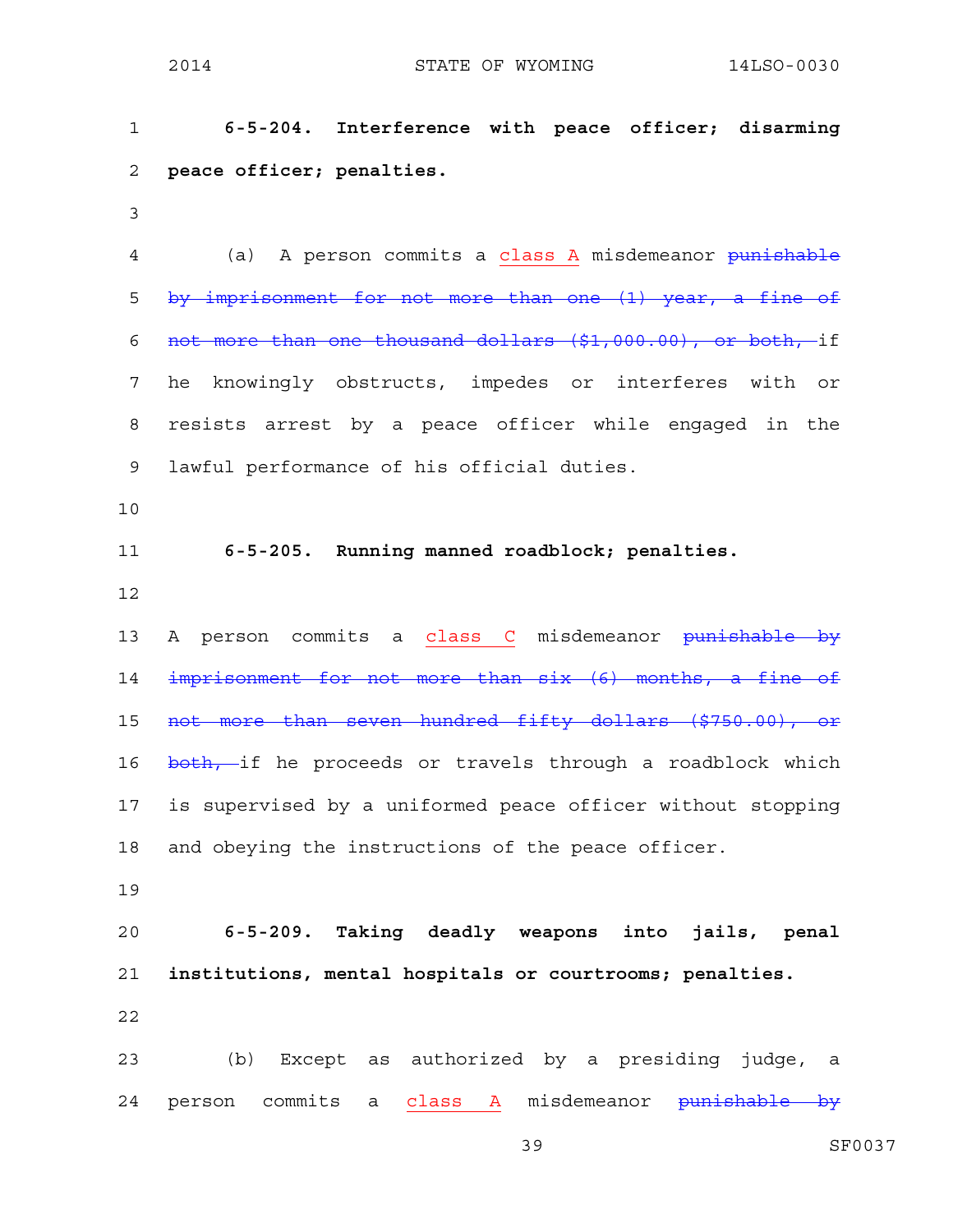1 imprisonment for not more than one (1) year, a fine of not 2 more than five thousand dollars (\$5,000.00), or both, if 3 that person takes into a courtroom a deadly weapon. Any 4 person convicted of a second or subsequent offense under 5 this subsection within five (5) years of the first 6 conviction shall be guilty of a felony punishable by a fine 7 of not more than five thousand dollars (\$5,000.00), 8 imprisonment for not more than two (2) years, or both. 9 10 **6-5-210. False reporting to authorities; penalties.**  11 12 (a) A person who knowingly reports falsely to a 911 13 emergency reporting system, law enforcement agency or a 14 fire department that: 15 16 (i) A crime has been committed is guilty of a 17 class C misdemeanor; punishable by imprisonment for not 18 more than six (6) months, a fine of not more than seven 19 hundred fifty dollars (\$750.00), or both; 20 21 (ii) An emergency exists is guilty of a class A 22 misdemeanor; punishable by imprisonment for not more than 23 one (1) year, a fine of not more than one thousand dollars 24 <del>(\$1,000.00), or both;</del>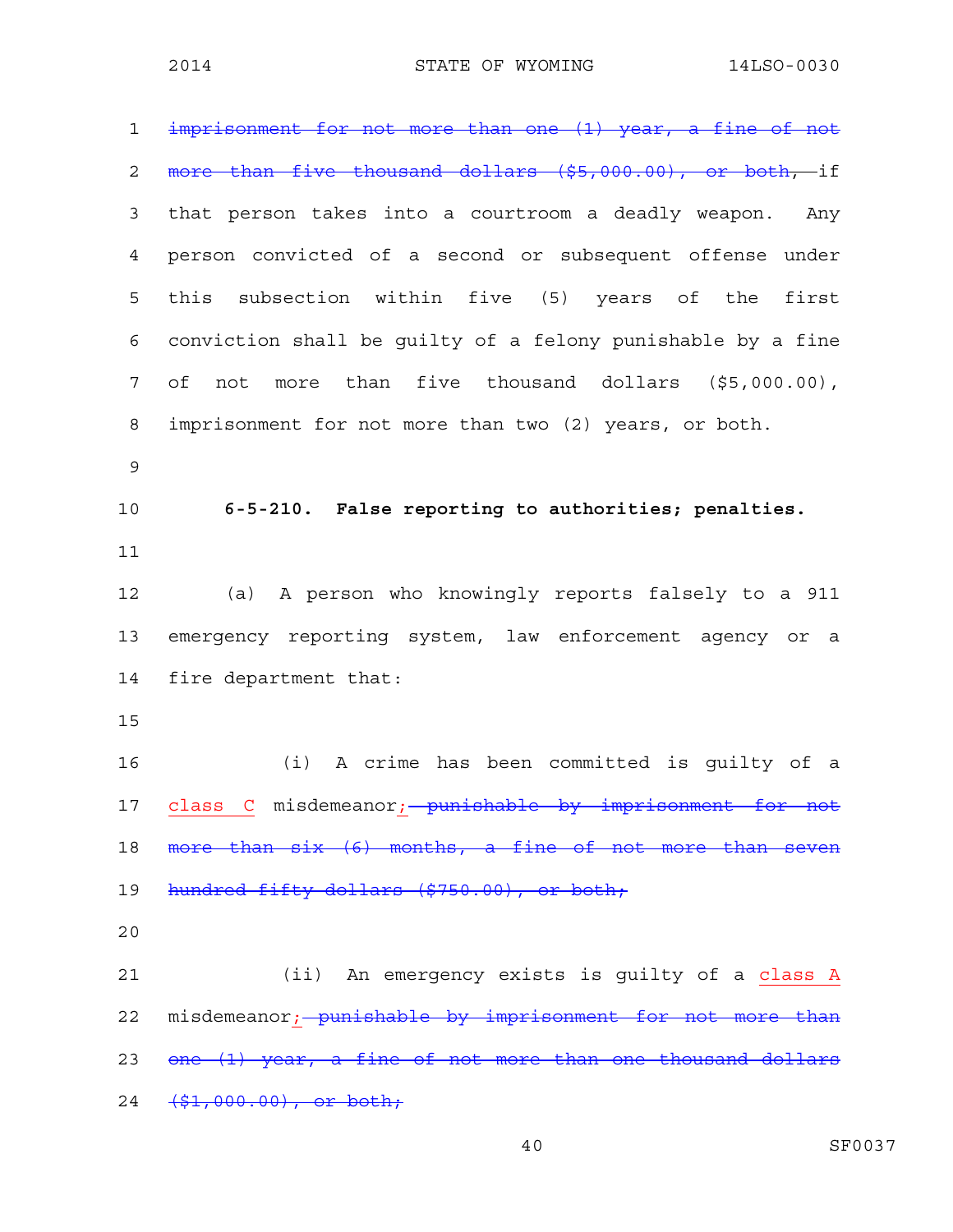| $\mathbf 1$    |                                                             |
|----------------|-------------------------------------------------------------|
| $\overline{c}$ | 6-5-212. Interference with emergency calls.                 |
| 3              |                                                             |
| 4              | (a) A person commits a class C misdemeanor punishable       |
| 5              | by imprisonment for not more than six (6) months, a fine of |
| 6              | not more than seven hundred fifty dollars (\$750.00), or    |
| 7              | both, if he knowingly obstructs, prevents, hinders or       |
| 8              | otherwise interferes with the making or completion of a     |
| 9              | telephone call to a 911 emergency reporting system or other |
| 10             | telephone or radio communication by another person to any   |
| 11             | law enforcement agency to request protection or other       |
| 12             | assistance from the law enforcement agency or to report the |
| 13             | commission of a crime.                                      |
| 14             |                                                             |
| 15             | (b) A person commits a class C misdemeanor<br>if<br>he      |
| 16             | knowingly calls a 911 emergency reporting system<br>for a   |
| 17             | purpose other than to report a situation that he reasonably |
| 18             | believes requires prompt service in order to preserve or    |
| 19             | protect human life or health or property.                   |
| 20             |                                                             |
| 21             | $6-5-213$ Taking contraband into penal institutions or      |

21 **6-5-213. Taking contraband into penal institutions or**  22 **correctional facilities; definitions; penalties.** 

23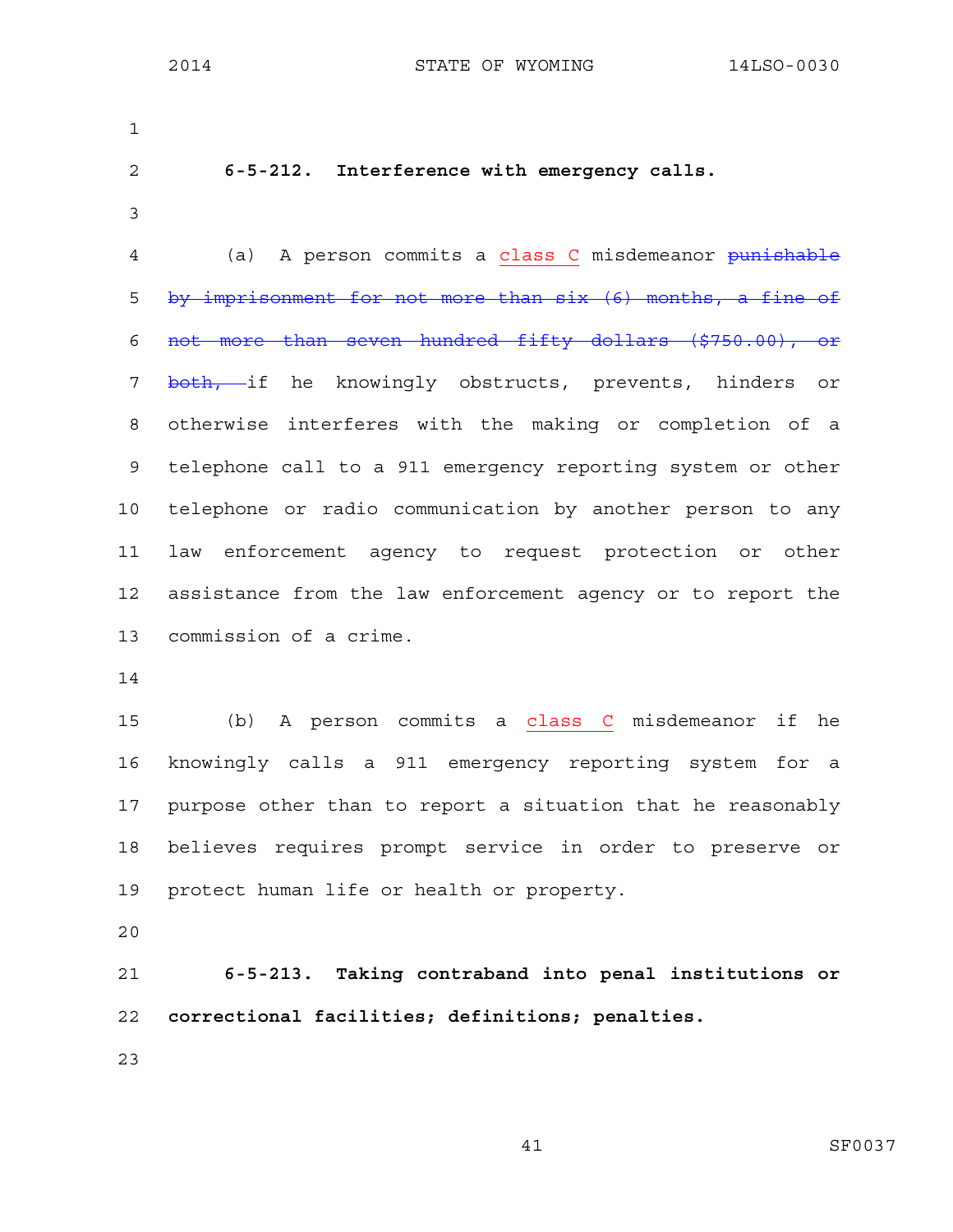| $\mathbf 1$ | (b) Any person who violates any provision of               |
|-------------|------------------------------------------------------------|
| 2           | subsection (a) of this section is guilty of a class A      |
| 3           | misdemeanor. punishable by imprisonment for not more than  |
| 4           | one (1) year, a fine of not more than two thousand dollars |
| 5           | $( $2,000.00)$ , or both.                                  |
| 6           |                                                            |
| 7           | 6-5-305. Influencing, intimidating or<br>impeding          |
| 8           | jurors, witnesses and officers; obstructing or impeding    |
| 9           | justice; penalties.                                        |
| 10          |                                                            |
| 11          | (b) A person commits a class A misdemeanor punishable      |
| 12          | by imprisonment for not more than one (1) year, a fine of  |
| 13          | not more than one thousand dollars (\$1,000.00), or both,  |
| 14          | if, by threats or force, he obstructs or impedes the       |
| 15          | administration of justice in a court.                      |
| 16          |                                                            |
| 17          | 6-5-307. Usurpation; penalties.                            |
| 18          |                                                            |
| 19          | A person is guilty of usurpation if he falsely represents  |
| 20          | himself to be a public servant with the intent to induce   |
| 21          | anyone to submit to the pretended official authority or to |
| 22          | act in reliance upon the pretense to his detriment.        |
| 23          | Usurpation is a class C misdemeanor. punishable by         |
| 24          | imprisonment for not to exceed six (6) months, a fine of   |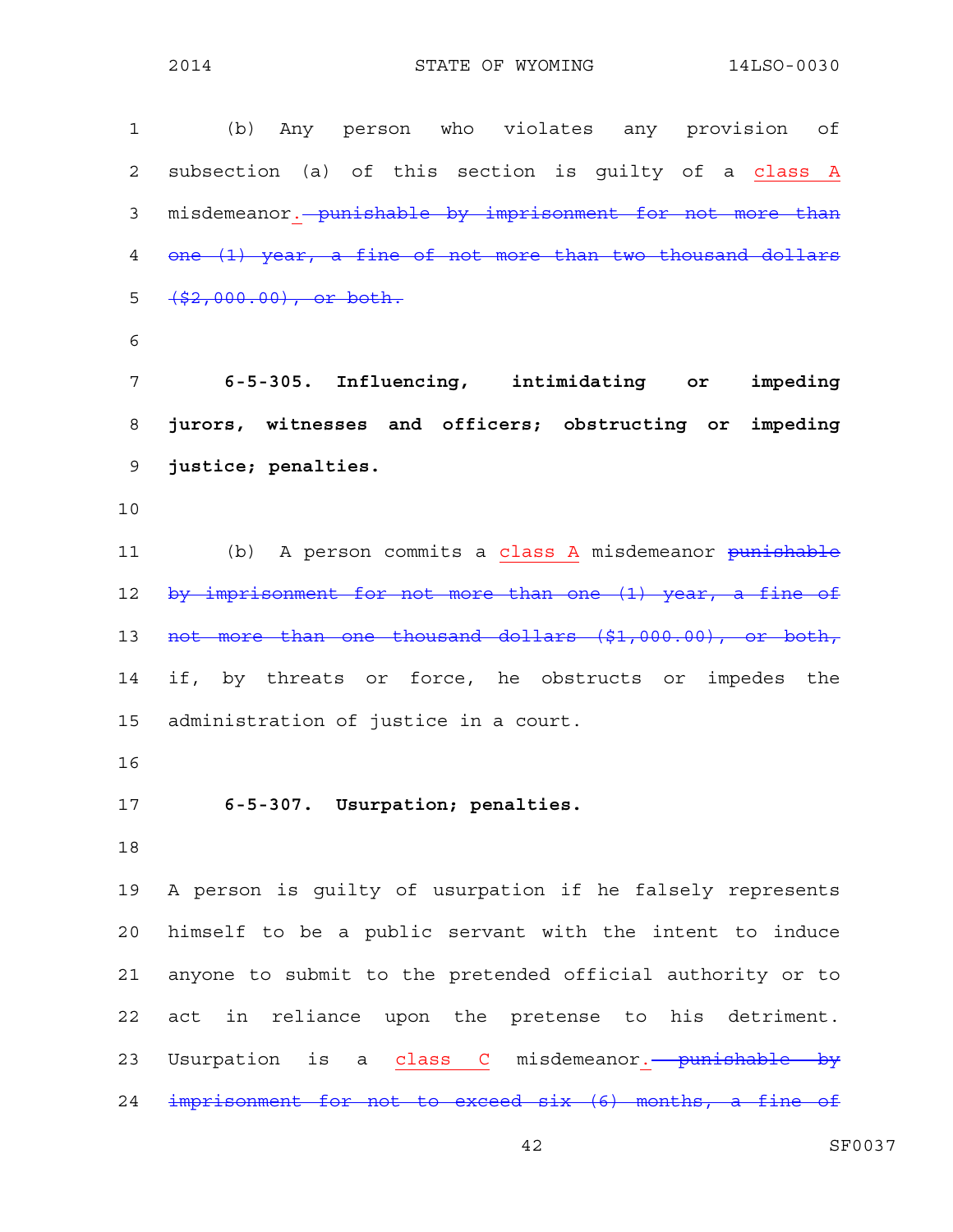1 not more than seven hundred fifty dollars (\$750.00), or 2 both. 3 4 **6-6-101. Fighting in public; penalties.**  5 6 A person commits a class C misdemeanor punishable by 7 imprisonment for not more than six (6) months, a fine of 8 not more than seven hundred fifty dollars (\$750.00), or 9 both, if, by agreement, he fights with one (1) or more 10 persons in public. 11 12 **6-6-102. Breach of the peace; penalties.**  13 14 (b) Breach of the peace is a class C misdemeanor. 15 punishable by imprisonment for not more than six (6) 16 months, a fine of not more than seven hundred fifty dollars 17 (\$750.00), or both. 18 19 **6-6-103. Telephone calls; unlawful acts; penalties;**  20 **communicating a threat of bodily injury or death; place of**  21 **commission of crime.**  22 23 (a) A person commits a class A misdemeanor <del>punishable</del> 24 by imprisonment for not more than one (1) year, a fine of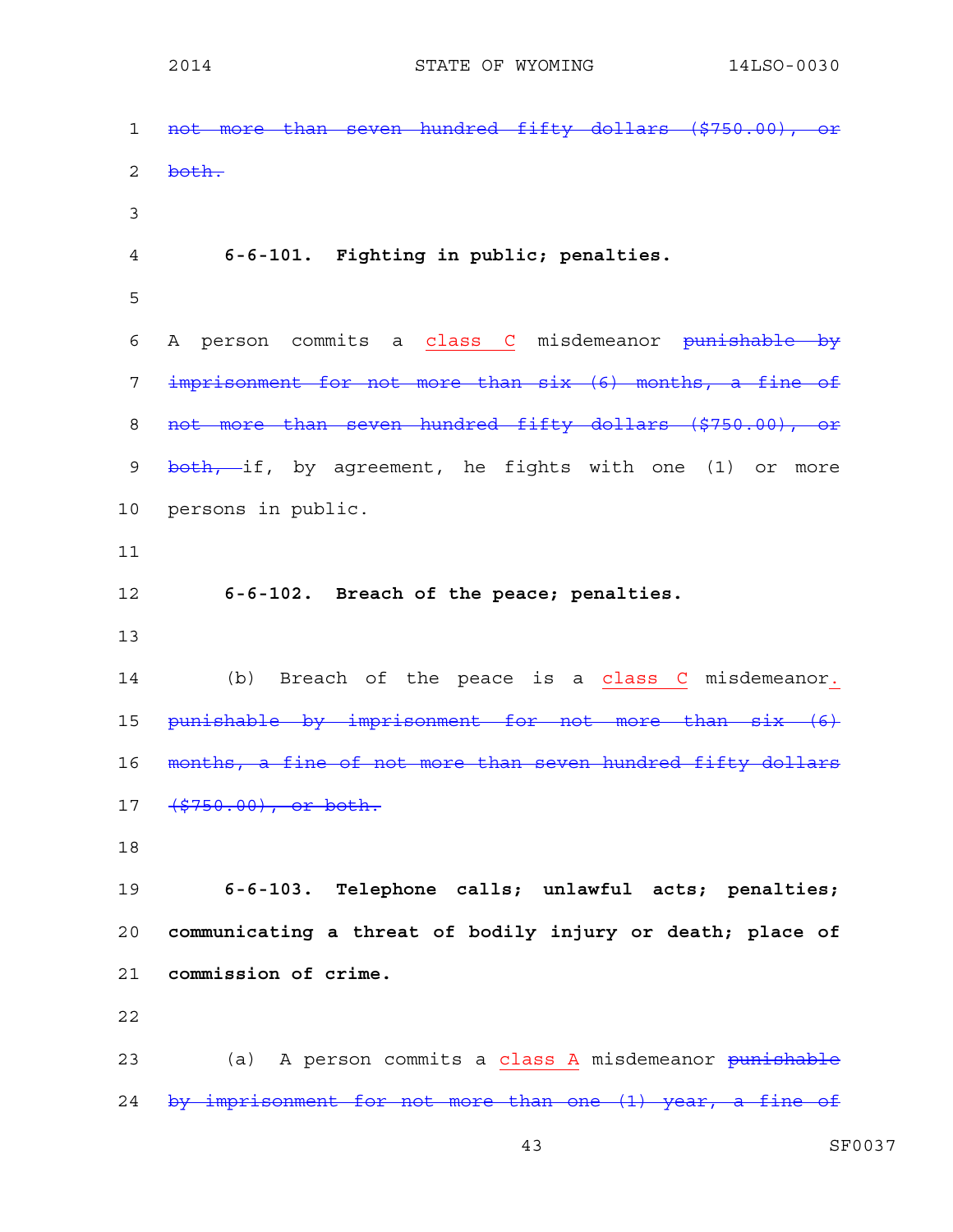| $\mathbf 1$    | not more than one thousand dollars (\$1,000.00), or both, if |
|----------------|--------------------------------------------------------------|
| $\overline{2}$ | he telephones another anonymously or under a false or        |
| 3              | fictitious name and uses obscene, lewd or profane language   |
| 4              | suggests a lewd or lascivious act with intent to<br>or       |
| 5              | terrify, intimidate, threaten, harass, annoy or offend.      |
| 6              |                                                              |
| 7              | (b) A person commits a class A misdemeanor punishable        |
| 8              | by imprisonment for not more than one (1) year, a fine of    |
| 9              | not more than one thousand dollars (\$1,000.00), or both,    |
| 10             | if:                                                          |
| 11             |                                                              |
| 12             | 6-6-104. Unlawful automated telephone solicitation;          |
|                |                                                              |
| 13             | exceptions; penalties.                                       |
|                |                                                              |
| 14<br>15       | (c) Any person violating subsection (a) of this              |
| 16             | section is guilty of a class C misdemeanor. - punishable by  |
| 17             | imprisonment for not more than six (6) months, a fine<br>⊖£  |
| 18             | not more than seven hundred fifty dollars (\$750.00), or     |
| 19             | both.                                                        |
| 20             |                                                              |
| 21             | 6-6-105. Unlawful protesting at a funeral; penalties.        |
| 22             |                                                              |
| 23             | A person commits a class C misdemeanor punishable by         |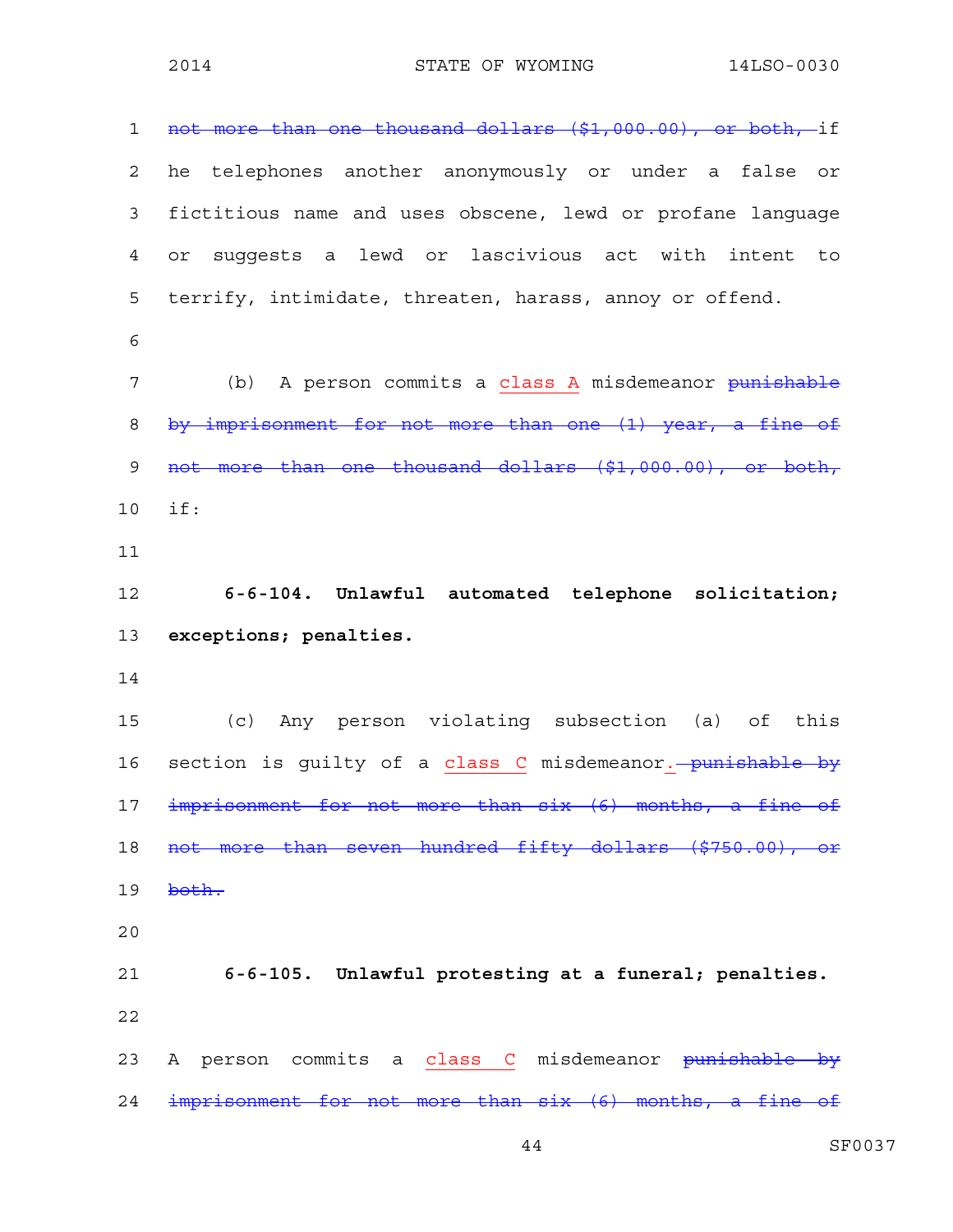1 not more than seven hundred fifty dollars (\$750.00), or 2 both, if he protests, pickets, or otherwise causes a breach 3 of the peace within nine hundred (900) feet of a cemetery, 4 church, building or other facility at which a funeral or 5 memorial service is being conducted, and if the protest, 6 picket or other action occurs within one (1) hour prior to, 7 during or within one (1) hour after the funeral or memorial 8 service and the protest, picket, or breach of the peace is 9 directed at the funeral or memorial service.

10

11 **6-6-209. "Public nuisance" defined; maintenance**  12 **thereof; penalty.** 

13

14 Every structure, boat or vehicle used and occupied as a 15 house of ill fame, or for purposes of prostitution or 16 gambling, or for the purpose of manufacture, possession, 17 sale or disposition of intoxicating liquor or any 18 controlled substance in violation of law shall be held and 19 deemed a public nuisance. Any person owning, or having the 20 control of the property, and knowingly leasing or 21 subletting the property, in whole or in part, for the 22 purpose of keeping a house or place of ill fame, 23 prostitution or gambling, or for the purpose of 24 manufacture, possession, sale or disposition of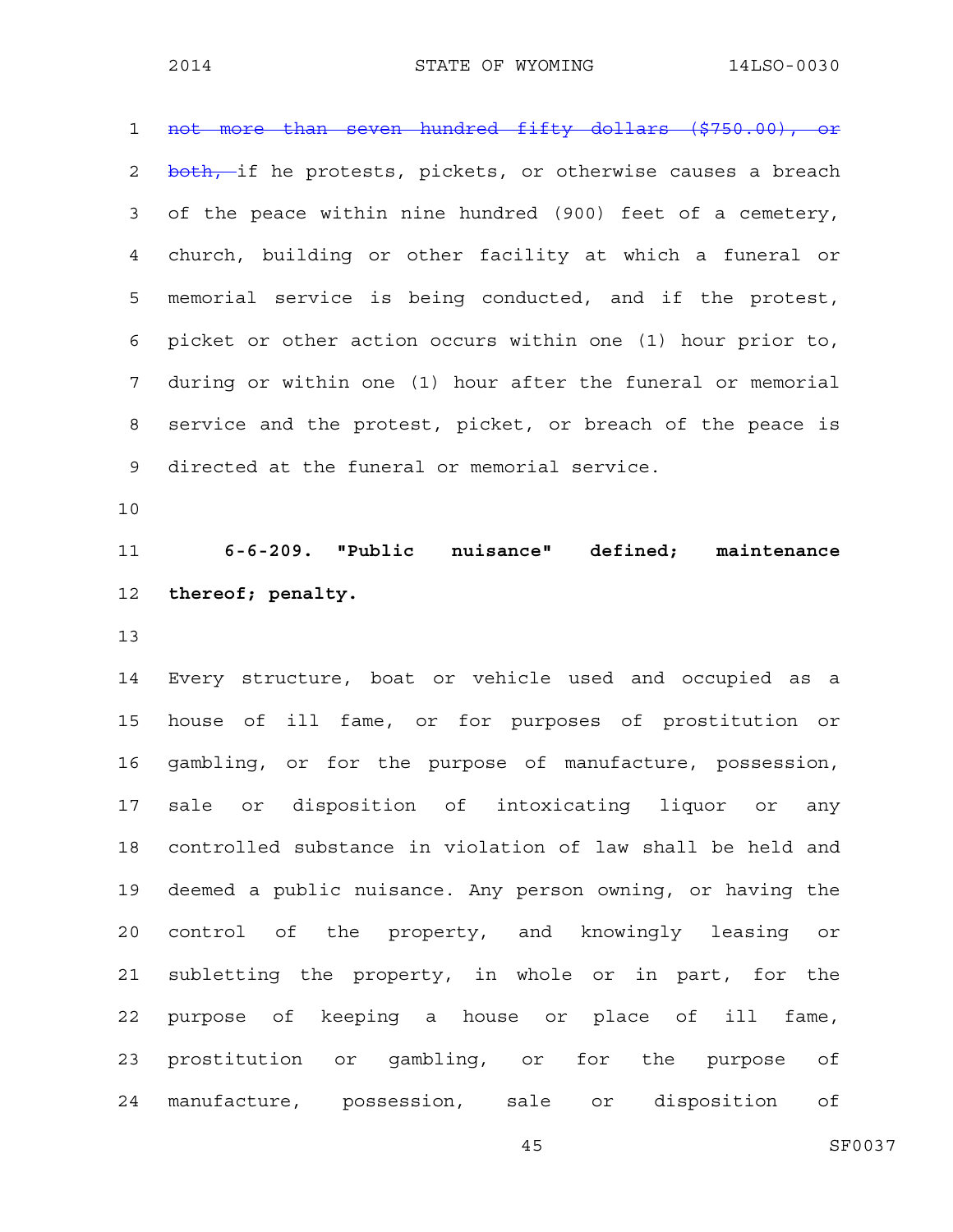| intoxicating liquor or any controlled substance<br>in         |
|---------------------------------------------------------------|
| violation of law, or knowingly permitting the property to     |
| be used or occupied for that purpose, or using or occupying   |
| the property for that purpose, shall for every offense be     |
| fined not exceeding seven hundred fifty dollars (\$750.00)    |
| or be imprisoned in the county jail not to exceed six (6)     |
| months-guilty of a class C misdemeanor.                       |
|                                                               |
| 6-6-305. Penalties for violations of article.                 |
|                                                               |
| Any person violating any provision of W.S. 6-6-301 through    |
| 6-6-307 is guilty of a class C misdemeanor., and, upon        |
| conviction thereof, shall be punished by a fine of not more   |
| than seven hundred fifty dollars (\$750.00), or by            |
| imprisonment in the county jail for a period not to exceed    |
| sixty (60) days, or both.                                     |
|                                                               |
| 6-7-102. Gambling; professional gambling; penalties.          |
|                                                               |
| (a) A person who engages in gambling commits a class          |
| C misdemeanor. - punishable by imprisonment for not more than |
| six (6) months, a fine of not more than seven hundred fifty   |
| dollars (\$750.00), or both.                                  |
|                                                               |

24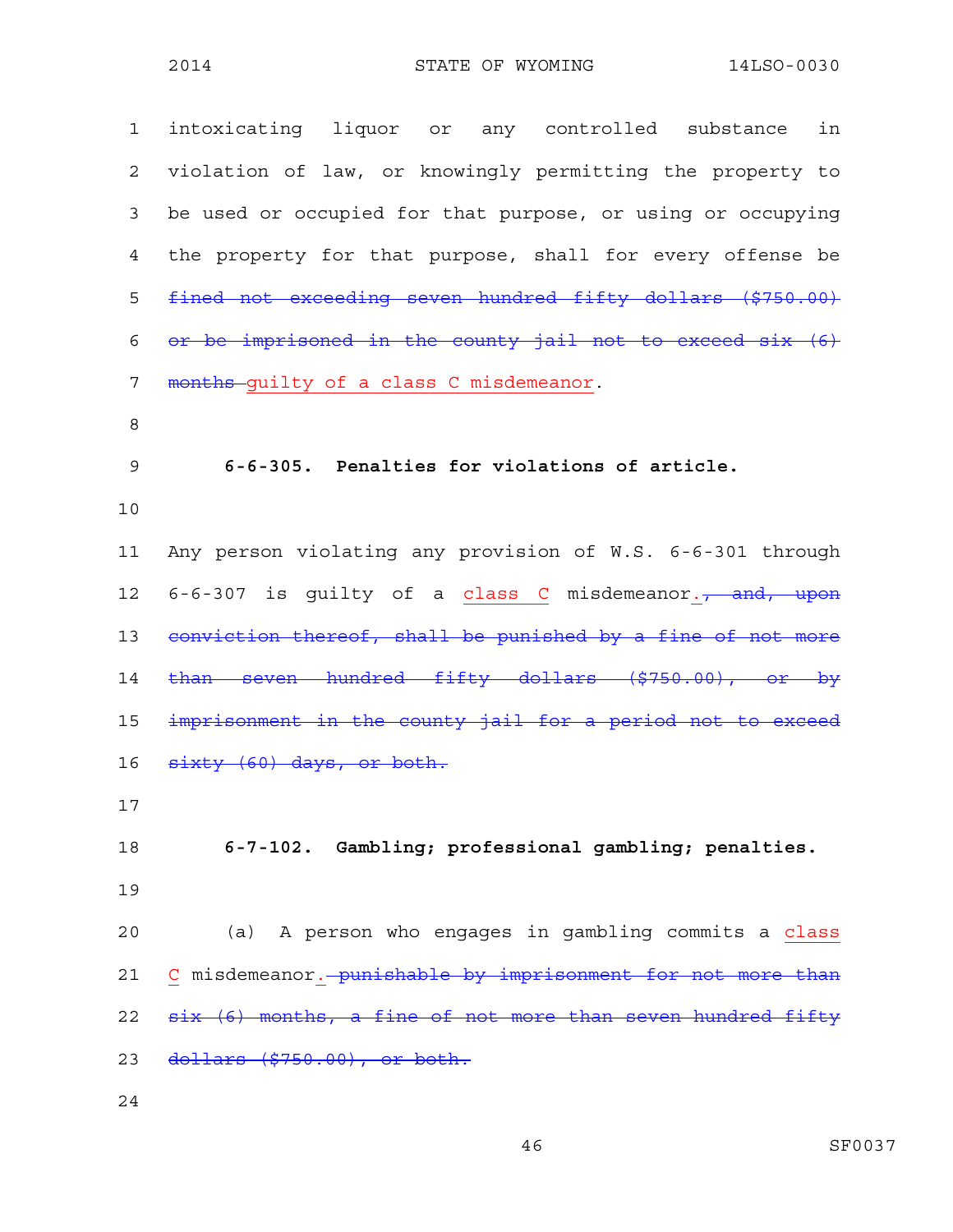1 **6-8-104. Wearing or carrying concealed weapons;**  2 **penalties; exceptions; permits.**  3 4 (a) A person who wears or carries a concealed deadly 5 weapon is quilty of a class C misdemeanor punishable by a 6 fine of not more than seven hundred fifty dollars 7 (\$750.00), imprisonment in the county jail for not more 8 than six (6) months, or both for a first offense, or a 9 felony punishable by a fine of not more than two thousand 10 dollars (\$2,000.00), imprisonment for not more than two (2) 11 years, or both, for a second or subsequent offense, unless: 12 13 **6-8-405. Offenses and penalties; defense of Wyoming**  14 **citizens.**  15 16 (b) Any official, agent or employee of the United 17 States government who enforces or attempts to enforce any 18 act, order, law, statute, rule or regulation of the United 19 States government upon a personal firearm, a firearm 20 accessory or ammunition that is manufactured commercially 21 or privately in Wyoming and that remains exclusively within 22 the borders of Wyoming shall be guilty of a class A 23 misdemeanor. and, upon conviction, shall be subject to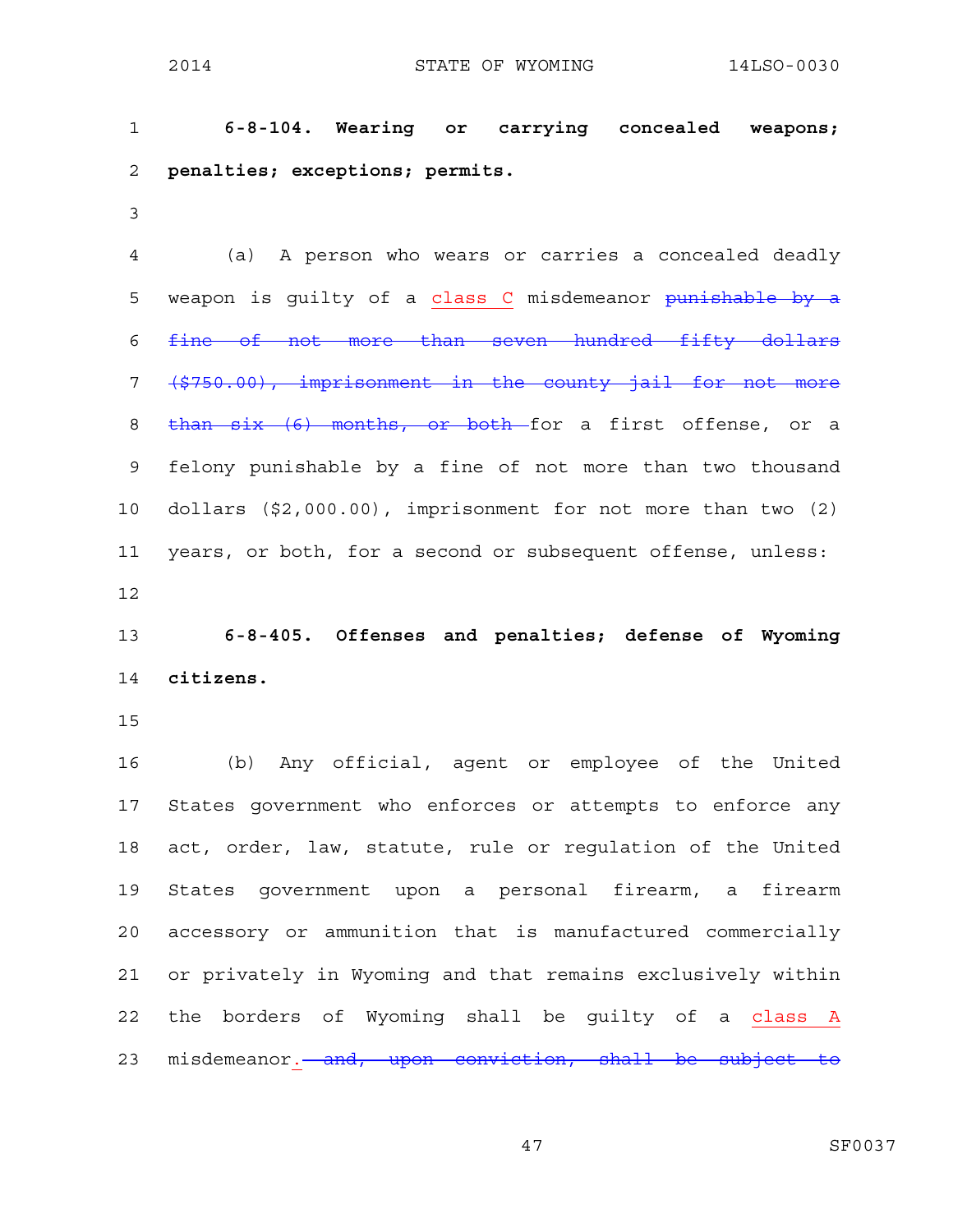| $\mathbf{1}$   | imprisonment for not more than one (1) year, a fine of not  |
|----------------|-------------------------------------------------------------|
| $\mathbf{2}$   | more than two thousand dollars (\$2,000.00), or both.       |
| $\mathfrak{Z}$ |                                                             |
| $\overline{4}$ | 6-9-101. Equal enjoyment of public accommodations and       |
| 5              | facilities; penalties.                                      |
| 6              |                                                             |
| 7              | (b) A person who intentionally violates this section        |
| 8              | commits a class C misdemeanor. punishable by imprisonment   |
| $\mathsf 9$    | for not more than six (6) months, a fine of not more than   |
| 10             | seven hundred fifty dollars (\$750.00), or both.            |
| 11             |                                                             |
| 12             | 6-9-102. Discrimination prohibited; penalties.              |
| 13             |                                                             |
| 14             | A person who violates this section commits<br>(b)<br>a      |
| 15             | class C misdemeanor. - punishable by imprisonment for not   |
| 16             | more than six (6) months, a fine of not more than seven     |
| 17             | hundred fifty dollars (\$750.00), or both.                  |
| 18             |                                                             |
| 19             | 6-9-103. Charging for public toilet<br>facilities;          |
| 20             | penalty.                                                    |
| 21             |                                                             |
| 22             | A person commits a class D misdemeanor punishable by a fine |
| 23             | of not more than one hundred dollars (\$100.00) if<br>he    |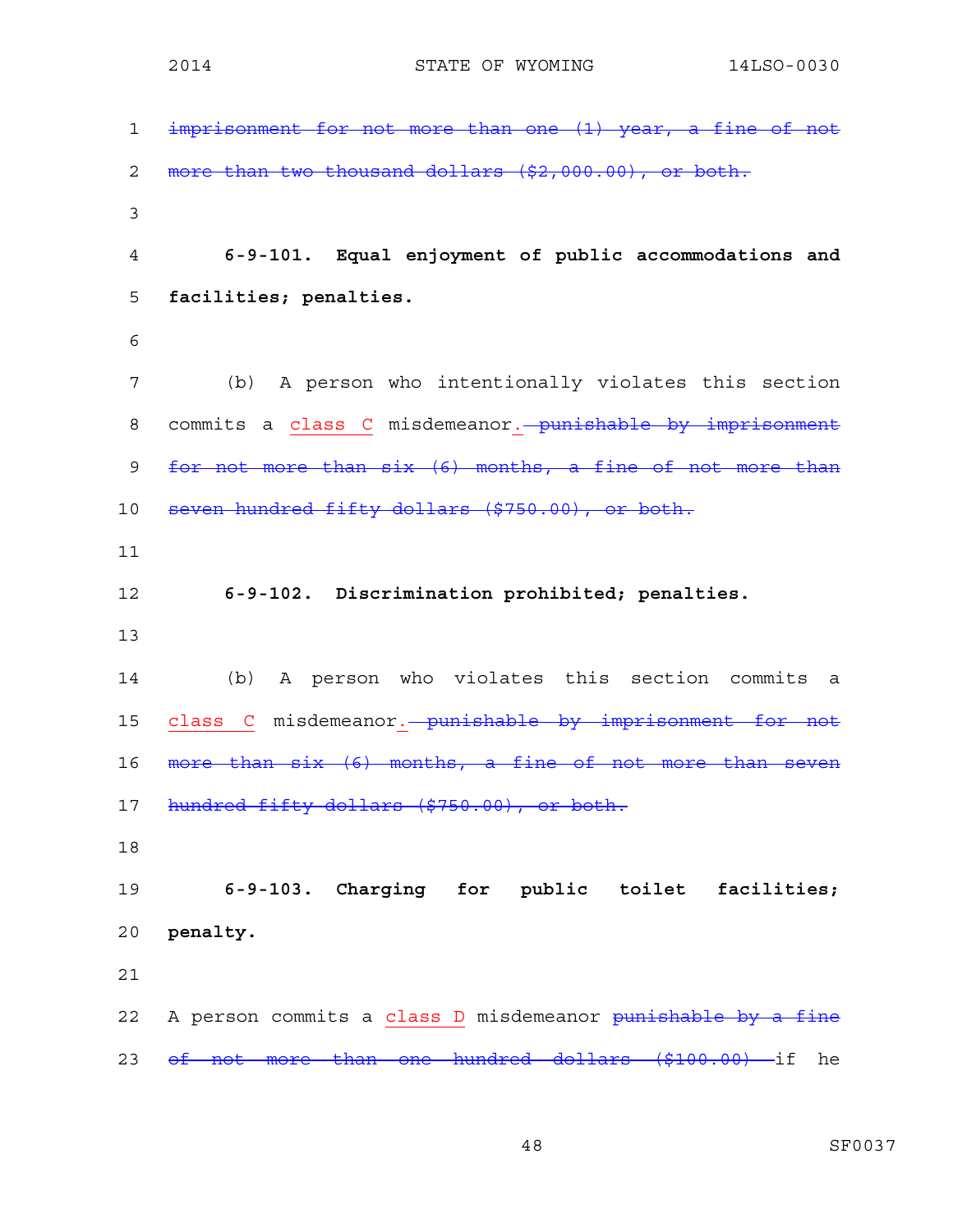|             | 2014<br>STATE OF WYOMING<br>14LSO-0030                       |
|-------------|--------------------------------------------------------------|
| $\mathbf 1$ | charges for use of toilet facilities which are generally     |
| 2           | available to the public.                                     |
| 3           |                                                              |
| 4           | 6-9-201. Trespass on closed or unsafe areas within           |
| 5           | ski areas; penalty; exceptions.                              |
| 6           |                                                              |
| 7           | (a) A person is guilty of a class D misdemeanor              |
| 8           | punishable by a fine of not more than one hundred dollars    |
| 9           | $($ \$100.00) -if he:                                        |
| 10          |                                                              |
| 11          | 6-9-202. Neglect to close fences; penalty.                   |
| 12          |                                                              |
| 13          | A person is guilty of a class D misdemeanor punishable by a  |
| 14          | fine of not more than seven hundred fifty dollars (\$750.00) |
| 15          | if he opens and neglects to close a gate or replace bars in  |
| 16          | a fence which crosses a private road or a river, stream or   |
| 17          | ditch.                                                       |
| 18          |                                                              |
| 19          | 6-9-203. Unlawful use of toxic substances; penalty.          |
| 20          |                                                              |
| 21          | (d) A violation of this section is punishable by             |
| 22          | imprisonment for not more than six (6) months, a fine of     |
| 23          | not more than seven hundred fifty dollars (\$750.00), or     |
| 24          | both a class C misdemeanor.                                  |